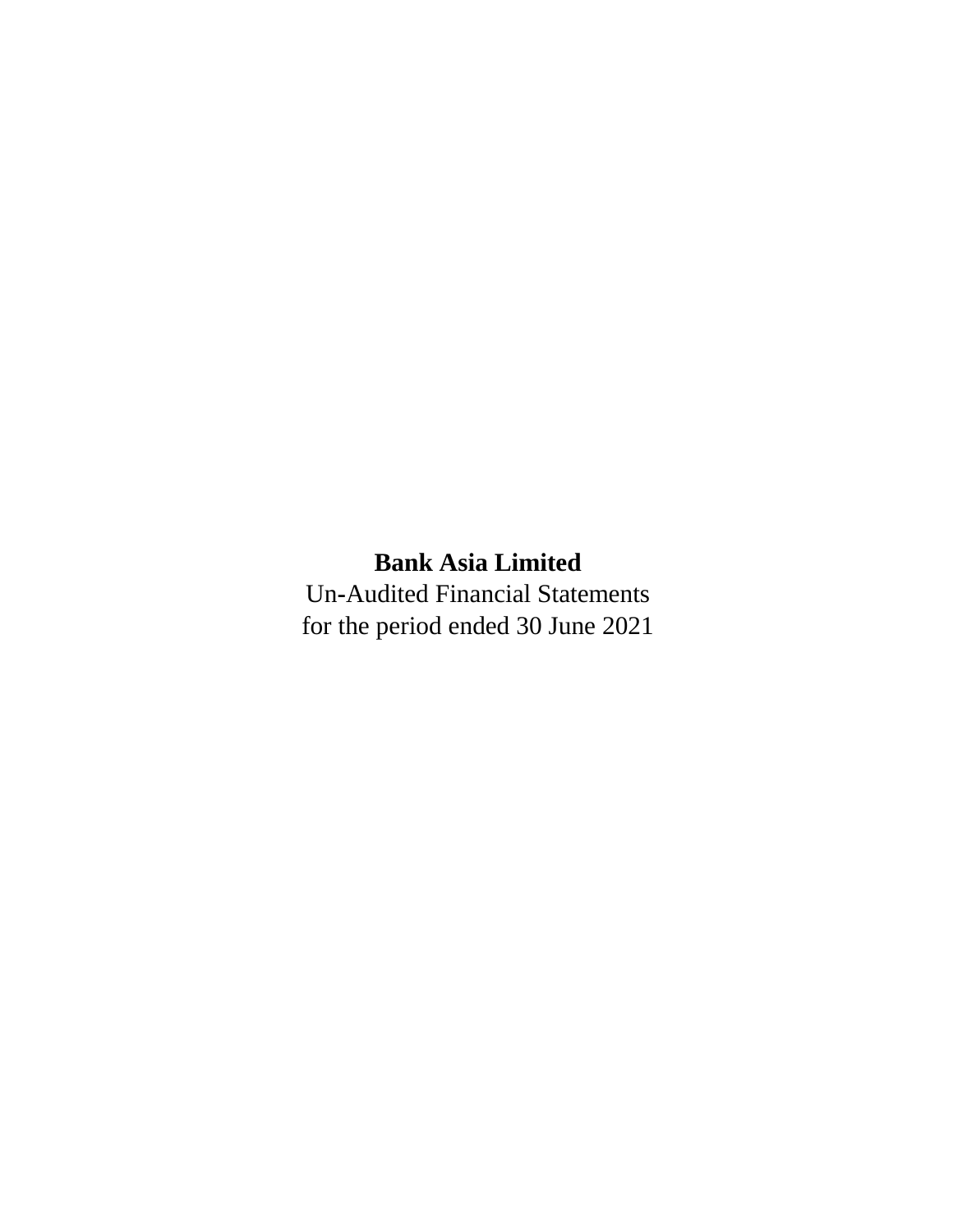# **Notes 30 June 2021 31 Dec 2020 PROPERTY AND ASSETS Cash 34,275,111,041 17,902,027,343** In hand (including foreign currencies) 4.1(a) 2,731,117,311 2,965,195,036 Balance with Bangladesh Bank and its agent bank (including foreign currencies)  $4.2(a)$   $31,543,993,730$   $|$   $14,936,832,307$ **Balance with other banks and financial institutions** 5(a) **43,746,699,754 32,103,518,897** In Bangladesh 29,965,987,826 29,965,987,826 Outside Bangladesh 1,482,363,404 2,137,531,071 **Money at call and on short notice** 6(a) **3,500,000,000 - Investments** 7(a) **67,649,397,056 94,906,810,728** Government 60,647,552,726 | 90,042,129,622 Others 2,001,844,330 4,864,681,106 **Loans and advances/investments** 8(a) **247,084,751,934 247,331,848,282** Loans, cash credits, overdrafts, etc/investments 225,384,096,028 | 231,157,148,714 Bills purchased and discounted 21,700,655,906 | 16,174,699,568 **Fixed assets including premises, furniture and fixtures** 9(a) **6,553,482,247 6,814,103,400 Other assets** 10(a) 11,960,773,839 11,751,062,261 **Non - banking assets Total assets 414,770,215,871 410,809,370,911 LIABILITIES AND CAPITAL Liabilities Borrowings from other banks, financial institutions and agents** 11(a) **40,506,008,995 35,971,854,941 Subordinated non-convertible bonds** 11(aa) **8,600,000,000 10,200,000,000 Deposits and other accounts** 12(a) **303,137,282,798 303,493,914,448** Current/Al-wadeeah current accounts and other accounts 61,954,138,722 | 59,823,653,764 Bills payable  $5,023,722,538$   $|$   $3,747,868,764$ Savings bank/Mudaraba savings bank deposits  $70,407,130,739$   $\vert$   $64,167,247,193$ Fixed deposits/Mudaraba fixed deposits 165,752,290,799 | 175,755,144,727 Bearer certificates of deposit Other deposits **Other liabilities** 13(a) **34,767,628,804 33,935,202,895 Total liabilities 387,010,920,597 383,600,972,284 Capital/shareholders' equity Total shareholders' equity 27,759,295,274 27,208,398,627** Paid-up capital 11,659,068,600 11,659,068,600 11,659,068,600 11,659,068,600 11,659,068,600 11,659,068 Statutory reserve 15 10,568,818,561 9,844,096,744 Revaluation reserve 16(a) 3,461,554,880 3,777,946,202 General reserve 8,166,144 8,166,144 8,166,144 8,166,144 8,166,144 8 Retained earnings  $17(a)$  2,061,208,997 | 1,918,254,038 Foreign currency translation reserve  $467,850$  856,701 Non-controlling interest 17(b)  $10,242$  10,242 10,198 **Total liabilities and shareholders' equity 414,770,215,871 410,809,370,911 Amount in Taka Particulars**

### **Bank Asia Limited and Its Subsidiaries Consolidated Balance Sheet as at 30 June 2021**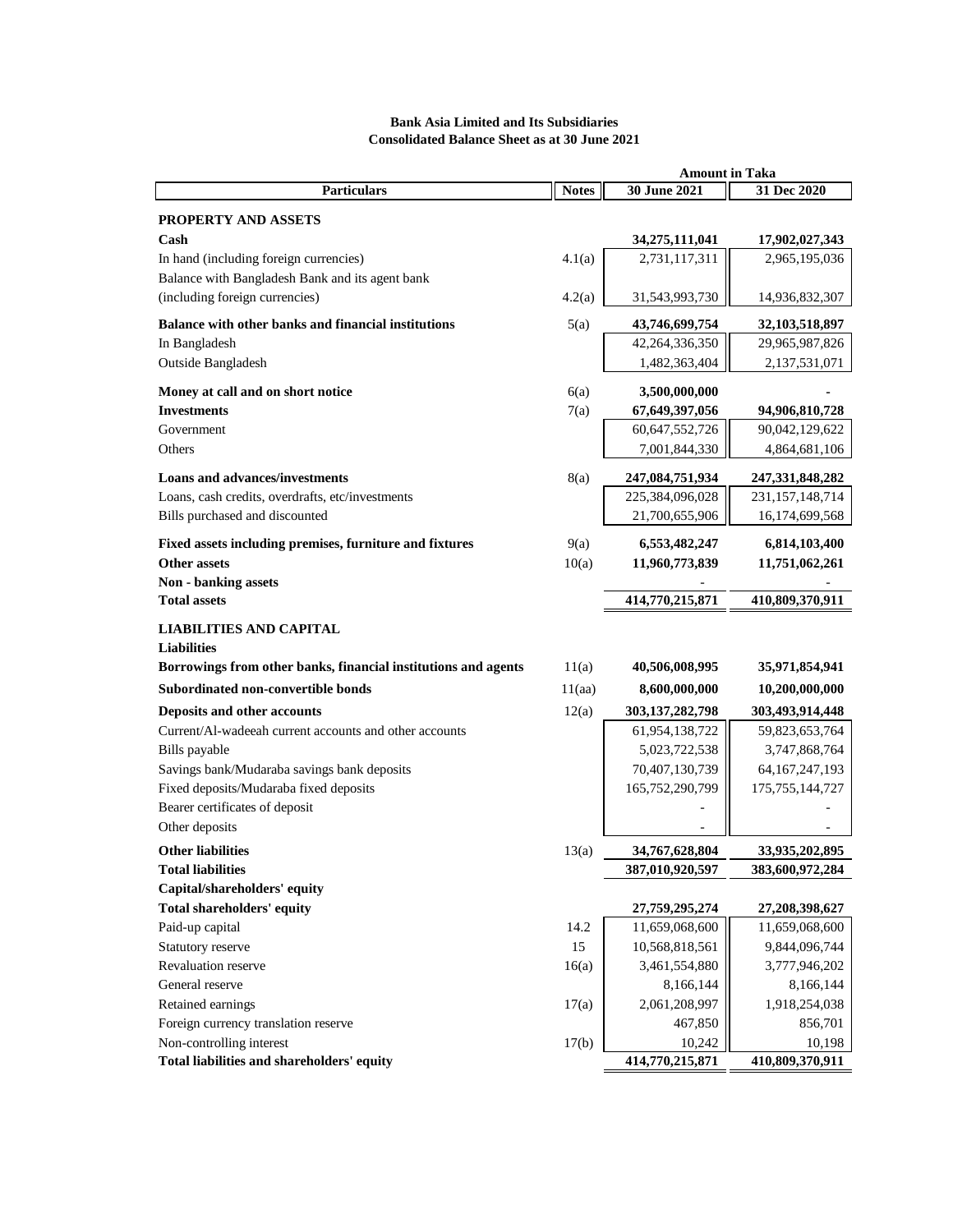|                                                                       |              | <b>Amount in Taka</b> |                 |  |  |
|-----------------------------------------------------------------------|--------------|-----------------------|-----------------|--|--|
| <b>Particulars</b>                                                    | <b>Notes</b> | <b>30 June 2021</b>   | 31 Dec 2020     |  |  |
| <b>OFF-BALANCE SHEET ITEMS</b>                                        |              |                       |                 |  |  |
| <b>Contingent liabilities</b>                                         | 18           | 148, 189, 728, 220    | 118,277,542,242 |  |  |
| Acceptances and endorsements                                          |              | 49,092,111,289        | 36,015,850,212  |  |  |
| Letters of guarantee                                                  |              | 36,805,616,152        | 36,612,599,301  |  |  |
| Irrevocable letters of credit                                         |              | 41,815,529,131        | 29,751,789,131  |  |  |
| Bills for collection                                                  |              | 20,476,471,648        | 15,897,303,598  |  |  |
| Other contingent liabilities                                          |              |                       |                 |  |  |
| <b>Other commitments</b>                                              |              |                       | 3,912,885,538   |  |  |
| Documentary credits and short term trade-related transactions         |              |                       |                 |  |  |
| Forward assets purchased and forward deposits placed                  |              |                       | 3,912,885,538   |  |  |
| Undrawn note issuance and revolving underwriting facilities           |              |                       |                 |  |  |
| Undrawn formal standby facilities, credit lines and other commitments |              |                       |                 |  |  |
| Total off-balance sheet items including contingent liabilities        |              | 148,189,728,220       | 122,190,427,780 |  |  |

**Consolidated Balance Sheet as at 30 June 2021**

-sd- -sd- -sd-President and Managing Director **Director** Director **Director** Chairman

-sd- -sd-Chief Financial Officer Chief Financial Officer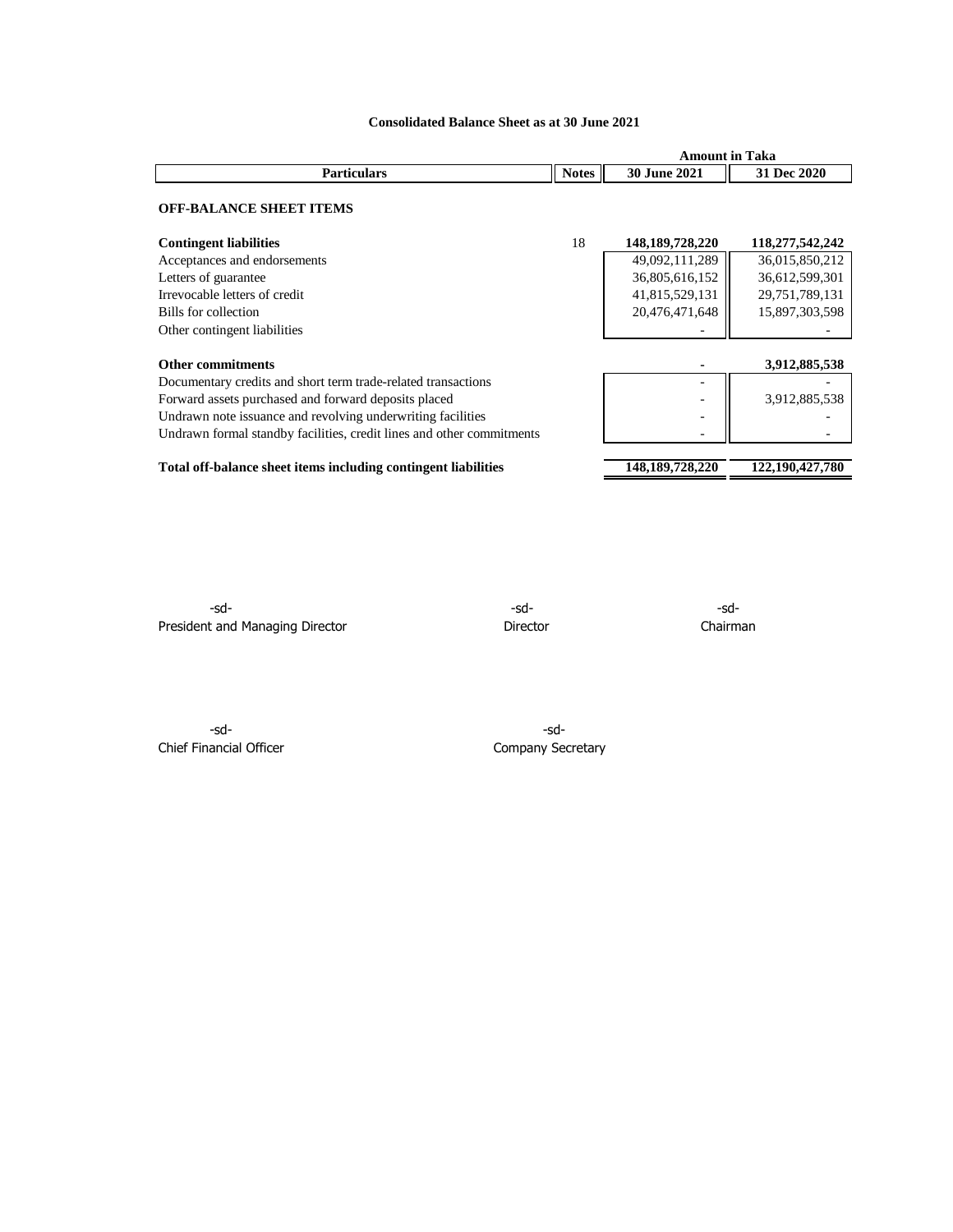### **Bank Asia Limited and Its Subsidiaries Consolidated Profit and Loss Account for the period ended 30 June 2021**

| Amount in Taka                                   |              |                  |                  |                  |                  |  |
|--------------------------------------------------|--------------|------------------|------------------|------------------|------------------|--|
| <b>Particulars</b>                               | <b>Notes</b> | Jan to June 2021 | Jan to June 2020 | Apr to June 2021 | Apr to June 2020 |  |
| <b>OPERATING INCOME</b>                          |              |                  |                  |                  |                  |  |
| Interest income                                  | 20(a)        | 9,375,945,902    | 10,366,800,241   | 4,983,495,780    | 4,765,291,263    |  |
| Interest paid on deposits and borrowings, etc    | 21(a)        | 6, 367, 465, 787 | 7,609,864,570    | 3,314,879,233    | 3,789,323,182    |  |
| Net interest income                              |              | 3,008,480,115    | 2,756,935,671    | 1,668,616,547    | 975,968,081      |  |
| Investment income                                | 22(a)        | 3,646,826,117    | 2,629,939,817    | 1,850,152,059    | 1,330,988,526    |  |
| Commission, exchange and brokerage               | 23(a)        | 1,431,409,403    | 1,326,936,637    | 769,520,283      | 634,255,461      |  |
| Other operating income                           | 24(a)        | 525,956,856      | 438, 305, 727    | 299,330,740      | 217,546,599      |  |
|                                                  |              | 5,604,192,376    | 4,395,182,181    | 2,919,003,082    | 2,182,790,586    |  |
| Total operating income (A)                       |              | 8,612,672,491    | 7,152,117,852    | 4,587,619,629    | 3,158,758,667    |  |
| <b>OPERATING EXPENSES</b>                        |              |                  |                  |                  |                  |  |
| Salaries and allowances                          | 25(a)        | 1,893,585,811    | 1,861,928,911    | 1,103,938,518    | 1,045,473,656    |  |
| Rent, taxes, insurance, electricity, etc.        | 26(a)        | 252,661,235      | 217,664,272      | 149,036,545      | 111,600,276      |  |
| Legal expenses                                   | 27(a)        | 11,219,731       | 6,028,924        | 5,487,736        | 2,910,746        |  |
| Postage, stamp, telecommunication, etc           | 28(a)        | 72,420,788       | 59,892,551       | 31,653,174       | 26,513,074       |  |
| Stationery, printing, advertisements, etc        | 29(a)        | 63,722,226       | 73,267,705       | 31,473,394       | 39,775,183       |  |
| Managing Director's salary and fees              | 30           | 9,968,000        | 10,260,000       | 4,984,000        | 4,820,000        |  |
| Directors' fees                                  | 31(a)        | 2,122,000        | 794,000          | 1,128,000        | 378,000          |  |
| Auditors' fees                                   | 32(a)        | 1,308,871        | 1,349,021        | 775,213          | 571,424          |  |
| Depreciation and repairs of Bank's assets        | 33(a)        | 443,790,430      | 421,165,475      | 223,499,337      | 209,480,497      |  |
| Other expenses                                   | 34(a)        | 888,286,016      | 996,833,135      | 484,531,053      | 470,928,056      |  |
| Total operating expenses (B)                     |              | 3,639,085,108    | 3,649,183,994    | 2,036,506,970    | 1,912,450,912    |  |
| Profit before provision (C=A-B)                  |              | 4,973,587,383    | 3,502,933,858    | 2,551,112,659    | 1,246,307,755    |  |
| Provision for loans and advances/investments     |              |                  |                  |                  |                  |  |
| General provision                                |              | 50,000,000       | 543,895,285      | (203, 260, 243)  | 613,174,108      |  |
| Specific provision                               |              | 930,062,533      | 230,694,974      | 561,259,011      | 55,787,259       |  |
|                                                  |              | 980,062,533      | 774,590,259      | 357,998,768      | 668, 961, 367    |  |
| Provision for off-balance sheet items            |              | 230,000,000      | (24, 466, 624)   | 117,959,845      | (21, 183, 528)   |  |
| Provision for diminution in value of investments |              | 9,800,000        | 35,000,000       | 300,000          | 5,000,000        |  |
| Other provisions                                 |              | 80,000,000       | 60,000,000       | 8,900,000        | 55,000,000       |  |
| Total provision (D)                              |              | 1,299,862,533    | 845,123,635      | 485.158.613      | 707,777,839      |  |
| Total profit before tax (C-D)                    |              | 3,673,724,850    | 2,657,810,223    | 2,065,954,046    | 538,529,916      |  |
| Provision for taxation                           |              |                  |                  |                  |                  |  |
| Current tax                                      |              | 1,639,070,059    | 1,055,367,848    | 1,250,632,599    | 290,291,227      |  |
| Deferred tax                                     |              |                  |                  |                  |                  |  |
|                                                  |              | 1,639,070,059    | 1,055,367,848    | 1,250,632,599    | 290,291,227      |  |
| Net profit after tax                             |              | 2,034,654,791    | 1,602,442,375    | 815,321,447      | 248,238,689      |  |
| <b>Appropriations</b>                            |              |                  |                  |                  |                  |  |
| Statutory reserve                                | 15           | 724,721,817      | 532,015,581      | 407,076,170      | 105,918,714      |  |
| General reserve                                  |              |                  |                  |                  |                  |  |
|                                                  |              | 724,721,817      | 532,015,581      | 407,076,170      | 105,918,714      |  |
| <b>Retained surplus</b>                          |              | 1,309,932,974    | 1,070,426,794    | 408,245,277      | 142,319,975      |  |
| <b>Attributable to:</b>                          |              |                  |                  |                  |                  |  |
| Equity holders of Bank Asia Limited              |              | 1,309,932,930    | 1,070,426,793    | 408,245,236      | 142,319,974      |  |
| Non-controlling interest                         |              | 44               |                  | 41               |                  |  |
|                                                  |              | 1.309,932,974    | 1,070,426,794    | 408,245,277      | 142,319,975      |  |
| <b>Earnings Per Share (EPS)</b>                  | 37(a)        | 1.75             | 1.37             | 0.70             | 0.21             |  |

-sd- -sd- -sd-President and Managing Director **Director** Director Director Chairman

-sd- -sd-Chief Financial Officer Company Secretary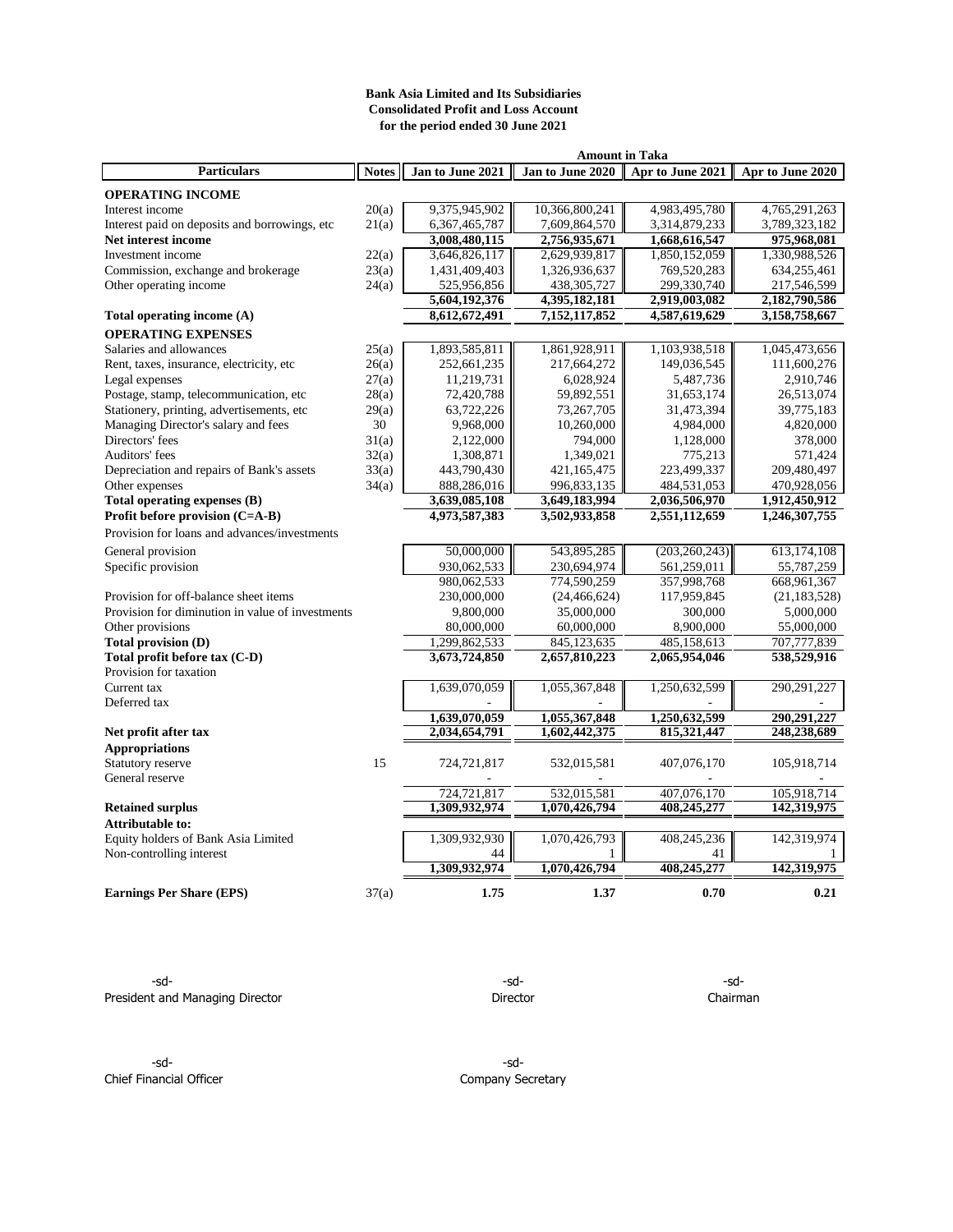# **Bank Asia Limited and Its Subsidiaries Consolidated Cash Flow Statement for the period ended 30 June 2021**

|                                                                   |              | <b>Amount in Taka</b> |                     |
|-------------------------------------------------------------------|--------------|-----------------------|---------------------|
| <b>Particulars</b>                                                | <b>Notes</b> | 30 June 2021          | 30 June 2020        |
| Cash flows from operating activities $(A)$                        |              |                       |                     |
| Interest receipts                                                 |              | 11,956,293,285        | 12,768,313,015      |
| Interest payments                                                 |              | (6,302,572,309)       | (7,520,322,394)     |
| Dividends receipts                                                |              | 12,367,791            | 6,355,903           |
| Fees and commission receipts                                      |              | 1,431,409,403         | 1,326,936,637       |
| Recoveries on loans previously written off                        |              | 19,050,480            | 6,814,959           |
| Cash payment to employees                                         |              | (1,954,692,467)       | (1,934,128,640)     |
| Cash payment to suppliers                                         |              | (105, 803, 343)       | (103, 647, 867)     |
| Income tax paid                                                   |              | (732, 318, 806)       | (1,332,111,481)     |
| Receipts from other operating activities                          | 35(a)        | 1,646,301,361         | 472,485,668         |
| Payments for other operating activities                           | 36(a)        | (1,237,986,641)       | (1,229,578,051)     |
| Operating profit before changes in operating assets & liabilities |              | 4,732,048,754         | 2,461,117,749       |
| Increase/(decrease) in operating assets and liabilities           |              |                       |                     |
| Loans and advances to customers and banks                         |              | 247,096,348           | (5,910,714,519)     |
| Other assets                                                      |              | (858, 638, 419)       | (648, 957, 440)     |
| Deposits from customers and banks                                 |              | (356, 631, 650)       | 17,319,790,554      |
| <b>Trading liabilities</b>                                        |              | 4,534,154,054         | (2,038,863,128)     |
| Other liabilities                                                 |              | 36,451,403            | (424, 043, 773)     |
| Net Increase/(decrease) in operating assets and liabilities       |              | 3,602,431,736         | 8,297,211,694       |
| Net cash flows from operating activities                          |              | 8,334,480,490         | 10,758,329,443      |
| Cash flows from investing activities (B)                          |              |                       |                     |
| Investments in treasury bills, bonds and others                   |              | 28,425,566,549        | (24, 585, 161, 889) |
| Sale/(Purchase) of trading securities                             |              | (2,137,163,224)       | (74, 169, 515)      |
| (Purchase)/disposal of fixed assets                               |              | (150, 183, 210)       | (273, 475, 911)     |
| Net cash flows from/(used in) investing activities                |              | 26,138,220,115        | (24,932,807,315)    |
| Cash flows from financing activities (C)                          |              |                       |                     |
| Adjustment of subordinated non-convertible bond                   |              | (1,600,000,000)       | (1,600,000,000)     |
| Payments for lease liability                                      |              | (189, 783, 311)       | (175, 195, 205)     |
| Dividend paid (cash dividend)                                     |              | (1,165,904,539)       |                     |
| Net cash flows from/(used in) financing activities                |              | (2,955,687,850)       | (1,775,195,205)     |
| Net increase/(decrease) in cash and cash equivalents $(A+B+C)$    |              | 31,517,012,755        | (15,949,673,077)    |
| Effects of exchange rate changes on cash and cash equivalents     |              |                       |                     |
| Cash and cash equivalents at the beginning of the period          |              | 50,007,474,740        | 52,223,764,816      |
| Cash and cash equivalents at the end of the period                |              | 81,524,487,495        | 36,274,091,739      |
| Cash and cash equivalents:                                        |              |                       |                     |
| Cash                                                              |              | 2,731,117,311         | 3,092,152,989       |
| Balance with Bangladesh Bank and its agent bank(s)                |              | 31,543,993,730        | 16,713,980,882      |
| Balance with other banks and financial institutions               |              | 43,746,699,754        | 12,665,642,268      |
| Money at call and on short notice                                 |              | 3,500,000,000         | 3,800,000,000       |
| Prize bonds                                                       |              | 2,676,700             | 2,315,600           |
|                                                                   |              | 81,524,487,495        | 36,274,091,739      |
| <b>Net Operating Cash Flows per Share</b>                         |              | 7.15                  | 9.23                |
|                                                                   |              |                       |                     |

-sd- -sd- -sd-President and Managing Director **Director** Director **Director** Chairman

-sd- -sd-Chief Financial Officer Chief Financial Officer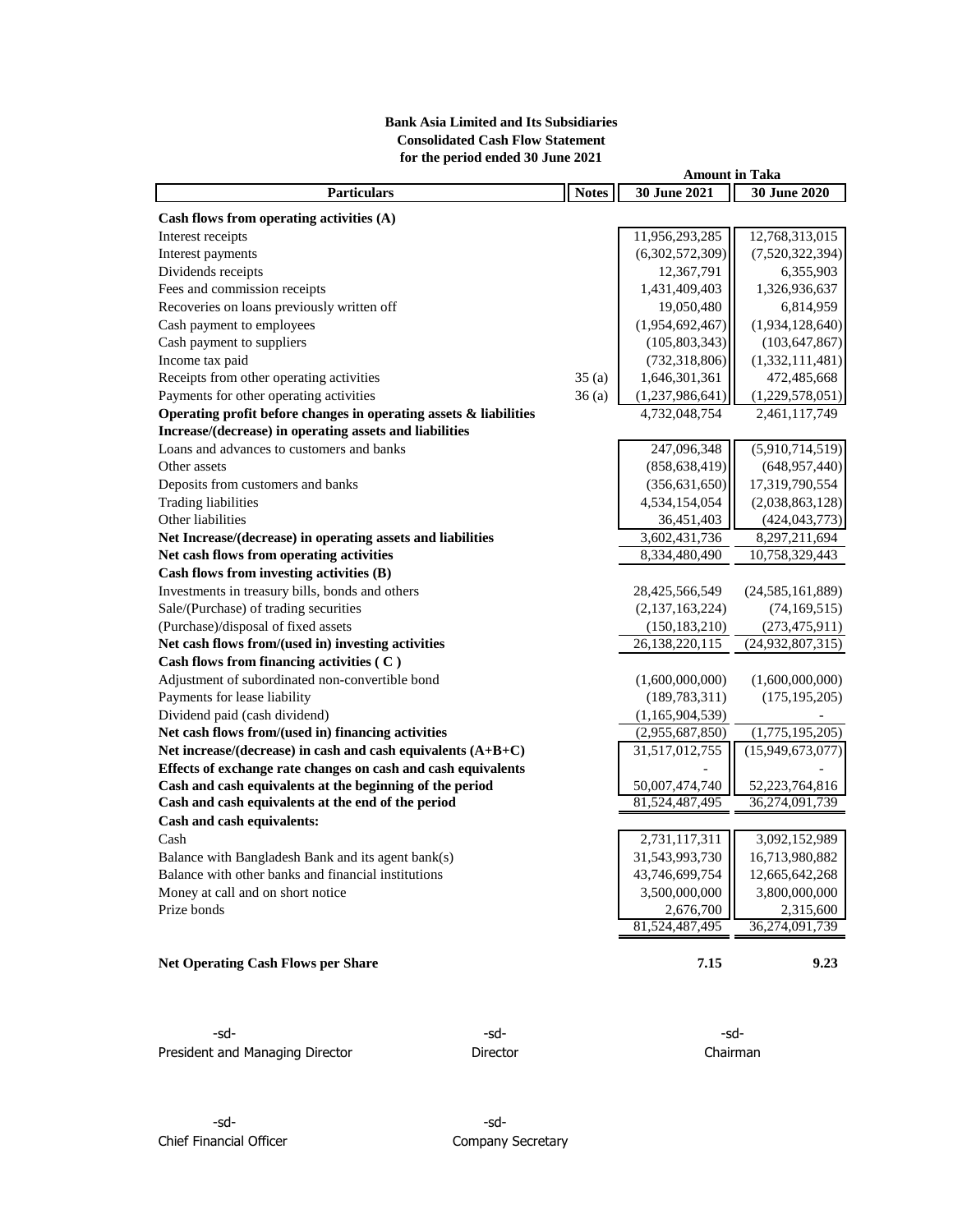#### **Bank Asia Limited and Its Subsidiaries Consolidated Statement of Changes in Equity for the period ended 30 June 2021**

|                                                                |                    |                             |                               |                          |                                               |                          |                    |                                 | Amount in Taka  |
|----------------------------------------------------------------|--------------------|-----------------------------|-------------------------------|--------------------------|-----------------------------------------------|--------------------------|--------------------|---------------------------------|-----------------|
| <b>Particulars</b>                                             | Paid-up<br>capital | <b>Statutory</b><br>reserve | <b>Revaluation</b><br>reserve | General<br>reserve       | Foreign<br>currency<br>translation<br>reserve | <b>Retained earnings</b> | <b>Total</b>       | Non-<br>controlling<br>interest | Total<br>equity |
| Balance as at 01 January 2020                                  | 11,659,068,600     | 9,052,555,407               | 2,065,683,636                 | 8,166,144                | 836,486                                       | 800,257,979              | 24,586,568,251     | 10,196                          | 24,586,578,448  |
| Transferred during the period                                  |                    | 532,015,581                 |                               |                          |                                               | (532, 015, 581)          |                    |                                 |                 |
| Adjustment on revaluation of fixed assets and other investment |                    |                             | 126,000,115                   | $\overline{\phantom{a}}$ |                                               |                          | 126,000,115        |                                 | 126,000,115     |
| Foreign currency translation for opening retained earnings     |                    | ٠                           |                               | $\overline{\phantom{a}}$ |                                               | 4,618,651                | 4,618,651          |                                 | 4,618,651       |
| Foreign currency translation for the Period                    |                    |                             |                               | ٠                        | (10,038)                                      |                          | (10.038)           |                                 | (10,038)        |
| Net profit for the period                                      |                    | ٠                           | ٠                             | ٠                        | ٠                                             | 1,602,442,374            | 1,602,442,374      |                                 | .602,442,375    |
| Balance as at 30 June 2020                                     | 11,659,068,600     | 9,584,570,988               | 2,191,683,751                 | 8,166,144                | 826,448                                       | 2,875,303,423            | 26,319,619,352     | 10.197                          | 26,319,629,551  |
| Transferred during the period                                  |                    | 259,525,756                 |                               |                          |                                               | (259, 525, 756)          |                    |                                 |                 |
| Adjustment on revaluation of fixed assets and other investment |                    |                             | 1,639,977,715                 | $\overline{\phantom{a}}$ | $\overline{\phantom{a}}$                      |                          | 1.639.977.715      | $\overline{\phantom{a}}$        | 1,639,977,715   |
| Transferred to retained earnings                               |                    |                             | (53,715,264)                  |                          |                                               | 53,715,264               |                    |                                 |                 |
| Foreign currency translation for opening retained earnings     |                    |                             |                               | $\overline{\phantom{a}}$ |                                               | (7,377,066)              | (7,377,066)        |                                 | (7,377,066)     |
| Foreign currency translation for the Period                    |                    | ٠                           |                               | $\overline{\phantom{a}}$ | 30,253                                        |                          | 30,253             |                                 | 30,253          |
| Cash dividend paid                                             |                    |                             |                               |                          |                                               | (1,165,906,860)          | (1, 165, 906, 860) | $\overline{\phantom{a}}$        | (1,165,906,860) |
| Net profit for the period                                      |                    |                             |                               |                          |                                               | 422,045,033              | 422,045,033        |                                 | 422,045,034     |
| <b>Balance as at 31 December 2020</b>                          | 11,659,068,600     | 9,844,096,744               | 3,777,946,202                 | 8,166,144                | 856.701                                       | 1,918,254,038            | 27,208,388,427     | 10.198                          | 27,208,398,627  |
| Transferred during the period                                  |                    | 724,721,817                 |                               | $\overline{\phantom{a}}$ | $\overline{\phantom{0}}$                      | (724, 721, 817)          |                    | $\overline{\phantom{a}}$        |                 |
| Adjustment on revaluation of fixed assets and other investment |                    |                             | (316, 391, 322)               | $\overline{\phantom{a}}$ |                                               |                          | (316, 391, 322)    |                                 | (316, 391, 322) |
| Foreign currency translation for opening retained earnings     |                    | ٠                           |                               | $\overline{\phantom{a}}$ |                                               | (1,073,432)              | (1,073,432)        |                                 | (1,073,432)     |
| Foreign currency translation for the Period                    |                    | $\sim$                      | ٠                             | $\overline{\phantom{a}}$ | (388, 851)                                    |                          | (388.851)          | $\overline{\phantom{a}}$        | (388, 851)      |
| Cash dividend paid                                             |                    |                             |                               |                          |                                               | (1,165,904,539)          | (1, 165, 904, 539) |                                 | (1,165,904,539) |
| Net profit for the period                                      |                    |                             |                               |                          |                                               | 2,034,654,747            | 2.034.654.747      | 44                              | 2,034,654,791   |
| Balance as at 30 June 2021                                     | 11,659,068,600     | 10,568,818,561              | 3,461,554,880                 | 8,166,144                | 467,850                                       | 2,061,208,997            | 27,759,285,030     | 10.242                          | 27,759,295,274  |

Director -sd-

-sd- -sd-Company Secretary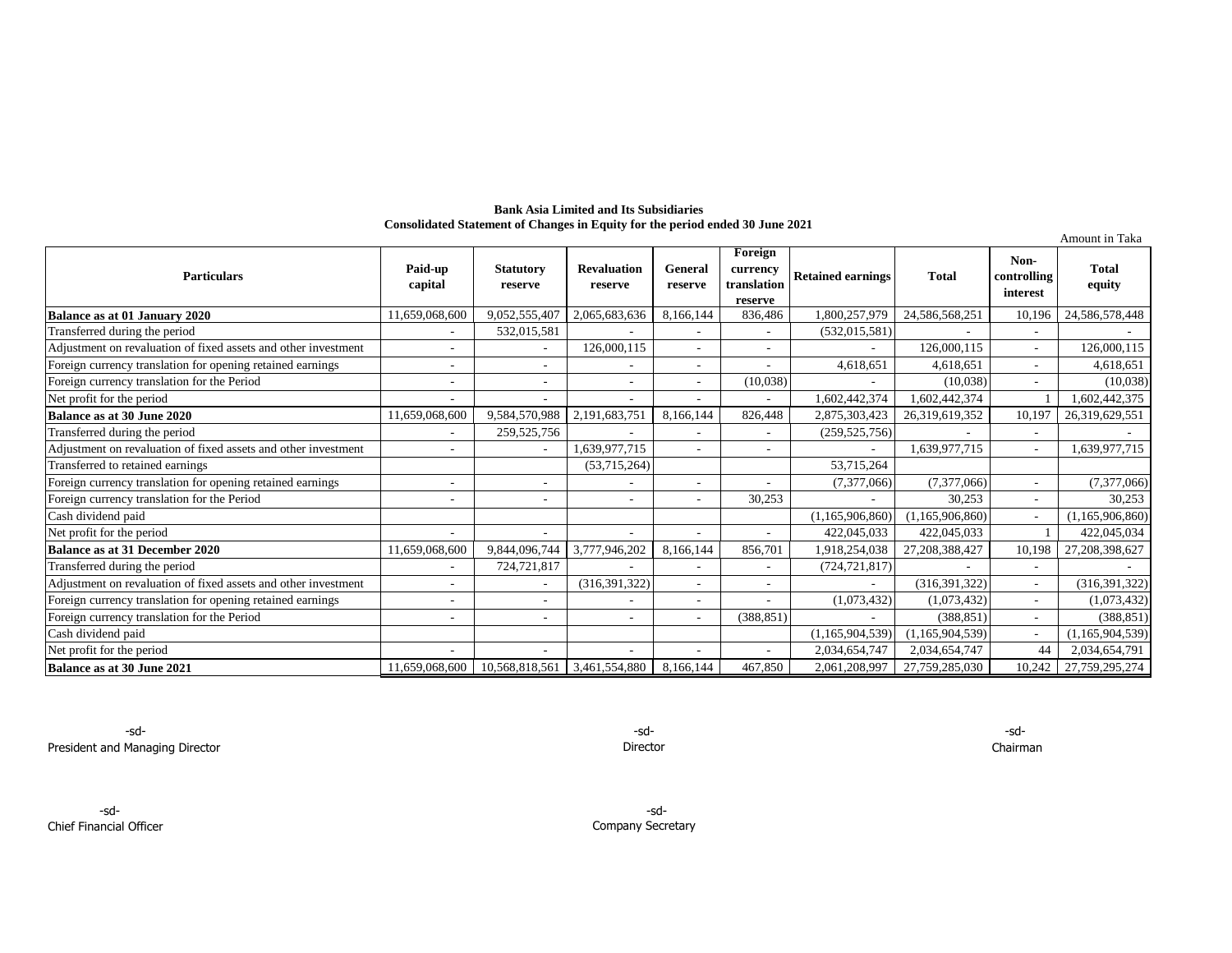# **Bank Asia Limited Balance Sheet as at 30 June 2021**

|                                                                                                      | <b>Amount in Taka</b> |                                   |                                         |  |  |
|------------------------------------------------------------------------------------------------------|-----------------------|-----------------------------------|-----------------------------------------|--|--|
| <b>Particulars</b>                                                                                   | <b>Notes</b>          | 30 June 2021                      | 31 Dec 2020                             |  |  |
| <b>PROPERTY AND ASSETS</b>                                                                           |                       |                                   |                                         |  |  |
| $\mathbf C$ ash                                                                                      |                       | 34,272,413,860                    | 17,899,782,364                          |  |  |
| In hand (including foreign currencies)                                                               | 4.1                   | 2,728,420,130                     | 2,962,950,057                           |  |  |
| Balance with Bangladesh Bank and its agent bank                                                      |                       |                                   |                                         |  |  |
| (including foreign currencies)                                                                       | 4.2                   | 31,543,993,730                    | 14,936,832,307                          |  |  |
| Balance with other banks and financial institutions                                                  |                       | 42,854,236,258                    | 31,480,907,697                          |  |  |
| In Bangladesh                                                                                        | 5.1                   | 41,500,480,285                    | 29,455,358,540                          |  |  |
| Outside Bangladesh                                                                                   | 5.2                   | 1,353,755,973                     | 2,025,549,157                           |  |  |
| Money at call and on short notice                                                                    | 6                     | 3,500,000,000                     |                                         |  |  |
| <b>Investments</b>                                                                                   | 7                     | 66,740,623,713                    | 94,251,183,584                          |  |  |
| Government                                                                                           |                       | 60,647,552,726                    | 90,042,129,622                          |  |  |
| Others                                                                                               |                       | 6,093,070,987                     | 4,209,053,962                           |  |  |
| <b>Loans and advances/investments</b>                                                                | 8                     | 244,414,817,247                   | 244,642,030,073                         |  |  |
| Loans, cash credits, overdrafts, etc/investments                                                     |                       | 222,714,161,341                   | 228, 467, 330, 505                      |  |  |
| Bills purchased and discounted                                                                       |                       | 21,700,655,906                    | 16,174,699,568                          |  |  |
| Fixed assets including premises, furniture and fixtures                                              | 9                     | 6,455,962,859                     | 6,708,655,006                           |  |  |
| <b>Other assets</b>                                                                                  | 10                    | 13,826,160,367                    | 13,734,592,135                          |  |  |
| <b>Non</b> - banking assets                                                                          |                       |                                   |                                         |  |  |
| <b>Total assets</b>                                                                                  |                       | 412,064,214,304                   | 408,717,150,859                         |  |  |
|                                                                                                      |                       |                                   |                                         |  |  |
| <b>LIABILITIES AND CAPITAL</b>                                                                       |                       |                                   |                                         |  |  |
| <b>Liabilities</b>                                                                                   | 11                    |                                   |                                         |  |  |
| Borrowings from other banks, financial institutions and agents<br>Subordinated non-convertible bonds |                       | 40,506,008,995                    | 35,971,854,941                          |  |  |
|                                                                                                      | $11$ (aa)             | 8,600,000,000                     | 10,200,000,000                          |  |  |
| Deposits and other accounts                                                                          | 12                    | 302,221,754,799                   | 303,028,106,360                         |  |  |
| Current/Al-wadeeah current accounts and other accounts                                               |                       | 61,038,610,723                    | 59, 357, 845, 676                       |  |  |
| Bills payable                                                                                        |                       | 5,023,722,538                     | 3,747,868,764                           |  |  |
| Savings bank/Mudaraba savings bank deposits<br>Fixed deposits/Mudaraba fixed deposits                |                       | 70,407,130,739<br>165,752,290,799 | 64, 167, 247, 193<br>175, 755, 144, 727 |  |  |
| Bearer certificates of deposit                                                                       |                       |                                   |                                         |  |  |
| Other deposits                                                                                       |                       |                                   |                                         |  |  |
| <b>Other liabilities</b>                                                                             | 13                    | 32,814,241,713                    | 32,136,293,987                          |  |  |
| <b>Total liabilities</b>                                                                             |                       | 384,142,005,507                   | 381, 336, 255, 288                      |  |  |
| Capital/shareholders' equity                                                                         |                       |                                   |                                         |  |  |
| Total shareholders' equity                                                                           |                       | 27,922,208,797                    | 27,380,895,571                          |  |  |
| Paid-up capital                                                                                      | 14.2                  | 11,659,068,600                    | 11,659,068,600                          |  |  |
| Statutory reserve                                                                                    | 15                    | 10,568,818,561                    | 9,844,096,744                           |  |  |
| Revaluation reserve                                                                                  | 16                    | 3,461,554,880                     | 3,777,946,202                           |  |  |
| General reserve                                                                                      |                       | 8,166,144                         | 8,166,144                               |  |  |
| Retained earnings                                                                                    | 17                    | 2,224,600,612                     | 2,091,617,881                           |  |  |
| Total liabilities and shareholders' equity                                                           |                       | 412,064,214,304                   | 408,717,150,859                         |  |  |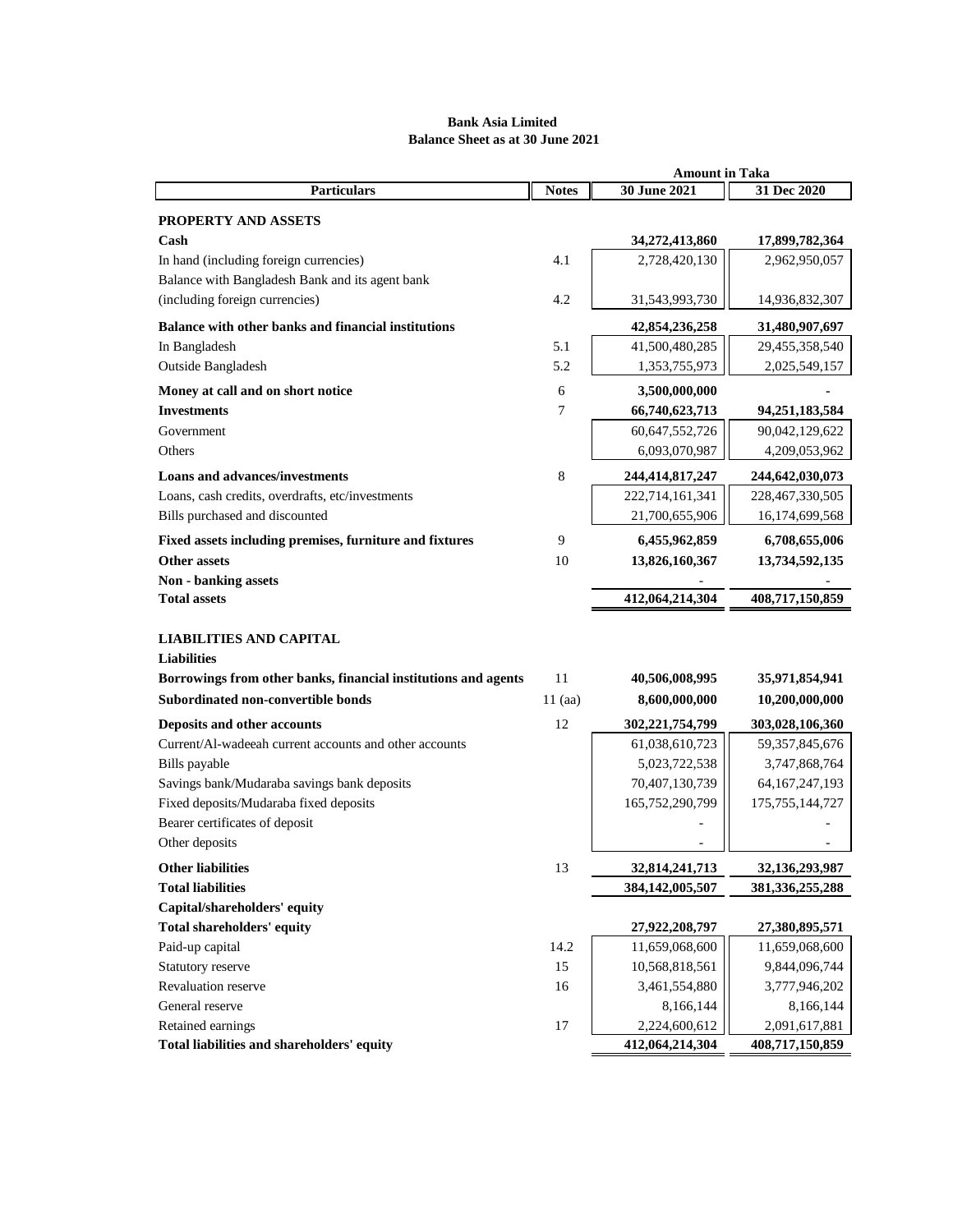# **Balance Sheet as at 30 June 2021**

|                | 1 aka<br>,,,,,,<br>în           |                     |  |
|----------------|---------------------------------|---------------------|--|
| 0.122<br>TULCS | $-30.7$<br>2021<br>iune<br>2021 | AA<br>a lec<br>ZUZU |  |

#### **OFF-BALANCE SHEET ITEMS**

| <b>Contingent liabilities</b>                                         | 18 | 148, 189, 728, 220 | 118,277,542,242 |
|-----------------------------------------------------------------------|----|--------------------|-----------------|
| Acceptances and endorsements                                          |    | 49,092,111,289     | 36,015,850,212  |
| Letters of guarantee                                                  |    | 36,805,616,152     | 36,612,599,301  |
| Irrevocable letters of credit                                         |    | 41,815,529,131     | 29,751,789,131  |
| Bills for collection                                                  |    | 20,476,471,648     | 15,897,303,598  |
| Other contingent liabilities                                          |    |                    |                 |
| <b>Other commitments</b>                                              |    |                    | 3,912,885,538   |
| Documentary credits and short term trade-related transactions         |    |                    |                 |
| Forward assets purchased and forward deposits placed                  |    |                    | 3,912,885,538   |
| Undrawn note issuance and revolving underwriting facilities           |    | -                  |                 |
| Undrawn formal standby facilities, credit lines and other commitments |    |                    |                 |
| Total off-balance sheet items including contingent liabilities        |    | 148, 189, 728, 220 | 122,190,427,780 |

-sd- -sd- -sd-President and Managing Director **Director** Director **Director** Chairman

-sd- -sd-Chief Financial Officer Chief Financial Officer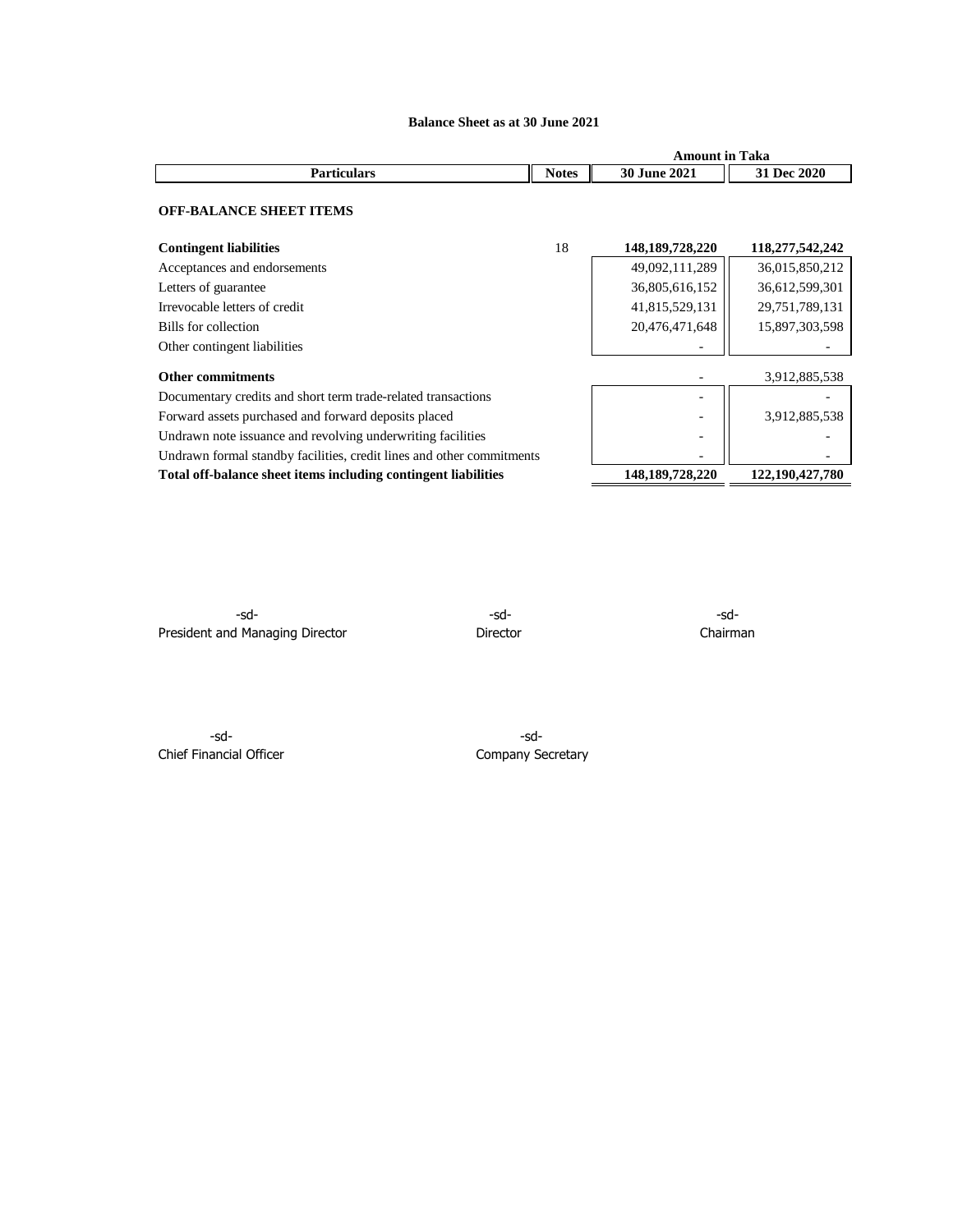### **Bank Asia Limited Profit and Loss Account for the period ended 30 June 2021**

| <b>Amount in Taka</b>                            |              |                  |                  |                  |                  |  |  |
|--------------------------------------------------|--------------|------------------|------------------|------------------|------------------|--|--|
| <b>Particulars</b>                               | <b>Notes</b> | Jan to June 2021 | Jan to June 2020 | Apr to June 2021 | Apr to June 2020 |  |  |
| <b>OPERATING INCOME</b>                          |              |                  |                  |                  |                  |  |  |
| Interest income                                  | 20           | 9,360,952,743    | 10,344,406,033   | 4,976,973,474    | 4,744,415,300    |  |  |
| Interest paid on deposits and borrowings, etc    | 21           | 6,360,317,661    | 7,609,864,570    | 3,307,731,107    | 3,789,323,182    |  |  |
| Net interest income                              |              | 3,000,635,082    | 2,734,541,463    | 1,669,242,367    | 955,092,118      |  |  |
| Investment income                                | 22           | 3,646,826,117    | 2,629,939,817    | 1,850,152,059    | 1,330,988,526    |  |  |
| Commission, exchange and brokerage               | 23           | 1,250,298,749    | 1,280,071,097    | 667,113,622      | 611,249,926      |  |  |
| Other operating income                           | 24           | 458,794,440      | 426,863,242      | 261,068,561      | 212,520,192      |  |  |
|                                                  |              | 5,355,919,306    | 4,336,874,156    | 2,778,334,242    | 2,154,758,644    |  |  |
| Total operating income (A)                       |              | 8,356,554,388    | 7,071,415,619    | 4,447,576,609    | 3,109,850,762    |  |  |
| <b>OPERATING EXPENSES</b>                        |              |                  |                  |                  |                  |  |  |
| Salaries and allowances                          | 25           | 1,841,312,104    | 1,814,855,360    | 1,074,795,665    | 1,022,025,007    |  |  |
| Rent, taxes, insurance, electricity, etc         | 26           | 240,955,276      | 201,616,903      | 143,307,577      | 103,240,295      |  |  |
| Legal expenses                                   | 27           | 10,963,302       | 5,903,104        | 5,231,307        | 3,116,606        |  |  |
| Postage, stamp, telecommunication, etc           | 28           | 71,201,180       | 58,769,876       | 31,027,263       | 26,023,766       |  |  |
| Stationery, printing, advertisements, etc        | 29           | 62,437,534       | 72,552,981       | 30,838,667       | 39,481,493       |  |  |
| Managing Director's salary and fees              | 30           | 9,968,000        | 10,260,000       | 4,984,000        | 4,820,000        |  |  |
| Directors' fees                                  | 31           | 2,056,000        | 728,000          | 1,128,000        | 312,000          |  |  |
| Auditors' fees                                   | 32           | 552,813          | 542,000          | 225,000          | 225,000          |  |  |
| Depreciation and repairs of Bank's assets        | 33           | 431,085,348      | 415,399,994      | 217,092,790      | 206, 241, 640    |  |  |
| Other expenses                                   | 34           | 862,351,211      | 985,585,859      | 470,706,876      | 466,993,542      |  |  |
| Total operating expenses (B)                     |              | 3,532,882,768    | 3,566,214,077    | 1,979,337,145    | 1,872,479,349    |  |  |
| Profit before provision (C=A-B)                  |              | 4,823,671,620    | 3,505,201,542    | 2,468,239,464    | 1,237,371,413    |  |  |
| Provision for loans and advances/investments     |              |                  |                  |                  |                  |  |  |
| General provision                                |              | 50,000,000       | 543,895,285      | (203, 260, 243)  | 613,174,108      |  |  |
| Specific provision                               |              | 840,062,533      | 230,694,974      | 509,259,011      | 55,787,259       |  |  |
|                                                  | 13.2         | 890,062,533      | 774,590,259      | 305,998,768      | 668, 961, 367    |  |  |
| Provision for off-balance sheet items            | 13.3         | 230,000,000      | (24, 466, 624)   | 117,959,845      | (21, 183, 528)   |  |  |
| Provision for diminution in value of investment. | 13.7         |                  | 35,000,000       |                  | 5,000,000        |  |  |
| Other provisions                                 | 13.8         | 80,000,000       | 60,000,000       | 8,900,000        | 55,000,000       |  |  |
| Total provision (D)                              | 34(b)        | 1,200,062,533    | 845,123,635      | 432,858,613      | 707,777,839      |  |  |
| Total profit before tax (C-D)                    |              | 3,623,609,087    | 2,660,077,907    | 2,035,380,851    | 529,593,574      |  |  |
| Provision for taxation                           |              |                  |                  |                  |                  |  |  |
| Current tax                                      | 13.5.1       | 1,600,000,000    | 1,050,000,000    | 1,230,000,000    | 290,000,000      |  |  |
| Deferred tax                                     | 13.5.2       |                  |                  |                  |                  |  |  |
|                                                  |              | 1,600,000,000    | 1.050.000.000    | 1,230,000,000    | 290,000,000      |  |  |
| Net profit after tax                             |              | 2,023,609,087    | 1,610,077,907    | 805,380,851      | 239,593,574      |  |  |
| <b>Appropriations</b>                            |              |                  |                  |                  |                  |  |  |
| Statutory reserve                                | 15           | 724,721,817      | 532,015,581      | 407,076,170      | 105,918,714      |  |  |
| General reserve                                  |              |                  |                  |                  |                  |  |  |
|                                                  |              | 724,721,817      | 532,015,581      | 407,076,170      | 105,918,714      |  |  |
| <b>Retained surplus</b>                          |              | 1,298,887,270    | 1,078,062,326    | 398,304,681      | 133,674,860      |  |  |
| <b>Earnings Per Share (EPS)</b>                  | 37           | 1.74             | 1.38             | 0.70             | 0.20             |  |  |

-sd- -sd- -sd-President and Managing Director **Director** Director Director **Director** Chairman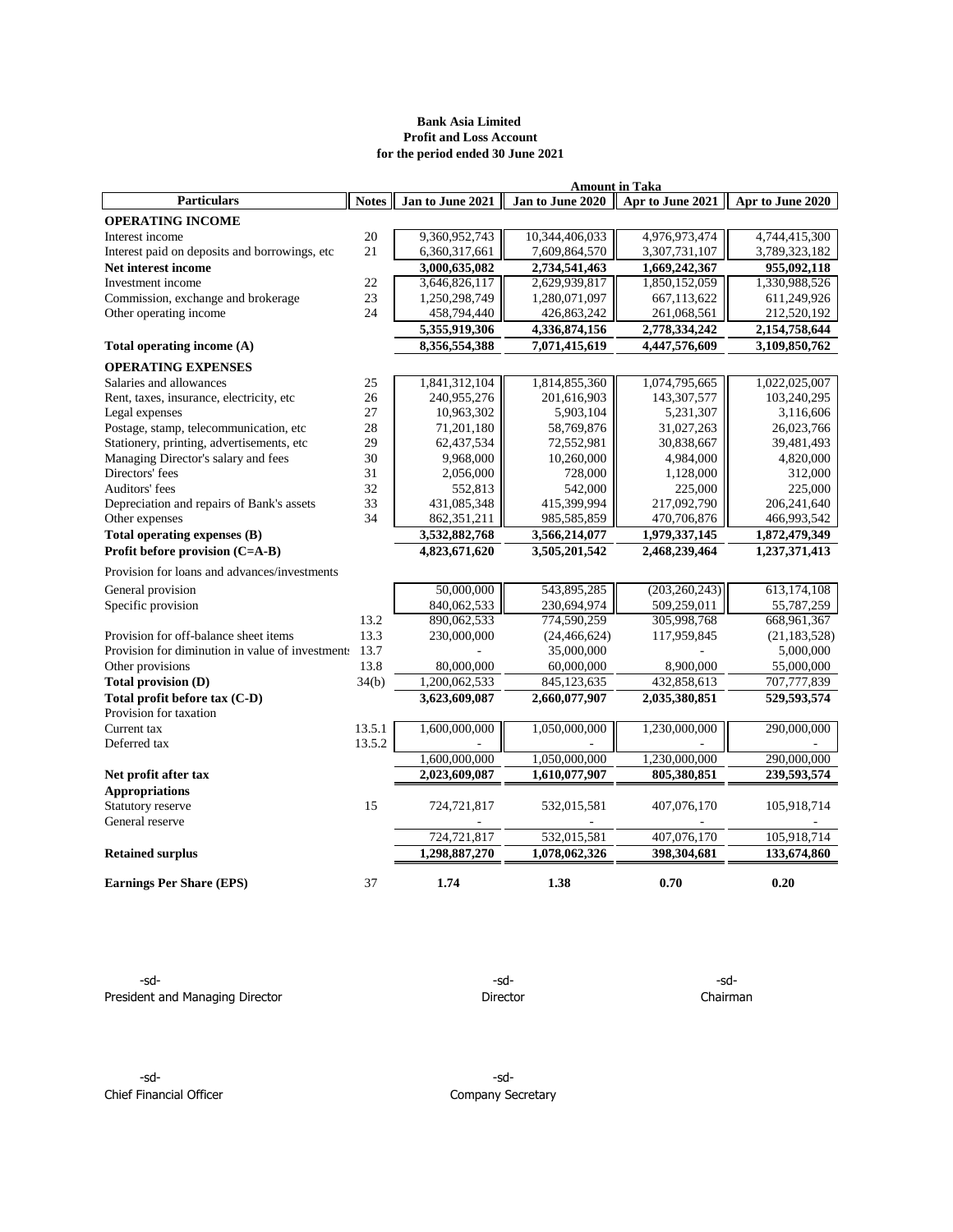# **Bank Asia Limited Cash Flow Statement for the period ended 30 June 2021**

| <b>Particulars</b>                                                | <b>Notes</b> | 30 June 2021       | 30 June 2020        |
|-------------------------------------------------------------------|--------------|--------------------|---------------------|
| Cash flows from operating activities (A)                          |              |                    |                     |
| Interest receipts                                                 |              | 11,857,096,891     | 12,665,483,541      |
| Interest payments                                                 |              | (6,211,220,948)    | (7,439,887,128)     |
| Dividends receipts                                                |              | 12,367,791         | 6,355,903           |
| Fees and commission receipts                                      |              | 1,250,298,749      | 1,280,071,097       |
| Recoveries on loans previously written off                        |              | 19,050,480         | 6,814,959           |
| Cash payment to employees                                         |              | (1,902,418,760)    | (1,887,055,089)     |
| Cash payment to suppliers                                         |              | (104, 518, 651)    | (102, 933, 143)     |
| Income tax paid                                                   |              | (696, 960, 828)    | (1,296,949,199)     |
| Receipts from other operating activities                          | 35           | 1,579,138,945      | 461,043,183         |
| Payments for other operating activities                           | 36           | (1, 198, 047, 782) | (1,200,161,890)     |
| Operating profit before changes in operating assets & liabilities |              | 4,604,785,887      | 2,492,782,234       |
| Increase/(decrease) in operating assets and liabilities           |              |                    |                     |
| Loans and advances to customers and banks                         |              | 227,212,826        | (5,935,503,563)     |
| Other assets                                                      |              | (706, 527, 268)    | (626, 332, 924)     |
| Deposits from customers and banks                                 |              | (806, 351, 561)    | 17,396,286,635      |
| <b>Trading liabilities</b>                                        |              | 4,534,154,054      | (2,038,863,128)     |
| Other liabilities                                                 |              | (56,070,714)       | (478, 416, 251)     |
| Net Increase/(decrease) in operating assets and liabilities       |              | 3, 192, 417, 337   | 8,317,170,769       |
| Net cash flows from operating activities                          |              | 7,797,203,224      | 10,809,953,003      |
| Cash flows from investing activities (B)                          |              |                    |                     |
| Investments in treasury bills, bonds and others                   |              | 28,425,566,549     | (24, 648, 405, 741) |
| Sale/(Purchase) of trading securities                             |              | (1,884,017,025)    | (39,994,679)        |
| (Purchase)/disposal of fixed assets including right-of-use assets |              | (136, 356, 641)    | (210, 232, 059)     |
| Net cash flows from/(used in) investing activities                |              | 26,405,192,883     | (24,898,632,479)    |
| Cash flows from financing activities $(C)$                        |              |                    |                     |
| Adjustment of subordinated non-convertible bond                   |              | (1,600,000,000)    | (1,600,000,000)     |
| Payments for lease liability                                      |              | (189, 783, 311)    | (175, 195, 205)     |
| Dividend paid (cash dividend)                                     |              | (1,165,904,539)    |                     |
| Net cash flows from/(used in) financing activities                |              | (2,955,687,850)    | (1,775,195,205)     |
| Net increase/(decrease) in cash and cash equivalents (A+B+C)      |              | 31,246,708,257     | (15,863,874,681)    |
| Effects of exchange rate changes on cash and cash equivalents     |              |                    |                     |
| Cash and cash equivalents at the beginning of the period          |              | 49,382,618,561     | 51,701,408,683      |
| Cash and cash equivalents at the end of the period                |              | 80,629,326,818     | 35,837,534,002      |
| Cash and cash equivalents:                                        |              |                    |                     |
| Cash                                                              |              | 2,728,420,130      | 3,089,021,126       |
| Balance with Bangladesh Bank and its agent bank(s)                |              | 31,543,993,730     | 16,713,980,882      |
| Balance with other banks and financial institutions               |              | 42,854,236,258     | 12,232,216,394      |
| Money at call and on short notice                                 |              | 3,500,000,000      | 3,800,000,000       |
| Prize bonds                                                       |              | 2,676,700          | 2,315,600           |
|                                                                   |              | 80,629,326,818     | 35,837,534,002      |
| <b>Net Operating Cash Flows per Share</b>                         |              | 6.69               | 9.27                |

-sd- -sd- -sd-President and Managing Director **Director** Director **Director** Chairman

**Amount in Taka** 

-sd- -sd-Chief Financial Officer Chief Financial Officer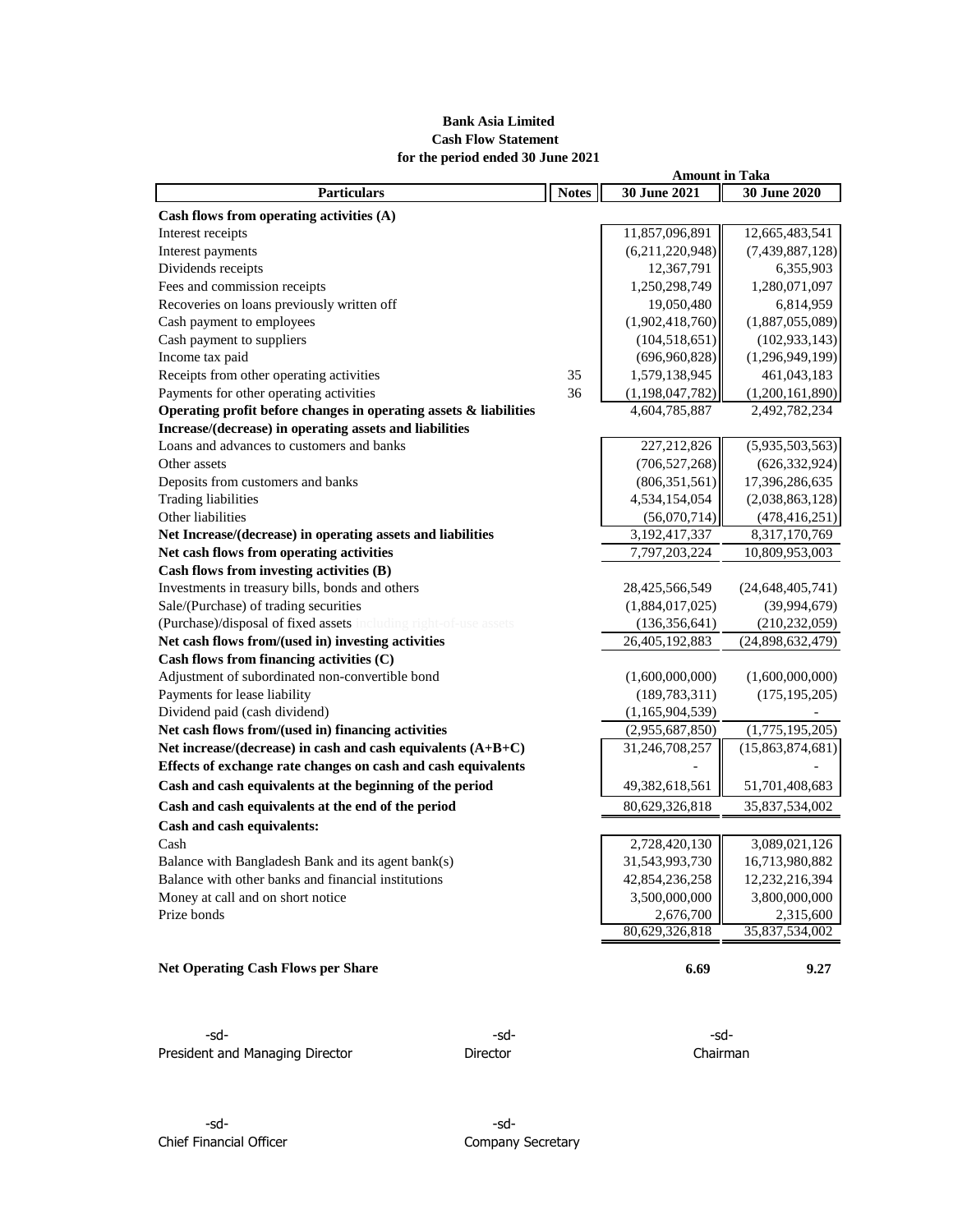**Bank Asia Limited Statement of Changes in Equity for the period ended 30 June 2021**

|                                                                |                          |                             |                               |                           |                             | Amount in Taka  |
|----------------------------------------------------------------|--------------------------|-----------------------------|-------------------------------|---------------------------|-----------------------------|-----------------|
| <b>Particulars</b>                                             | Paid-up<br>capital       | <b>Statutory</b><br>reserve | <b>Revaluation</b><br>reserve | <b>General</b><br>reserve | <b>Retained</b><br>earnings | <b>Total</b>    |
| <b>Balance at 01 January 2020</b>                              | 11,659,068,600           | 9,052,555,407               | 2,065,683,636                 | 8,166,144                 | 1,959,644,131               | 24,745,117,918  |
| Transferred during the period                                  |                          | 532,015,581                 |                               | $\overline{\phantom{a}}$  | (532, 015, 581)             |                 |
| Adjustment on revaluation of fixed assets and other investment |                          |                             | 126,000,115                   | $\overline{\phantom{a}}$  |                             | 126,000,115     |
| Net profit for the period                                      |                          |                             | $\overline{\phantom{a}}$      | $\overline{\phantom{a}}$  | 1,610,077,907               | 1,610,077,907   |
| Balance at 30 June 2020                                        | 11,659,068,600           | 9,584,570,988               | 2,191,683,751                 | 8,166,144                 | 3,037,706,457               | 26,481,195,940  |
| Transferred during the period                                  | $\overline{\phantom{a}}$ | 259, 525, 756               |                               | $\overline{\phantom{a}}$  | (259, 525, 756)             |                 |
| Adjustment on revaluation of fixed assets and other investment |                          |                             | 1,639,977,715                 | $\overline{\phantom{a}}$  |                             | 1,639,977,715   |
| Transferred to retained earnings                               | $\overline{\phantom{a}}$ |                             | (53,715,264)                  | $\overline{\phantom{a}}$  | 53,715,264                  |                 |
| Cash dividend paid                                             | $\overline{\phantom{0}}$ |                             |                               |                           | (1,165,906,860)             | (1,165,906,860) |
| Net profit for the period                                      |                          |                             | $\overline{\phantom{0}}$      | $\overline{\phantom{a}}$  | 425,628,776                 | 425,628,776     |
| <b>Balance at 31 December 2020</b>                             | 11,659,068,600           | 9,844,096,744               | 3,777,946,202                 | 8,166,144                 | 2,091,617,881               | 27,380,895,571  |
| Transferred during the period                                  |                          | 724,721,817                 | $\overline{\phantom{a}}$      | $\overline{\phantom{a}}$  | (724, 721, 817)             |                 |
| Adjustment on revaluation of fixed assets and other investment | ۳                        |                             | (316, 391, 322)               | $\overline{\phantom{a}}$  |                             | (316, 391, 322) |
| Cash dividend amount transferred to a separate bank account    |                          |                             |                               |                           | (1,165,904,539)             | (1,165,904,539) |
| Net profit for the period                                      |                          |                             |                               | ۰                         | 2,023,609,087               | 2,023,609,087   |
| Balance at 30 June 2021                                        | 11,659,068,600           | 10,568,818,561              | 3,461,554,880                 | 8,166,144                 | 2,224,600,612               | 27,922,208,797  |

 $-sd$ - $sd$ - $-sd$ - $-$ sd- $-$ sd- $-$ sd- $-$ sd- $-$ sd- $-$ sd- $-$ sd- $-$ sd- $-$ sd- $-$ sd- $-$ sd- $-$ sd- $-$ sd- $-$ sd- $-$ sd- $-$ sd- $-$ sd- $-$ sd- $-$ sd- $-$ sd- $-$ sd- $-$ sd- $-$ sd- $-$ sd- $-$ sd- $-$ sd- $-$ sd- $-$ sd- $-$ sd- $-$ sd- $-$ sd- $-$ sd- $-$ sd- $-$ sd- $-$ President and Managing Director **Chairman** 

Director

-sd- -sd-Chief Financial Officer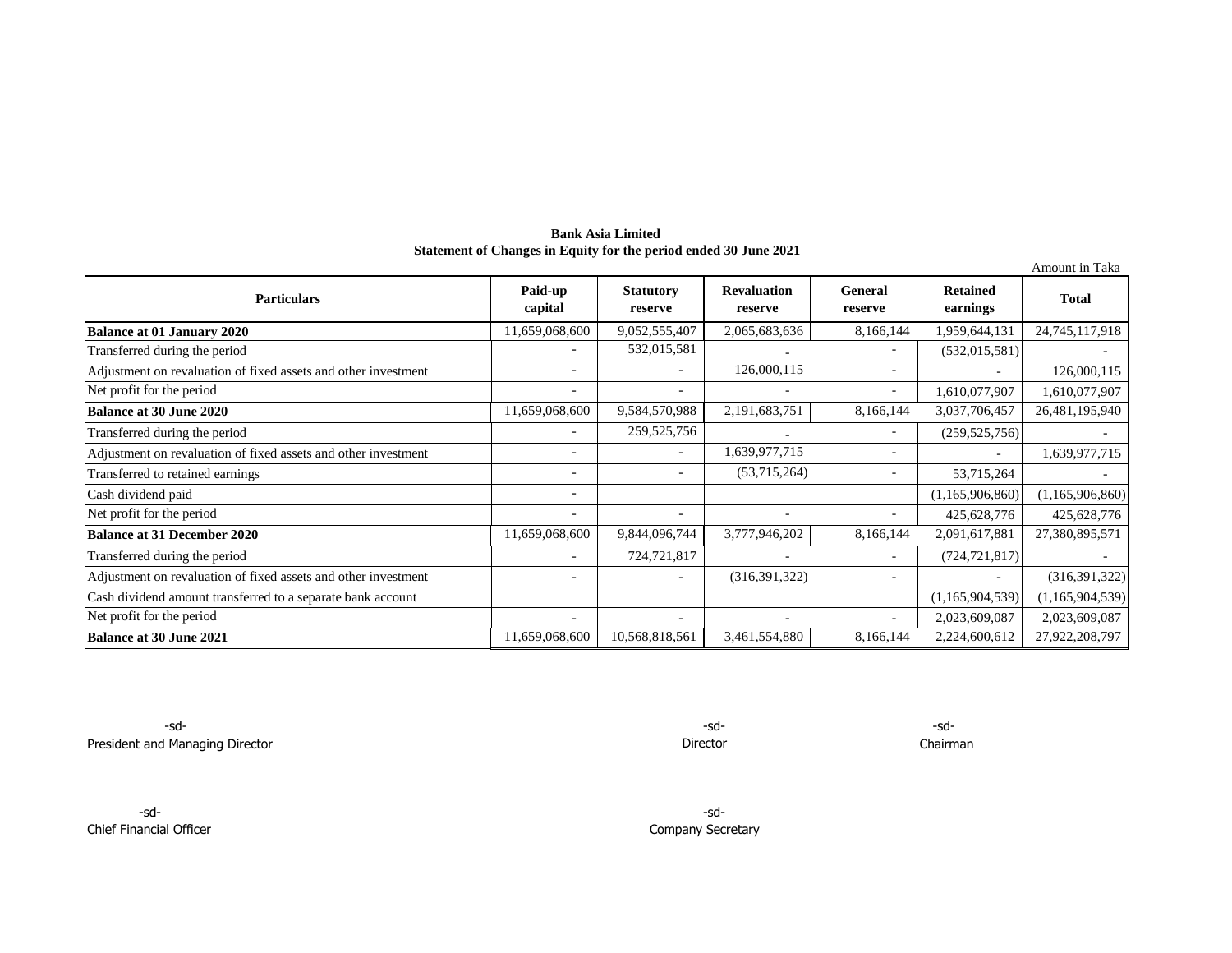#### **Bank Asia Limited Selected explanatory notes to the financial statements for the period ended 30 June 2021**

- 1.1 Accounting policies in this Financial Statements are same as that applied in its last Annual Financial Statements of December 31, 2020. Consolidated financial Statements include position of Bank Asia Limited, Bank Asia Securities Limited, BA Exchange Company (UK) Limited and BA Express USA Inc.
- 1.2 Provision for income tax has been shown @ 37.50 % as prescribed in Finance Act, 2021 of the accounting profit made by the Bank after considering some of the taxable add backs of income and expenditures including provision for loans.
- 1.3 Cash Flow Statement

Cash Flow Statement is prepared in accordance with International Accounting Standard (IAS) 7 'Cash Flow Statement' and under the guideline of Bangladesh Bank BRPD Circular no. 14 dated 25 June 2003 which is the mixture of direct and indirect method.

2.0 Significant Notes

Tax exempted income (on govt. treasury securities) On probable deductible/non deductible expenses

| 2.1 | Composition of Shareholders' Equity                                 | <b>Solo</b>    | <b>Consolidated</b> |
|-----|---------------------------------------------------------------------|----------------|---------------------|
|     | Paid-up capital (1,165,906,860 nos. Share Tk. 10 each)              | 11,659,068,600 | 11,659,068,600      |
|     | Statutory reserve                                                   | 10,568,818,561 | 10,568,818,561      |
|     | <b>Revaluation reserve</b>                                          | 3,461,554,880  | 3,461,554,880       |
|     | General reserve                                                     | 8,166,144      | 8,166,144           |
|     | Retained earnings                                                   | 2,224,600,612  | 2,061,208,997       |
|     | Foreign currency translation reserve                                |                | 467,850             |
|     | Non-controlling interest                                            |                | 10,242              |
|     |                                                                     | 27,922,208,797 | 27,759,295,274      |
| 2.2 | Net Assets Value per Share (NAV)                                    |                |                     |
|     | Total shareholders' equity                                          | 27,922,208,797 | 27,759,295,274      |
|     | Number of ordinary shares outstanding                               | 1,165,906,860  | 1,165,906,860       |
|     | NAV per Share as at 30 June 2021                                    | 23.95          | 23.81               |
|     | NAV per Share as at 30 June 2020                                    | 22.71          | 22.57               |
| 2.3 | Earnings per share (EPS)                                            |                |                     |
|     | Net profit after tax (Numerator)                                    | 2,023,609,087  | 2,034,654,791       |
|     | Number of ordinary shares outstanding                               | 1,165,906,860  | 1,165,906,860       |
|     | EPS for the period ended 30 June 2021                               | 1.74           | 1.75                |
|     | EPS for the period ended 30 June 2020                               | 1.38           | 1.37                |
| 2.4 | Net Operating Cash Flows per Share (NOCFPS)                         |                |                     |
|     | Net cash flows from operating activities                            | 7,797,203,224  | 8,334,480,490       |
|     | Number of ordinary shares outstanding                               | 1,165,906,860  | 1,165,906,860       |
|     | NOCFPS for the period ended 30 June 2021                            | 6.69           | 7.15                |
|     | NOCFPS for the period ended 30 June 2020                            | 9.27           | 9.23                |
|     | Showing negative due to cash outflow by way of decrease of Deposit. |                |                     |
| 2.5 | Reconciliation of effective tax rate (Consolidated)                 | 30-Jun-21      |                     |
|     |                                                                     | $\frac{0}{0}$  | Amount              |
|     | Profit before provision                                             |                | 4,973,587,383       |
|     | Income Tax as per applicable tax rate                               | 37.50%         | 1,865,095,269       |

-8.71% (420,129,189) 4.02% 194,103,979 33.17% 1,639,070,059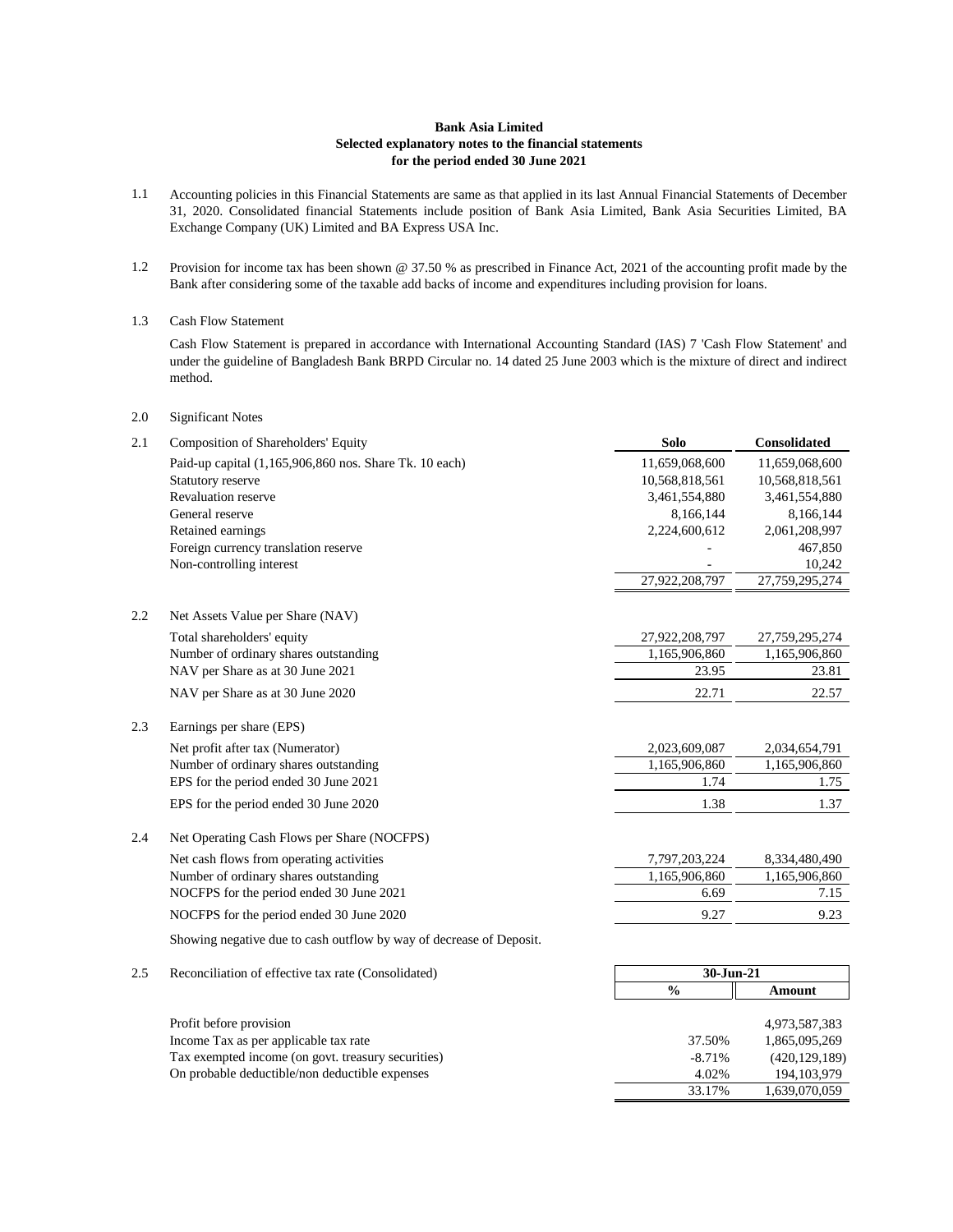| Reconciliation of net profit with cash flows from operating activities | 30-Jun-21       | 30-Jun-20       |
|------------------------------------------------------------------------|-----------------|-----------------|
| (Consolidated)                                                         |                 |                 |
| Profit before tax as per profit and loss account                       | 2,034,654,791   | 1,602,442,375   |
| <b>Adjustment for non-cash items:</b>                                  |                 |                 |
| Provision for Loans and advances                                       | 980,062,533     | 774,590,259     |
| Provision for Off balance sheet items                                  | 230,000,000     | (24, 466, 624)  |
| Provision for Diminution in value of investments                       | 9,800,000       | 35,000,000      |
| Provision for other assets                                             | 80,000,000      | 60,000,000      |
| Depreciation of Property plant and equipment                           | 443,790,430     | 421,165,475     |
| Increase/decrease in operating assets & liabilities:                   |                 |                 |
| Loans and advances to customers                                        | 247,096,348     | (5,910,714,519) |
| Other operating assets                                                 | (858, 638, 419) | (648, 957, 440) |
| Deposits from customers and banks                                      | 1,329,428,156   | 18,244,288,299  |
| Other operating liabilities                                            | 4,534,154,054   | (2,038,863,128) |
| <b>Trading liabilities</b>                                             | 36,451,403      | (424, 043, 773) |
| Income tax paid                                                        | (732, 318, 806) | (1,332,111,481) |
| Cash flows from operating activities as per cash flow statement        | 8,334,480,490   | 10,758,329,443  |

#### 3.0 General:

a) Figures appearing in these financial statements have been rounded off to the nearest Taka.

b) Figures of previous period have been rearranged wherever necessary to conform to current period's presentation.

For Bank Asia Limited

-sd- -sd- -sd-President & Managing Director Director Director Chairman

-sd- -sd-Chief Financial Officer Company Secretary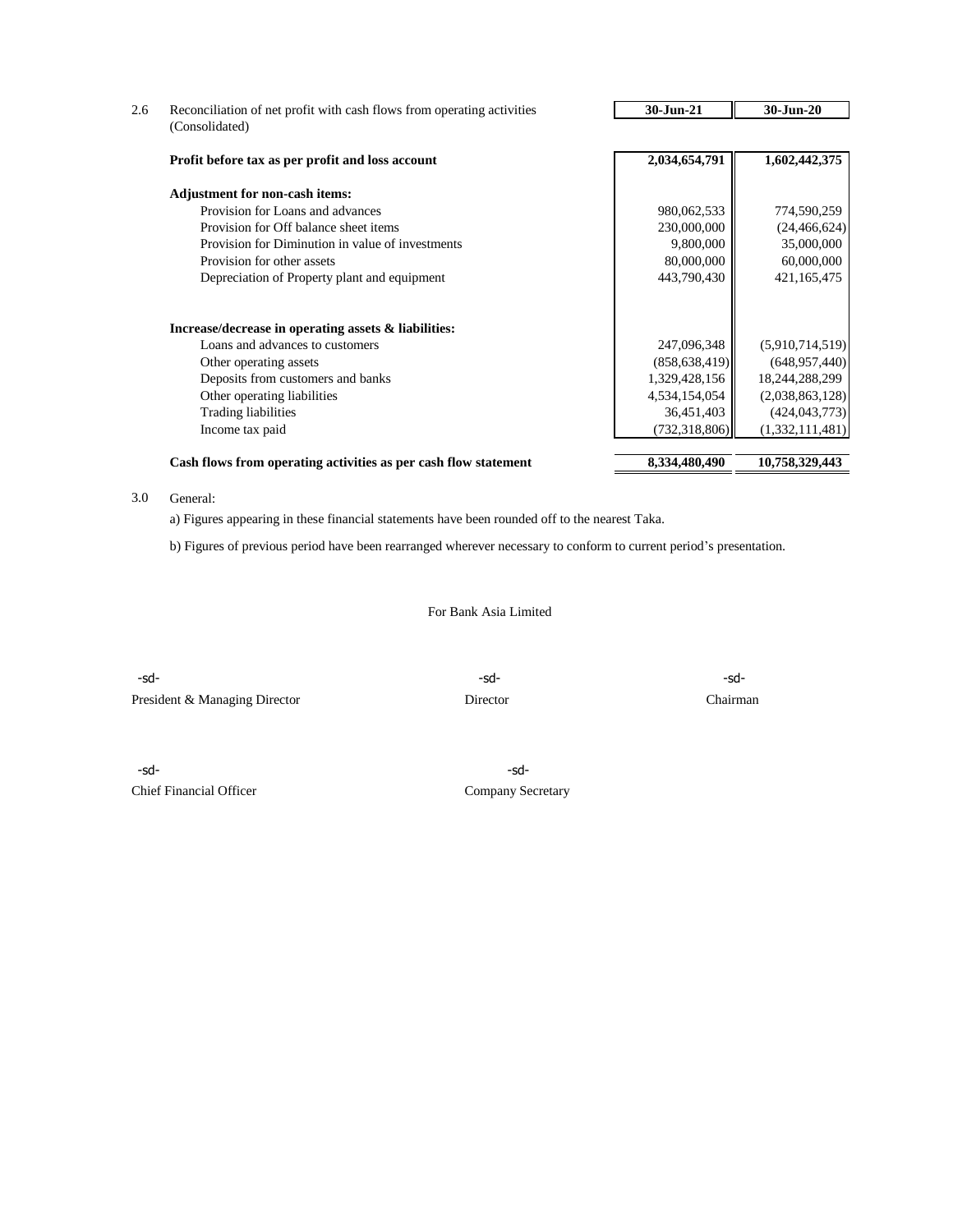# **Bank Asia Limited Notes to financial statements for the year ended 30 June 2021**

|        |                                                                                                       | <b>Amount in Taka</b>   |                          |
|--------|-------------------------------------------------------------------------------------------------------|-------------------------|--------------------------|
|        | <b>Particulars</b>                                                                                    | 30-Jun-21               | 31-Dec-20                |
| 4      | Cash                                                                                                  |                         |                          |
|        |                                                                                                       |                         |                          |
| 4.1    | In hand                                                                                               |                         |                          |
|        | <b>Conventional and Islamic banking</b>                                                               |                         |                          |
|        | Local currency                                                                                        | 2,621,899,255           | 2,819,744,368            |
|        | Foreign currencies                                                                                    | 106,520,875             | 143,205,689              |
|        |                                                                                                       | 2,728,420,130           | 2,962,950,057            |
|        | Off-shore banking unit                                                                                | 2,728,420,130           | 2,962,950,057            |
|        |                                                                                                       |                         |                          |
| 4.1(a) | <b>Consolidated cash in hand</b>                                                                      |                         |                          |
|        | <b>Bank Asia Limited</b>                                                                              | 2,728,420,130           | 2,962,950,057            |
|        | <b>Bank Asia Securities Limited</b>                                                                   | 6,110                   | 7,019                    |
|        | BA Exchange Company (UK) Limited                                                                      | 2,596,219               | 2,082,682                |
|        | BA Express USA, Inc                                                                                   | 94,852<br>2,731,117,311 | 155,278<br>2,965,195,036 |
|        |                                                                                                       |                         |                          |
| 4.2    | Balance with Bangladesh Bank and its agent bank                                                       |                         |                          |
|        | (including foreign currencies)                                                                        |                         |                          |
|        | <b>Conventional and Islamic banking</b>                                                               |                         |                          |
|        | Balance with Bangladesh Bank                                                                          |                         |                          |
|        | Local currency (statutory deposit)                                                                    | 30,032,756,126          | 13,723,650,450           |
|        | Foreign currencies                                                                                    | 124,958,561             | 397,715,443              |
|        |                                                                                                       | 30,157,714,687          | 14, 121, 365, 893        |
|        | Balance with agent bank (Sonali Bank Limited)<br>Local currency                                       | 1,386,279,043           | 815,466,414              |
|        | Foreign currencies                                                                                    |                         |                          |
|        |                                                                                                       | 1,386,279,043           | 815,466,414              |
|        |                                                                                                       | 31,543,993,730          | 14,936,832,307           |
|        | Off-shore banking unit                                                                                | 31,543,993,730          | 14,936,832,307           |
|        |                                                                                                       |                         |                          |
| 4.2(a) | <b>Consolidated Balance with Bangladesh Bank and its agent bank</b><br>(including foreign currencies) |                         |                          |
|        | <b>Bank Asia Limited</b>                                                                              | 31,543,993,730          | 14,936,832,307           |
|        | <b>Bank Asia Securities Limited</b>                                                                   |                         |                          |
|        | BA Exchange Company (UK) Limited                                                                      |                         |                          |
|        | BA Express USA, Inc                                                                                   | 31,543,993,730          | 14,936,832,307           |
| 5      | Balance with other banks and financial institutions                                                   |                         |                          |
|        |                                                                                                       |                         |                          |
|        | In Bangladesh                                                                                         |                         |                          |
|        | Conventional and Islamic banking (Note 5.1)<br>Off-shore banking unit                                 | 41,500,480,285          | 29,455,358,540           |
|        |                                                                                                       | 41,500,480,285          | 29,455,358,540           |
|        | <b>Outside Bangladesh</b>                                                                             |                         |                          |
|        | Conventional and Islamic banking (Note 5.2)                                                           | 1,276,918,681           | 1,948,061,993            |
|        | Off-shore banking unit                                                                                | 76,837,292              | 77,487,164               |
|        |                                                                                                       | 1,353,755,973           | 2,025,549,157            |
|        |                                                                                                       | 42,854,236,258          | 31,480,907,697           |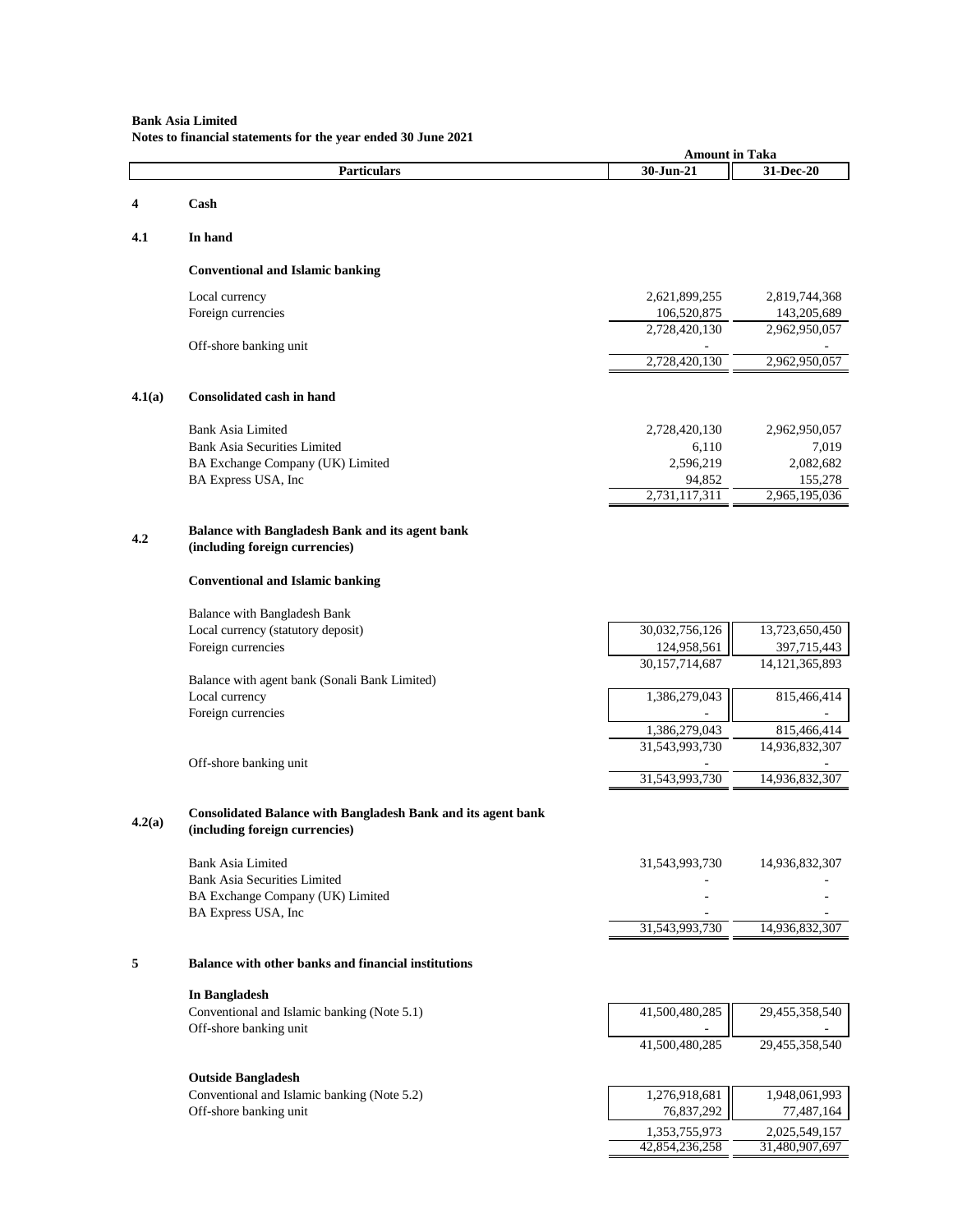|       |                                                    | <b>Amount in Taka</b>       |                          |
|-------|----------------------------------------------------|-----------------------------|--------------------------|
|       | <b>Particulars</b>                                 | 30-Jun-21                   | 31-Dec-20                |
| 5.1   | Conventional and Islamic banking - In Bangladesh   |                             |                          |
|       |                                                    |                             |                          |
|       | <b>Current accounts</b>                            |                             |                          |
|       | <b>AB Bank Limited</b>                             | 41,480                      | 41,480                   |
|       | Agrani Bank Limited                                | 1,167,443,255               | 387,920,880              |
|       | Janata Bank Limited                                | 159,329,500                 | 65,066,340               |
|       | Rupali Bank Limited                                | 265,356,098                 | 222,804,900              |
|       | Pubali Bank Limited                                | 351,300,546                 | 290,734,265              |
|       | <b>Standard Chartered Bank</b>                     | 27,066,252                  | 8,732,858                |
|       | Sonali Bank Limited                                | 689,062,273                 | 505,204,561              |
|       | <b>Trust Bank Limited</b>                          |                             |                          |
|       |                                                    | 82,402,508<br>2,742,001,912 | 885,766<br>1,481,391,050 |
|       |                                                    |                             |                          |
|       | Short-notice deposit accounts                      |                             |                          |
|       | <b>AB Bank Limited</b>                             | 586,458                     | 572,299                  |
|       | <b>Bank Alfalah Limited</b>                        | 9,158                       | 12,324                   |
|       | Islami Bank Bangladesh Limited                     | 188,757                     | 182,867                  |
|       | <b>Trust Bank Limited</b>                          | (306,000)                   |                          |
|       |                                                    | 478,373                     | 767,490                  |
|       | <b>Fixed deposit accounts/ MTDR</b>                |                             |                          |
|       | Islamic Finance and Investment Limited             |                             | 100,000,000              |
|       | Hajj Finance Company Limited                       |                             | 100,000,000              |
|       | Social Islamic Bank Limited                        | 1,700,000,000               |                          |
|       |                                                    | 1,700,000,000               | 200,000,000              |
|       |                                                    | 4,442,480,285               | 1,682,158,540            |
|       | <b>Placements</b>                                  |                             |                          |
|       | With Banking companies (5.1.1)                     | 33,908,000,000              | 24,423,200,000           |
|       | With Non-banking financial institutions (5.1.2)    | 3,150,000,000               | 3,350,000,000            |
|       |                                                    | 37,058,000,000              | 27,773,200,000           |
|       |                                                    | 41,500,480,285              | 29,455,358,540           |
| 5.1.1 | <b>Details of Placement with Banking companies</b> |                             |                          |
|       |                                                    |                             |                          |
|       | <b>In Local Currency:</b>                          |                             |                          |
|       | <b>EXIM Bank Limited</b>                           | 7,200,000,000               | 5,300,000,000            |
|       | Jamuna Bank Limited                                | 3,000,000,000               |                          |
|       | Mercantile Bank Limited                            | 2,000,000,000               |                          |
|       | Meghna Bank Limited                                | 500,000,000                 |                          |
|       | Mutual Trust Bank Limited                          | 2,000,000,000               |                          |
|       | <b>NRB Bank Limited</b>                            |                             | 300,000,000              |
|       | <b>United Commercial Bank Limited</b>              | 3,500,000,000               |                          |
|       | Sonali Bank Limited                                | 500,000,000                 | 500,000,000              |
|       | One Bank Limited                                   | 5,000,000,000               | 2,000,000,000            |
|       | Dhaka Bank Limited                                 |                             | 1,000,000,000            |
|       | Social Islami Bank Limited                         |                             | 4,200,000,000            |
|       | Southeast Bank Limited                             | 1,000,000,000               | 2,000,000,000            |
|       | <b>Standard Bank Limited</b>                       | 2,000,000,000               | 2,000,000,000            |
|       |                                                    | 26,700,000,000              | 17,300,000,000           |
|       | <b>In Foreign Currency:</b>                        |                             |                          |
|       | Mutual Trust Bank Limited                          |                             | 763,200,000              |
|       | Islami Bank Bangladesh Limited                     | 4,240,000,000               | 6,360,000,000            |
|       | Premier Bank Limited                               | 848,000,000                 |                          |
|       | <b>Trust Bank Limited</b>                          | 424,000,000                 |                          |
|       | Commercial Bank of Ceylon                          | 1,696,000,000               |                          |
|       |                                                    | 7,208,000,000               | 7,123,200,000            |
|       |                                                    | 33,908,000,000              | 24,423,200,000           |
|       |                                                    |                             |                          |

# **5.1.2 Details of Placement with Non-banking financial institutions**

Delta Brac Housing Finance Corporation Limited Investment Corporation of Bangladesh Union Capital Limited 150,000,000 150,000,000 150,000 150,000 150,000 150,000 150,000 150,000 150,000 150,000

| 1,100,000,000 | 500,000,000   |
|---------------|---------------|
| 1,900,000,000 | 2,700,000,000 |
| 150,000,000   | 150,000,000   |
| 3,150,000,000 | 3,350,000,000 |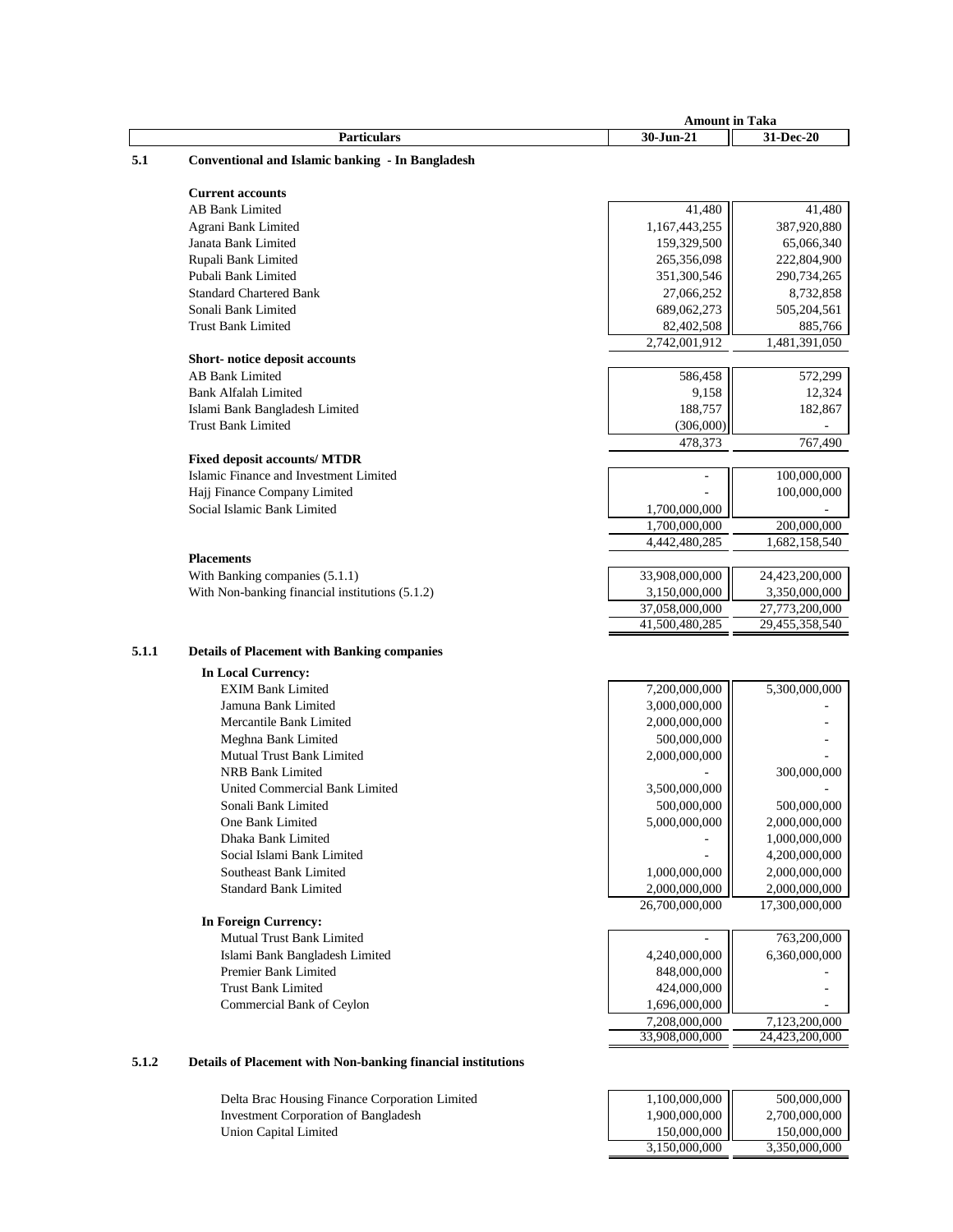|      |                                                                         | <b>Amount in Taka</b>   |                         |
|------|-------------------------------------------------------------------------|-------------------------|-------------------------|
|      | <b>Particulars</b>                                                      | 30-Jun-21               | 31-Dec-20               |
| 5.2  | <b>Conventional and Islamic banking -Outside Bangladesh</b>             |                         |                         |
|      |                                                                         |                         |                         |
|      | <b>Current accounts</b>                                                 |                         |                         |
|      | <b>Interest bearing:</b>                                                |                         |                         |
|      | Citibank N.A., London (EURO)                                            |                         | 55,820                  |
|      | Citibank N.A., London (GBP)                                             | 24,671,777              | 3,432,347               |
|      | Citibank NA, New York (USD)                                             | 503,608,395             | 864,098,530             |
|      | Habib American Bank, New York                                           | 131,880,552             | 373,748,309             |
|      | Mashreqbank PSC, New York (USD)                                         | 141,526                 | 71,208,735              |
|      | Standard Chartered Bank, Mumbai                                         | 95,382,312              | 27,931,401              |
|      | Standard Chartered Bank, New York                                       | 145,997,818             | 323,807,413             |
|      |                                                                         | 901,682,380             | 1,664,282,555           |
|      | Non-interest bearing:                                                   |                         |                         |
|      | AB Bank Limited, Mumbai                                                 | 23,533,887              | 3,571,503               |
|      | Al Rajhi Bank K.S.A                                                     | 16, 161, 638            | 14,896,693              |
|      | Bank of Sydney                                                          | 2,814,369               | 1,027,704               |
|      | Bhutan National Bank Limited, Thimphu                                   | 44,044,252              | 87,626                  |
|      | Axis Bank Ltd, Mumbai (ACU)                                             | 27,564,805              | 26,116,905              |
|      | Commerzbank AG, Frankfurt (EURO)                                        | 5,613,250               | 1,211,062               |
|      | Commerzbank AG, Frankfurt (USD)                                         | 2,842,798               | 6,056,939               |
|      | Habib Metropolitan Bank Limited, Karachi                                | 25,030,215              | 11,943,606              |
|      | Aktif Bank, Istanbul -Jpy                                               | 1,024,860               | 2,587,251               |
|      | ICICI Bank Limited, Kowloon                                             | 6,719,117               | 2,022,848               |
|      | ICICI Bank Limited, Mumbai<br>JP Morgan Chase Bank N.A New York, U.S.A  | 76,846,334<br>1,426,817 | 39,671,129<br>5,622,870 |
|      | Mashreqbank PSC, Mumbai (EURO)                                          | 809,820                 | 833,981                 |
|      | Mashreqbank PSC, Dubai                                                  | 16,712,300              | 82,095,741              |
|      | Muslim Commercial Bank Limited, Colombo                                 | 10,326,941              | 8,923,367               |
|      | Nepal Bangladesh Bank Limited, Kathmandu                                | 7,832,458               | 16,710,424              |
|      | HDFC Bank, Mumbai                                                       | 27,469,252              | 3,220,184               |
|      | Bank Alfalah Limited, Karachi Pak (ACU)                                 | 13,286,583              | 31,577,935              |
|      | Unicredit Bank AG, Munich (EURO)/Hypovereins Bank, Munich (EURO)        | 171,837                 | 99,202                  |
|      | Riyad Bank, Riyadh (SAR)                                                | 4,520                   |                         |
|      | Wells Fargo Bank NA, New York, (USD)                                    | 61,855,573              | 22,200,036              |
|      | Wells Fargo Bank NA, London, (Euro)                                     | 619,901                 | 886,088                 |
|      | Zurcher Kantonal Bank, Switzerland                                      | 2,524,774               | 2,416,344               |
|      |                                                                         | 375,236,301             | 283,779,438             |
|      |                                                                         | 1,276,918,681           | 1,948,061,993           |
|      | Placement with Off-shore Banking Unit                                   | 4,251,390,000           | 4,258,953,750           |
|      | Less: Inter-company transactions with OBU                               | (4,251,390,000)         | (4,258,953,750)         |
|      |                                                                         | 1,276,918,681           | 1,948,061,993           |
|      |                                                                         |                         |                         |
| 5(a) | <b>Consolidated Balance with other banks and financial institutions</b> |                         |                         |
|      | In Bangladesh                                                           |                         |                         |
|      | <b>Bank Asia Limited</b>                                                | 41,500,480,285          | 29,455,358,540          |
|      | <b>Bank Asia Securities Limited</b>                                     | 803,967,190             | 563,887,306             |
|      | BA Exchange Company (UK) Limited                                        |                         |                         |
|      | BA Express USA, Inc                                                     |                         |                         |
|      |                                                                         | 42,304,447,475          | 30,019,245,846          |
|      | Less: Inter-company transactions                                        | 40,111,125              | 53,258,020              |
|      |                                                                         | 42,264,336,350          | 29,965,987,826          |
|      | <b>Outside Bangladesh</b>                                               |                         |                         |
|      | <b>Bank Asia Limited</b>                                                | 1,353,755,973           | 2,025,549,157           |
|      | <b>Bank Asia Securities Limited</b>                                     |                         |                         |
|      | BA Exchange Company (UK) Limited                                        | 15,635,249              | 15,828,898              |
|      | BA Express USA, Inc                                                     | 112,972,182             | 96,153,016              |

 1,482,363,404 2,137,531,071 43,746,699,754 32,103,518,897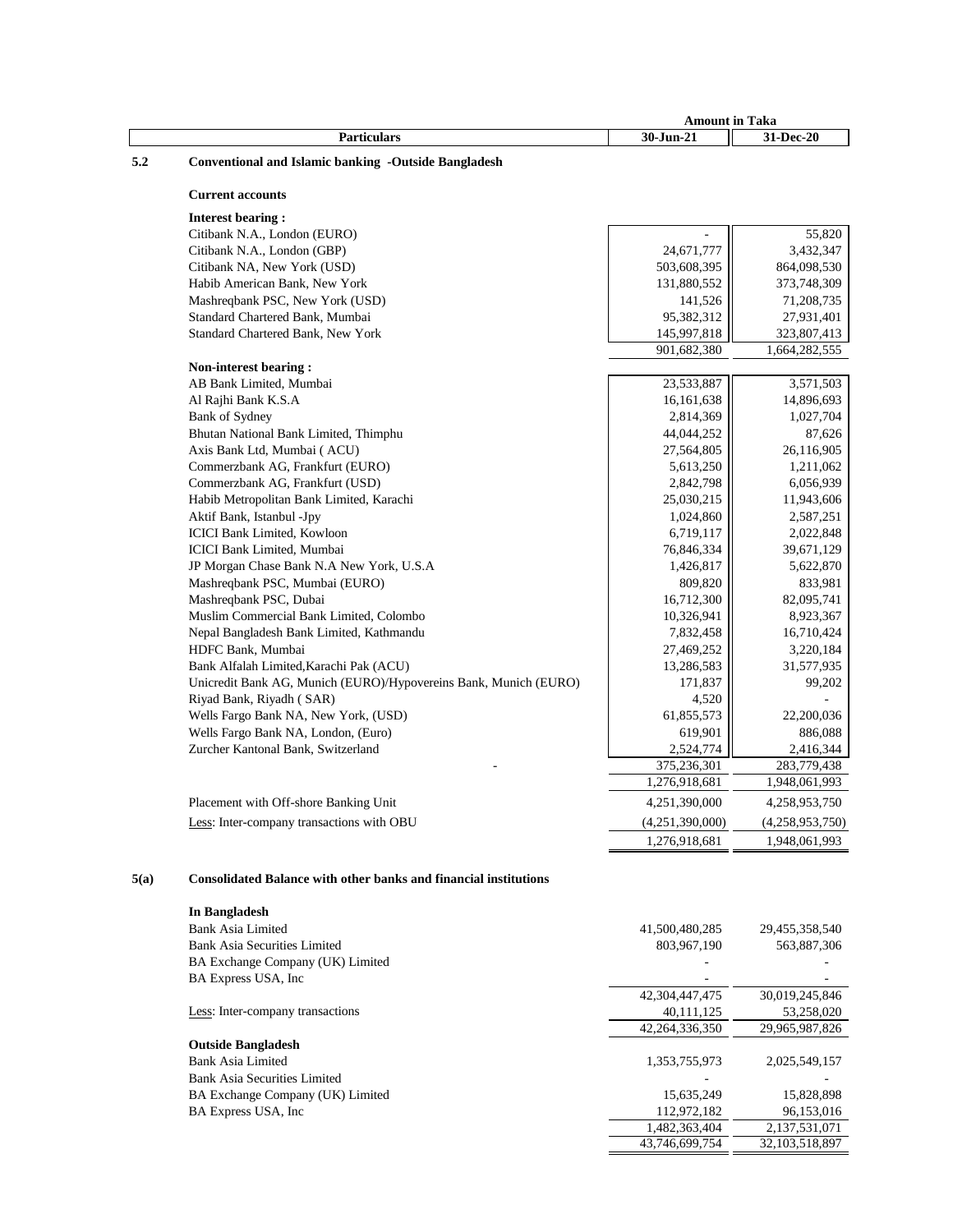|         |                                                | <b>Amount in Taka</b> |                |
|---------|------------------------------------------------|-----------------------|----------------|
|         | <b>Particulars</b>                             | 30-Jun-21             | 31-Dec-20      |
| 6       | Money at call and on short notice              |                       |                |
|         | Call money Lending (Note 6.1)                  |                       |                |
|         | Short Notice Lending (Note 6.2)                | 3,500,000,000         |                |
|         |                                                | 3,500,000,000         |                |
|         |                                                |                       |                |
| 6.1     | <b>Call Money Lending</b>                      |                       |                |
|         |                                                |                       |                |
| 6.2     | <b>Short Notice Lending</b>                    |                       |                |
|         | With Banking companies:                        |                       |                |
|         | <b>AB Bank Limited</b>                         | 3,000,000,000         |                |
|         | With non Banking financial institutions:       |                       |                |
|         | Delta Brac Housing                             | 500,000,000           |                |
|         |                                                | 3,500,000,000         |                |
| 6(a)    | Consolidated Money at call and on short notice |                       |                |
|         | <b>Bank Asia Limited</b>                       | 3,500,000,000         |                |
|         | <b>Bank Asia Securities Limited</b>            |                       |                |
|         | BA Exchange Company (UK) Limited               |                       |                |
|         | BA Express USA, Inc                            | 3,500,000,000         |                |
|         |                                                |                       |                |
| 7       | <b>Investments</b>                             |                       |                |
|         | Government (Note 7.1)                          | 60,647,552,726        | 90,042,129,622 |
|         | Others (Note 7.2)                              | 6,093,070,987         | 4,209,053,962  |
|         |                                                | 66,740,623,713        | 94,251,183,584 |
| 7.1     | Government                                     |                       |                |
|         | Conventional and Islamic banking (Note 7.1.1)  | 60,647,552,726        | 90,042,129,622 |
|         | Off-shore banking unit                         |                       |                |
|         |                                                | 60,647,552,726        | 90,042,129,622 |
| 7.1.1   | <b>Conventional and Islamic banking</b>        |                       |                |
|         | Treasury bills (Note 7.1.1.1)                  |                       | 23,102,022,464 |
|         | Treasury bonds (Note 7.1.1.2)                  | 60,644,876,026        | 66,938,178,658 |
|         | Prize bonds                                    | 2,676,700             | 1,928,500      |
|         |                                                | 60,647,552,726        | 90,042,129,622 |
| 7.1.1.1 | <b>Treasury bills</b>                          |                       |                |
|         | 364 days treasury bills                        |                       | 23,102,022,464 |
|         |                                                |                       | 23,102,022,464 |
| 7.1.1.2 | <b>Treasury bonds</b>                          |                       |                |
|         | Bangladesh Bank Govt Investment Sukuk          | 4,317,750,000         | 3,695,610,000  |
|         | Bangladesh Bank Islamic bond                   |                       | 1,088,100,000  |
|         | 2 years Bangladesh Government treasury bonds   | 3,278,423,635         | 16,209,978,546 |
|         | 5 years Bangladesh Government treasury bonds   | 8,432,765,823         | 10,809,627,648 |
|         | 10 years Bangladesh Government treasury bonds  | 30,243,435,141        | 20,772,094,037 |
|         | 15 years Bangladesh Government treasury bonds  | 9,989,551,881         | 9,979,818,881  |
|         | 20 years Bangladesh Government treasury bonds  | 4,382,949,546         | 4,382,949,546  |
|         |                                                | 60,644,876,026        | 66,938,178,658 |
| 7.2     | <b>Others</b>                                  |                       |                |
|         | Conventional and Islamic banking (Note 7.2.1)  | 6,093,070,987         | 4,209,053,962  |
|         | Off-shore banking unit                         |                       |                |
|         |                                                | 6,093,070,987         | 4,209,053,962  |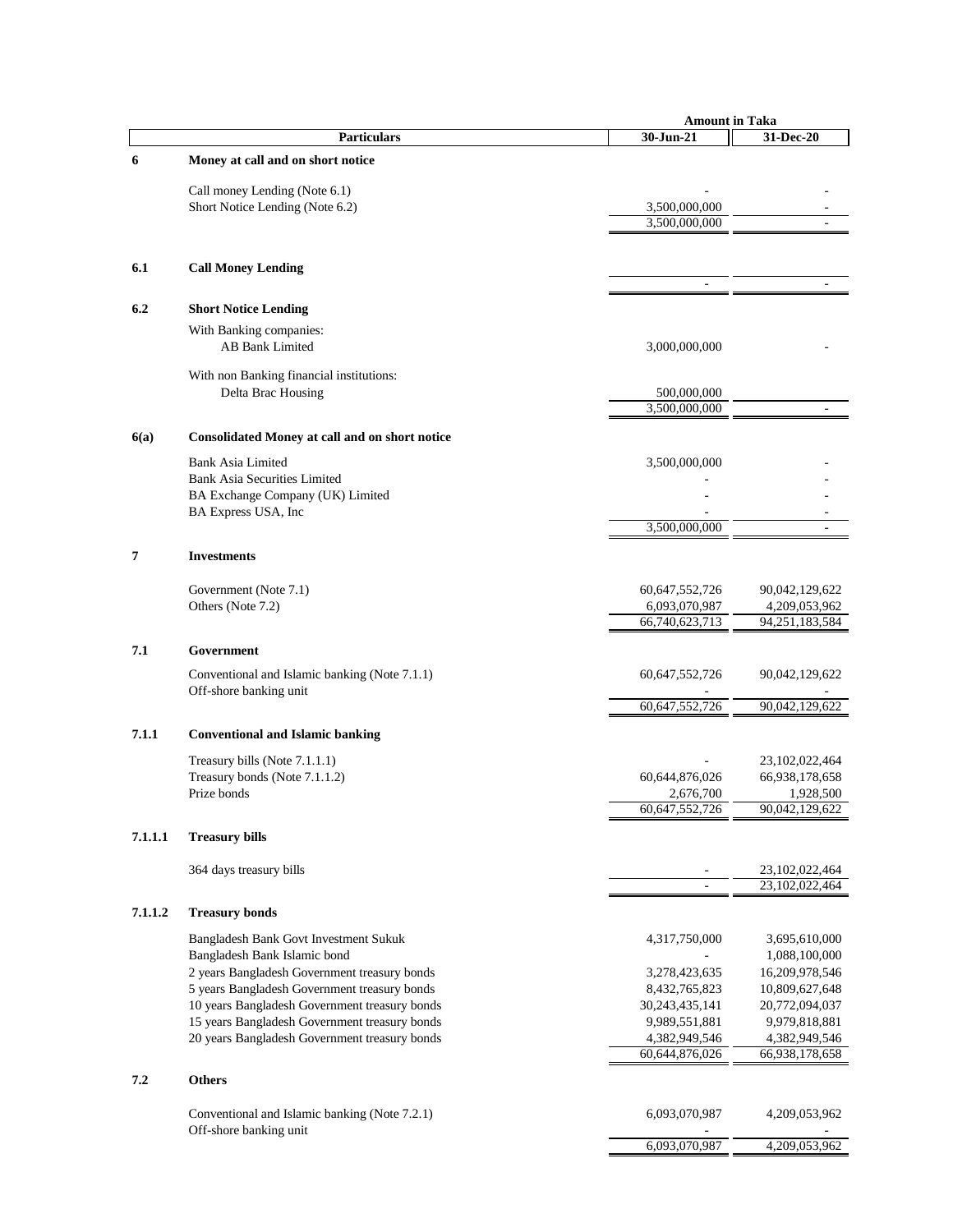|       |               |                                                                  | <b>Amount in Taka</b>          |                                |
|-------|---------------|------------------------------------------------------------------|--------------------------------|--------------------------------|
|       |               | <b>Particulars</b>                                               | 30-Jun-21                      | 31-Dec-20                      |
| 7.2.1 |               | <b>Conventional and Islamic banking</b>                          |                                |                                |
|       | a)            | <b>Ordinary shares</b>                                           |                                |                                |
|       |               | Quoted shares                                                    | 444,596,173                    | 444,596,173                    |
|       |               | Unquoted share                                                   | 226,732,948                    | 226,732,948                    |
|       |               |                                                                  | 671,329,121                    | 671,329,121                    |
|       | $b$           | <b>Mutual Fund</b>                                               |                                |                                |
|       |               | 1st Janata Bank Mutual fund                                      | 50,000,000                     | 50,000,000                     |
|       |               | <b>EBL NRB Ist Mutual Fund</b>                                   | 149,665,000                    | 149,665,000                    |
|       |               | 1st Bangladesh Fixed Income Fund                                 | 250,000,000                    | 250,000,000                    |
|       |               | MBL 1st Mutual Fund                                              | 50,000,000                     | 50,000,000                     |
|       |               | <b>EXIM Bank 1st Mutual Fund</b>                                 | 158,076,866                    | 158,076,866                    |
|       |               |                                                                  | 657,741,866                    | 657,741,866                    |
|       | c)            | <b>Debentures</b>                                                |                                |                                |
|       |               | <b>Beximco Denims Limited</b><br><b>Beximco Textiles Limited</b> |                                | 9,537,605                      |
|       |               |                                                                  |                                | 6,445,370<br>15,982,975        |
|       | $\mathbf{d}$  | <b>Bonds</b>                                                     |                                |                                |
|       |               | Non-Convertible Subordinated Bond - Premier Bank                 | 500,000,000                    | 500,000,000                    |
|       |               | Second Subordinated Bond - Mututal Trust Bank                    | 160,000,000                    | 160,000,000                    |
|       |               | Second Subordinated Bond - United Commercial Bank                | 120,000,000                    | 120,000,000                    |
|       |               | Fourth Subordinated Bond - United Commercial Bank                | 1,000,000,000                  | 1,000,000,000                  |
|       |               | Subordinated Mudaraba Bond - Social Islami Bank Limited          |                                | 40,000,000                     |
|       |               | Second Subordinated Mudaraba Bond - Social Islami Bar            | 40,000,000                     | 60,000,000                     |
|       |               | 5 Year Preference Share - Meghna Cement Mills Ltd                | 700,000,000                    | 700,000,000                    |
|       |               | 5 Year Preference Share - Kushiara Power Co. Ltd                 | 80,000,000                     | 100,000,000                    |
|       |               | 5 Year Preference Share - Summit LNG Terminal Co (Pvt) Ltd       | 80,000,000                     | 100,000,000                    |
|       |               | 5 Year Preference Share - Summit Gazipur II Power Ltd            | 40,000,000                     | 40,000,000                     |
|       |               | Perpetual Bond of Mutual Trust Bank Ltd                          | 1,000,000,000                  |                                |
|       |               | Perpetual Bond of Ucbl Bank Ltd                                  | 1,000,000,000                  |                                |
|       |               | 7 Year Preference Share - Summit Barishal Power Ltd              | 44,000,000                     | 44,000,000                     |
|       |               |                                                                  | 4,764,000,000<br>6,093,070,987 | 2,864,000,000<br>4,209,053,962 |
|       |               |                                                                  |                                |                                |
| 7.3   |               | Investments classified as per Bangladesh Bank circular           |                                |                                |
|       |               | Held for trading (HFT)                                           | 26,654,194,219                 | 49,756,216,683                 |
|       |               | Held to maturity (HTM)                                           | 35,500,274,439                 | 35,500,274,439                 |
|       |               | Other securities                                                 | 4,586,155,055                  | 8,994,692,462                  |
|       |               |                                                                  | 66,740,623,713                 | 94,251,183,584                 |
| 7(a)  |               | <b>Consolidated Investments</b>                                  |                                |                                |
|       |               |                                                                  |                                |                                |
|       |               | Government                                                       |                                |                                |
|       |               | <b>Bank Asia Limited</b><br><b>Bank Asia Securities Limited</b>  | 60,647,552,726                 | 90,042,129,622                 |
|       |               | BA Exchange Company (UK) Limited                                 |                                |                                |
|       |               | BA Express USA, Inc                                              |                                |                                |
|       |               |                                                                  | 60,647,552,726                 | 90,042,129,622                 |
|       |               |                                                                  |                                |                                |
|       | <b>Others</b> |                                                                  |                                |                                |
|       |               | <b>Bank Asia Limited</b>                                         | 6,093,070,987                  | 4,209,053,962                  |
|       |               | <b>Bank Asia Securities Limited</b>                              | 908,773,343                    | 655, 627, 144                  |
|       |               | BA Exchange Company (UK) Limited                                 |                                |                                |
|       |               | BA Express USA, Inc                                              |                                |                                |
|       |               |                                                                  | 7,001,844,330                  | 4,864,681,106                  |
|       |               |                                                                  | 67,649,397,056                 | 94,906,810,728                 |
|       |               |                                                                  |                                |                                |
| 8     |               | <b>Loans and advances/investments</b>                            |                                |                                |
|       |               | Loans, cash credits, overdrafts, etc/investments (Note 8.1)      | 222,714,161,341                | 228,467,330,505                |
|       |               | Bills purchased and discounted (Note 8.2)                        | 21,700,655,906                 | 16,174,699,568                 |
|       |               |                                                                  |                                |                                |

244,414,817,247 244,642,030,073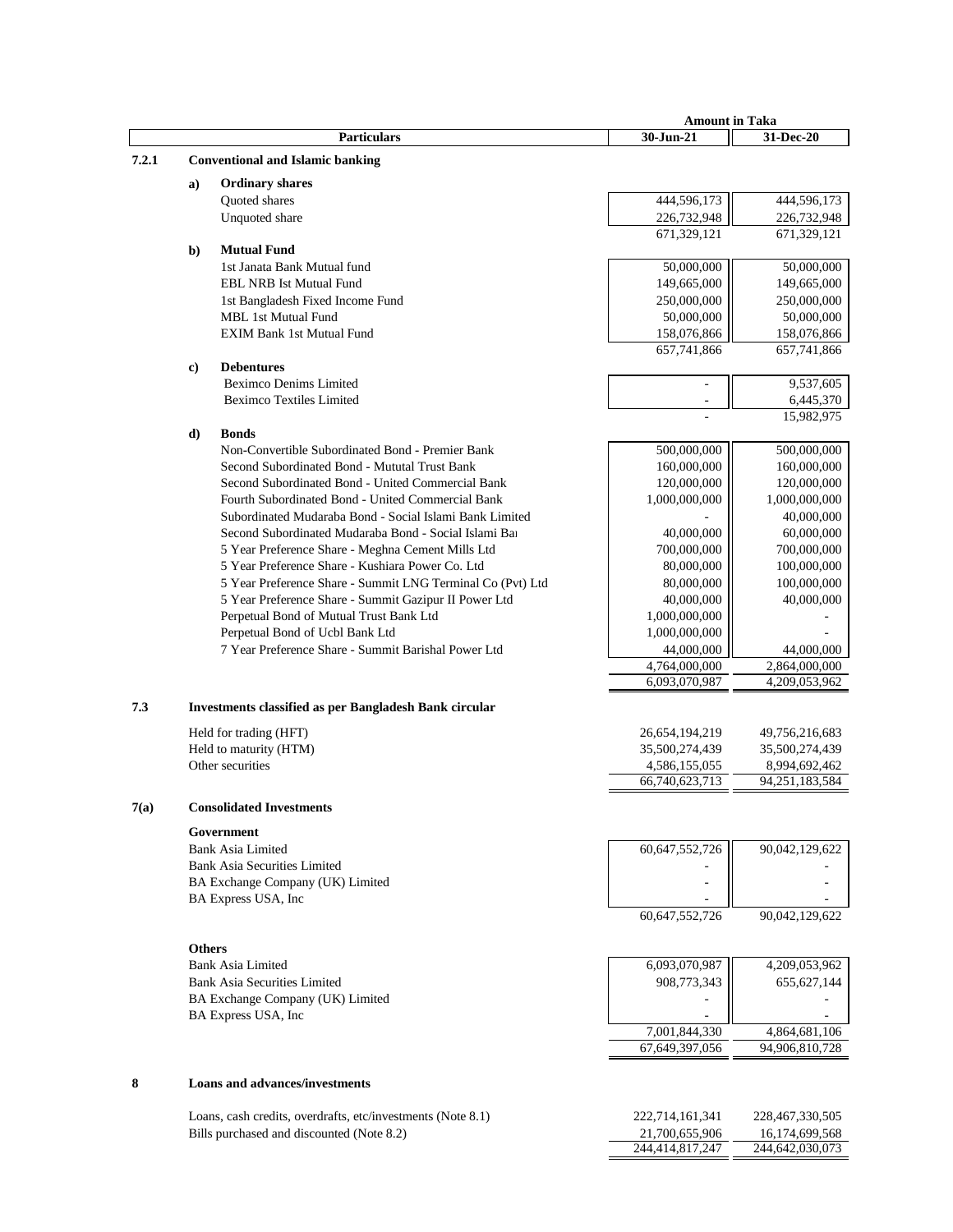|        |                                                          | <b>Amount in Taka</b>            |                    |
|--------|----------------------------------------------------------|----------------------------------|--------------------|
|        | <b>Particulars</b>                                       | 30-Jun-21                        | 31-Dec-20          |
| 8.1    | Loans, cash credits, overdrafts, etc/investments         |                                  |                    |
|        |                                                          |                                  |                    |
|        | <b>Conventional and Islamic banking</b>                  |                                  |                    |
|        | <b>Inside Bangladesh</b>                                 |                                  |                    |
|        | Agricultural loan                                        | 2,490,445,846                    | 2,652,039,116      |
|        | Cash credit/Bai Murabaha (Muajjal)                       | 6,268,754,369                    | 6,475,321,470      |
|        | Credit card                                              | 3,013,796,740                    | 2,732,685,187      |
|        | Credit for poverty alleviation scheme-micro credit       | 7,567,655                        | 7,613,585          |
|        | Consumer credit scheme                                   | 14,516,476,685                   | 13,449,332,124     |
|        | Demand loan                                              | 28,618,336,163                   | 32,210,343,715     |
|        | Export Development Fund (EDF)                            | 18,839,554,381                   | 15,130,653,340     |
|        | House building loans                                     | 1,792,579,794                    | 1,753,894,542      |
|        | Loans (General)/ Musharaka                               | 15,813,672,013                   | 19,204,212,902     |
|        | Loan against trust receipts/ Bai Murabaha post import    | 11,585,704,846                   | 13, 163, 763, 436  |
|        | Overdrafts/ Quard against scheme                         | 33,169,888,991                   | 37, 334, 786, 408  |
|        | Packing credit                                           | 540,665,882                      | 483,400,366        |
|        | Payment against documents                                | 113,461,001                      | 99,931,390         |
|        | Staff loan                                               | 1,543,986,868                    | 1,551,039,312      |
|        | Transport loan                                           | 2,220,011,212                    | 2,032,418,741      |
|        | Term loan- industrial/Hire purchase under Shirkatul Melk | 28,369,064,245                   | 26,477,173,539     |
|        | Term loan- others                                        | 33,356,074,014                   | 34,484,219,425     |
|        | Term loan - Under BRPD-05                                | 2,119,035,860                    |                    |
|        | Loan under Covit-19 stimulus package                     | 14,879,934,139                   | 15,450,815,316     |
|        |                                                          | 219,259,010,704                  | 224,693,643,914    |
|        | <b>Outside Bangladesh</b>                                |                                  |                    |
|        |                                                          | 219,259,010,704                  | 224,693,643,914    |
|        | Off-shore banking unit                                   | 3,455,150,637<br>222,714,161,341 | 3,773,686,591      |
|        |                                                          |                                  | 228,467,330,505    |
|        |                                                          |                                  |                    |
| 8.2    | <b>Bills purchased and discounted</b>                    |                                  |                    |
|        | Conventional and Islamic banking                         | 1,916,366,448                    | 1,450,361,346      |
|        | Off-shore banking unit                                   | 19,784,289,458                   | 14,724,338,222     |
|        |                                                          | 21,700,655,906                   | 16,174,699,568     |
|        |                                                          |                                  |                    |
| 8.14   | <b>Bills purchased and discounted</b>                    |                                  |                    |
|        | Payable in Bangladesh                                    | 20,952,834,240                   | 15,815,626,813     |
|        | Payable outside Bangladesh                               | 747,821,666                      | 359,072,755        |
|        |                                                          | 21,700,655,906                   | 16,174,699,568     |
|        |                                                          |                                  |                    |
| 8. (a) | <b>Consolidated Loans and advances/investments</b>       |                                  |                    |
|        | Loans, cash credits, overdrafts, etc/investments         |                                  |                    |
|        | Bank Asia Limited                                        | 222,714,161,341                  | 228,467,330,505    |
|        | <b>Bank Asia Securities Limited</b>                      | 4,595,798,258                    | 4,810,787,426      |
|        | BA Exchange Company (UK) Limited                         |                                  |                    |
|        | BA Express USA, Inc                                      |                                  |                    |
|        |                                                          | 227,309,959,599                  | 233, 278, 117, 931 |
|        | Less: Inter-company transactions                         | 1,925,863,571                    | 2,120,969,217      |
|        |                                                          | 225,384,096,028                  | 231, 157, 148, 714 |
|        | <b>Bills purchased and discounted</b>                    |                                  |                    |
|        | <b>Bank Asia Limited</b>                                 | 21,700,655,906                   | 16,174,699,568     |
|        | <b>Bank Asia Securities Limited</b>                      |                                  |                    |
|        | BA Exchange Company (UK) Limited                         |                                  |                    |
|        | BA Express USA, Inc                                      |                                  |                    |
|        |                                                          | 21,700,655,906                   | 16,174,699,568     |
|        |                                                          | 247,084,751,934                  | 247, 331, 848, 282 |
|        |                                                          |                                  |                    |
| 9      | Fixed assets including premises, furniture and fixtures  |                                  |                    |
|        |                                                          |                                  |                    |
|        | Conventional and Islamic banking (Note 9.1)              | 6,455,962,859                    | 6,708,655,006      |
|        | Off-shore banking unit                                   |                                  |                    |
|        |                                                          |                                  |                    |

6,455,962,859 6,708,655,006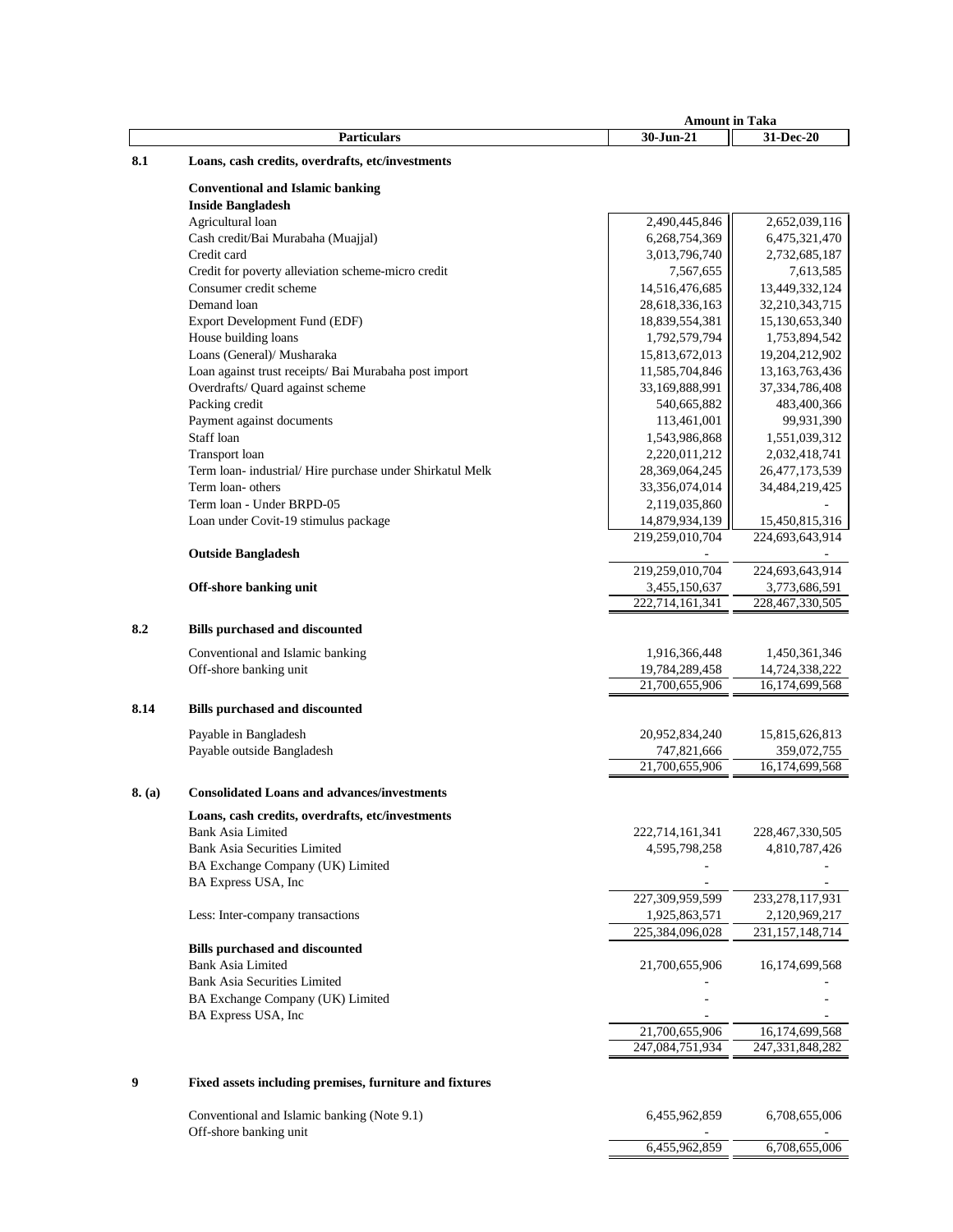|      |                                                                                | <b>Amount in Taka</b>        |                             |
|------|--------------------------------------------------------------------------------|------------------------------|-----------------------------|
|      | <b>Particulars</b>                                                             | 30-Jun-21                    | 31-Dec-20                   |
| 9(a) | Consolidated Fixed assets including premises, furniture and fixtures           |                              |                             |
|      | <b>Bank Asia Limited</b>                                                       | 6,455,962,859                | 7,025,602,707               |
|      | <b>Bank Asia Securities Limited</b>                                            | 93,253,645                   | 100,737,790                 |
|      | BA Exchange Company (UK) Limited                                               | 98,912                       | 112                         |
|      | BA Express USA, Inc                                                            | 4,166,831                    | 4,710,492                   |
|      |                                                                                | 6,553,482,247                | 6,814,103,400               |
| 10   | <b>Other assets</b>                                                            |                              |                             |
|      | Conventional and Islamic banking (Note 10.1)                                   | 13,790,462,515               | 13,692,680,876              |
|      | Off-shore banking unit                                                         | 153,459,705                  | 455,426,291                 |
|      | Less: Inter transaction between OBU and Conventional Banking                   | (117,761,853)                | (413,515,032)               |
|      |                                                                                | 13,826,160,367               | 13,734,592,135              |
|      |                                                                                |                              |                             |
| 10.1 | <b>Conventional and Islamic banking</b>                                        |                              |                             |
|      | Income generating other assets                                                 |                              |                             |
|      | Investment in Bank Asia Securities Ltd - incorporated in Bangladesh            | 1,999,990,000                | 1,999,990,000               |
|      | Investment in BA Exchange Company (UK) Limited - incorporated in UK            | 35,100,000                   | 34,470,000                  |
|      | Investment in BA Express USA Inc - incorporated in USA                         | 81,408,000                   | 81,408,000                  |
|      |                                                                                | 2,116,498,000                | 2,115,868,000               |
|      | Non-income generating other assets                                             |                              |                             |
|      | Income receivable (Note 10.2)                                                  | 1,502,654,280                | 1,484,684,607               |
|      | Stock of stamps                                                                | 10,094,044                   | 8,375,022                   |
|      | Stationery, printing materials, etc                                            | 65,114,604                   | 72,829,560                  |
|      | Prepaid expenses                                                               | 121,918,437                  | 19,637,430                  |
|      | Deposits and advance rent                                                      | 243,948,784                  | 325,988,875                 |
|      | Advances, prepayments and others (Note 10.3)<br>Advance income tax (Note 10.4) | 398, 347, 685                | 199,702,197                 |
|      |                                                                                | 6,821,987,184<br>149,046,266 | 6,125,028,357<br>83,180,897 |
|      | Receivable against government                                                  | 39,143,062                   | 41,540,814                  |
|      | Sundry debtors<br>Branch adjustment account (Note 10.5)                        | 277,117,433                  | 846,187,566                 |
|      | Protested bills                                                                | 113,747,466                  | 48,489,200                  |
|      | Receivable from BA Exchange Company (UK) Limited                               | 64,281,617                   | 94,676,053                  |
|      | Receivable from BA Express USA Inc                                             | 424,349,376                  | 325,094,277                 |
|      | Excise duty recoverable                                                        | 5,617,880                    | 23,920,480                  |
|      | Profit Receivable from Govt Investment Sukuk                                   |                              | 1,428,495                   |
|      | Interest receivable against Govt Subsidy - from client                         | 1,434,739,603                | 1,682,351,785               |
|      | Interest receivable against Govt Subsidy - from govt (Note 10.7)               | 1,856,794                    | 193,697,261                 |
|      |                                                                                | 11,673,964,515               | 11,576,812,876              |
|      |                                                                                | 13,790,462,515               | 13,692,680,876              |
|      |                                                                                |                              |                             |

#### **10.2 Income receivable**

Income receivable consists of interest accrued on investment including interest for stimulus package.

# **10.3 Advances, prepayments and others**

Advances, prepayments and others account consists of advance amount paid for purchasing of fixed assets, advance payment of rent for new branches of the Bank, advance against salary and legal expenses, etc.

# **10(a) Consolidated Other assets**

| Bank Asia Limited                | 13.826.160.367 | 13.734.592.135 |
|----------------------------------|----------------|----------------|
| Bank Asia Securities Limited     | 553.618.535    | 434,030,695    |
| BA Exchange Company (UK) Limited | 494.102        | 943.152        |
| BA Express USA, Inc.             | 183,863,848    | 115,533,509    |
|                                  | 14.564.136.852 | 14,285,099,491 |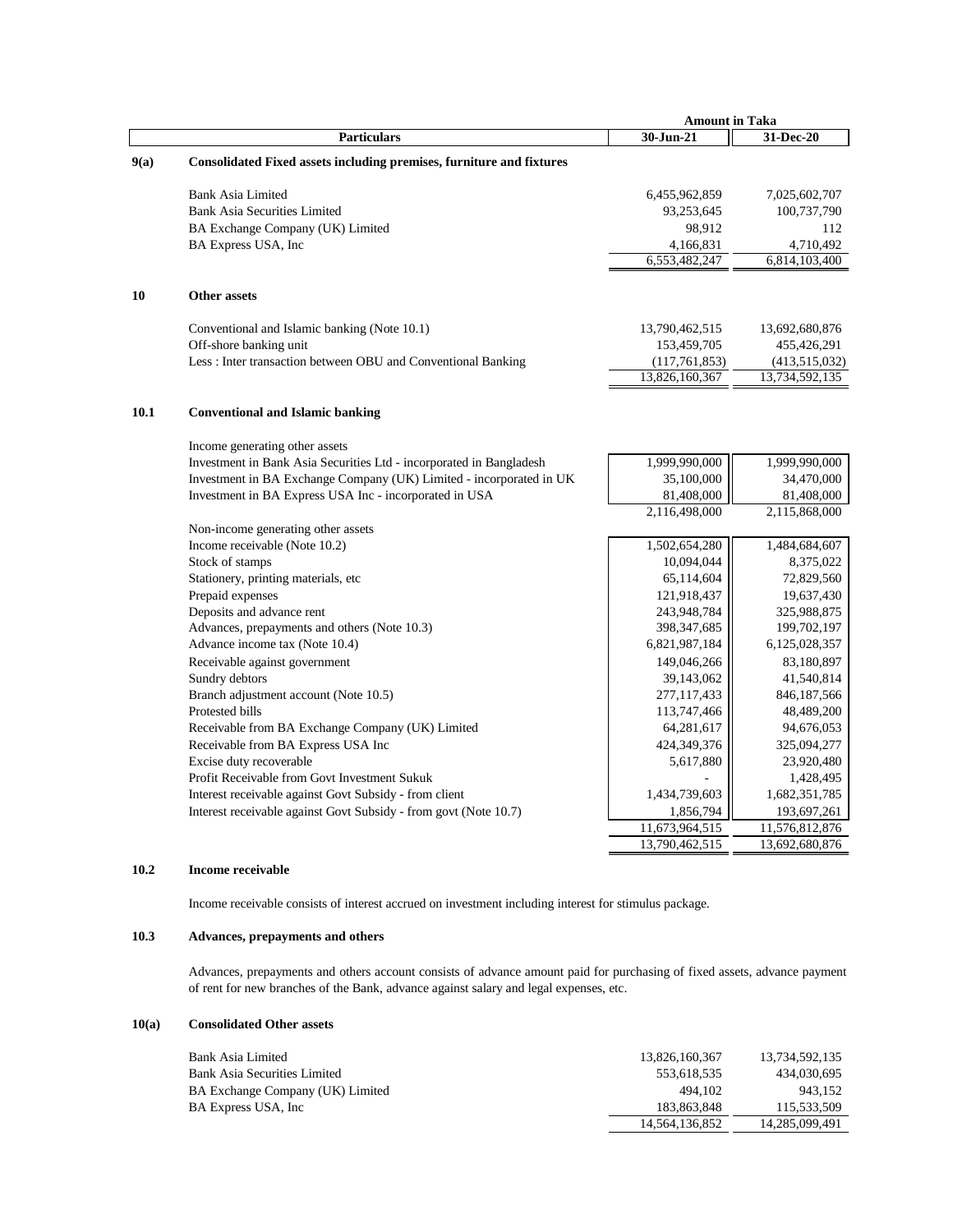|                                                  | <b>Amount in Taka</b> |                |
|--------------------------------------------------|-----------------------|----------------|
| <b>Particulars</b>                               | $30 - Jun-21$         | 31-Dec-20      |
| Less: Inter-companies transactions               |                       |                |
| Investment in Bank Asia Securities Limited       | 1,999,990,000         | 1,999,990,000  |
| Investment in BA Exchange Company (UK) Limited   | 34,150,020            | 33,684,900     |
| Investment in BA Express USA, Inc.               | 80,592,000            | 80,592,000     |
| Receivable from BA Exchange Company (UK) Limited | 64,281,617            | 94,676,053     |
| Receivable from BA Exchange USA, Inc.            | 424, 349, 376         | 325,094,277    |
|                                                  | 11,960,773,839        | 11,751,062,261 |

#### **10(aa) Demutualization membership of Dhaka Stock Exchange**

The majority owned (99.99%) subsidiary company of the Bank, Bank Asia Securities Limited (BASL) has acquired the membership of Dhaka Stock Exchange for Tk.153,119,000. As per the scheme of Demutualization of DSE, BASL being the initial shareholders of DSE, is entitled to receive 7,215,106 shares of Tk. 10 each, totaling Tk. 72,151,060.

Under section 14(Ka) of Demutualization Act 2013, Share Purchase Agreement (SPA) executed between Dhaka Stock Exchange Ltd. (DSE) and its strategic investors namely Shenzhen Stock Exchange (SZSE) and Shanghai Stock Exchange (SSE) and completed the sale of 25% (Twenty-five percent) DSE shares to SZSE and SSE. In this connection, BASL sold 1,803,777 number of share at the rate of Tk.21 per share totaling Tk. 37,879,317. Currently BASL holding 5,411,329 shares at a cost of totaling Tk. 114,839,239

The Scheme is not yet completed and these shares are also currently not traded. Hence the actual fair value is not readily ascertainable. However, management expect the fair value to be similar or more that the current revalued amount. Once more clarity about the Scheme and related factors are available a determination of fair value and related adjustments including impairment assessment, if any shall be made at that time.

#### **11 Borrowings from other banks, financial institutions and agents**

|        | Conventional and Islamic banking (Note 11.1)                         | 21,737,460,688  | 21,526,054,526  |
|--------|----------------------------------------------------------------------|-----------------|-----------------|
|        | Off-shore banking unit (Note 11.2)                                   | 23,019,938,307  | 18,704,754,165  |
|        | Less: Adjustment with Head Office                                    | (4,251,390,000) | (4,258,953,750) |
|        |                                                                      | 40,506,008,995  | 35,971,854,941  |
| 11.1   | <b>Conventional and Islamic banking</b>                              |                 |                 |
|        | In Bangladesh (Note 11.1.1)                                          | 21,737,460,688  | 21,526,054,526  |
|        | Outside Bangladesh                                                   | 21,737,460,688  | 21,526,054,526  |
| 11.1.1 | In Bangladesh                                                        |                 |                 |
|        | Secured:                                                             |                 |                 |
|        | Un secured:                                                          |                 |                 |
|        | Money at call and on short notice                                    |                 |                 |
|        | Arab Bangladesh Bank Limited                                         |                 |                 |
|        | Uttara Bank Limited                                                  |                 | 3,000,000,000   |
|        | <b>IFIC Bank Limited</b>                                             |                 | 900,000,000     |
|        |                                                                      |                 | 3,900,000,000   |
|        | <b>Borrowings</b>                                                    |                 |                 |
|        | Bangladesh Bank (BB) refinance                                       | 500,151,140     | 369,818,471     |
|        | Covid-19 Stimulus PKG-Tk. 5000 Cr for Export                         | 1,178,075,957   | 1,324,997,951   |
|        | Agri Refinance Under STM PKG of Tk. 5000 Cr                          | 819,636,462     | 155,086,462     |
|        | Borrowing From BB Under IPPF- II Fund                                | 951,128,000     | 458,728,000     |
|        | Borrowing from BB under Long Term Financing Facilities (LTFF) scheme | 396,986,226     | 428,626,641     |
|        | <b>SME Foundation Pre Finance</b>                                    | 102,572,607     | 20,422,607      |
|        | <b>BB</b> Pre-Finance for SREUP                                      | 38,062,500      | 15,000,000      |
|        | Borrowing A/C (AGRI Taka 10)                                         | 102,345,558     | 64,303,992      |
|        | Borrowing- Green finance refinance                                   |                 | 10,000,000      |
|        | Export development fund                                              | 17,648,502,238  | 14,779,070,402  |
|        |                                                                      | 21,737,460,688  | 21,526,054,526  |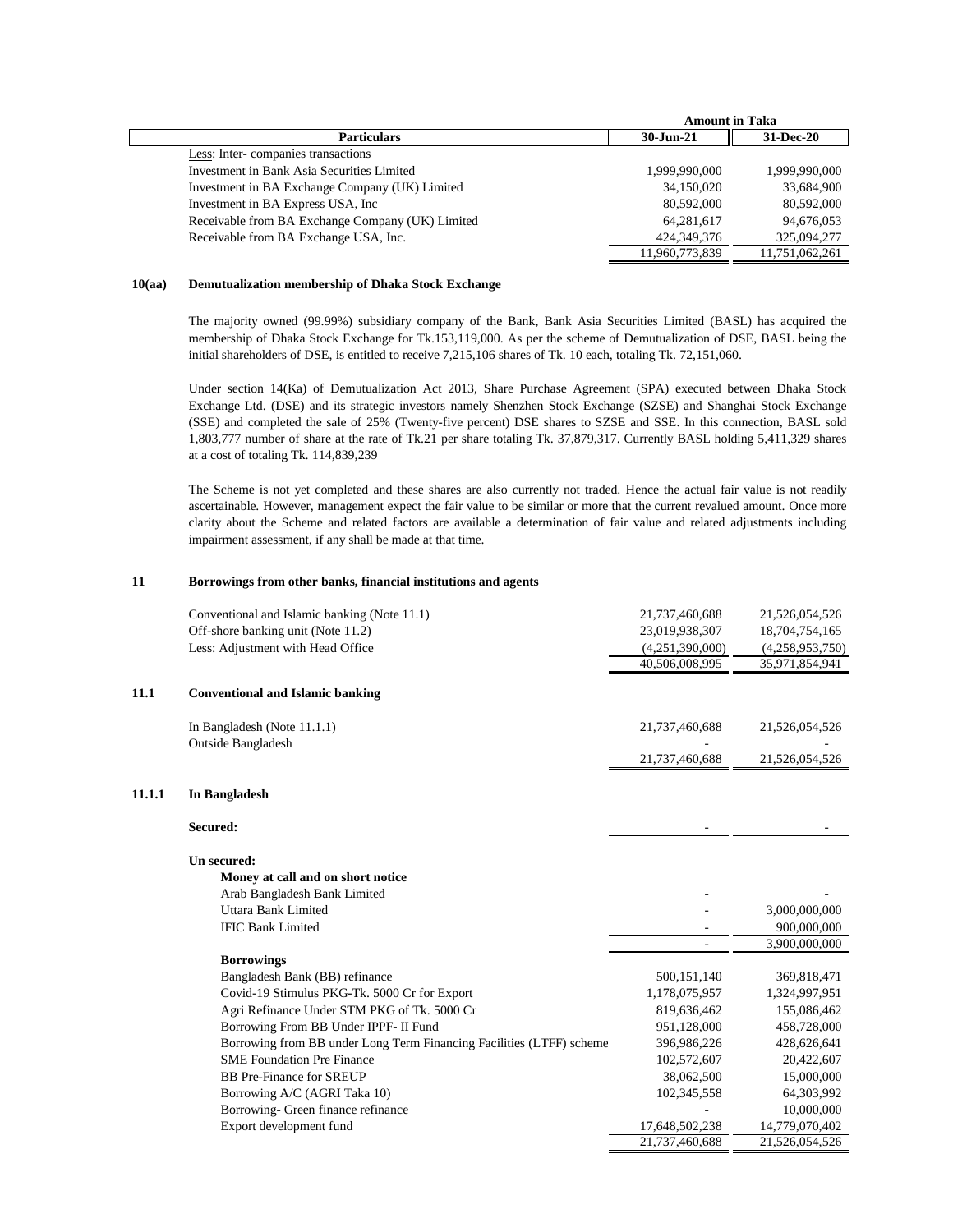|        |                                                                             | <b>Amount in Taka</b> |                |
|--------|-----------------------------------------------------------------------------|-----------------------|----------------|
|        | <b>Particulars</b>                                                          | 30-Jun-21             | 31-Dec-20      |
| 11.2   | Borrowing at Off-shore banking unit                                         |                       |                |
|        |                                                                             |                       |                |
|        | Secured :                                                                   |                       |                |
|        | Un secured:                                                                 |                       |                |
|        | <b>Conventional Banking</b>                                                 | 4,233,598,500         | 4,284,703,063  |
|        | <b>International Finance Corporation</b>                                    | 5,456,750,000         | 5,456,750,000  |
|        |                                                                             |                       |                |
|        | Borrowing - ECA                                                             | 1,935,687,821         | 2,045,806,201  |
|        | Bank Muscat, Oman                                                           | 839,500,000           |                |
|        | First Gulf Bank/First Abu Dhabi Bank                                        | 1,259,250,000         |                |
|        | Abu Dhabi Commercial bank                                                   | 839,500,000           |                |
|        | Axis Bank Limited, Singapore                                                | 671,600,000           |                |
|        | Caixa Bank, Barcelona                                                       | 839,500,000           | 2,449,467,915  |
|        | Standard Chartered Bank, Thailand                                           |                       | 419,750,000    |
|        | Nabil Bank Limited, Nepal                                                   | 419,750,000           | 419,750,000    |
|        | <b>Indusind Bank Limited</b>                                                | 419,750,000           |                |
|        | Commercial Bank of Dubai                                                    | 1,259,250,000         | 839,500,000    |
|        | State Bank of India, Hongkong                                               | 1,234,065,000         | 419,750,000    |
|        | State Bank of India, Dubai                                                  |                       | 856,290,000    |
|        | Nepal Bangladesh Bank Limited                                               | 587,650,000           | 419,750,000    |
|        | The Commercial Bank, Qatar                                                  | 839,500,000           | 671,600,000    |
|        | <b>DBS</b> Bank Singapore                                                   | 2,182,700,000         | 419,750,000    |
|        | Banca Valsabbina SCPA Vestone Italy                                         | 1,886,986             | 1,886,986      |
|        |                                                                             | 23,019,938,307        | 18,704,754,165 |
| 11(a)  | Consolidated Borrowings from other banks, financial institutions and agents |                       |                |
|        |                                                                             |                       |                |
|        | <b>Bank Asia Limited</b>                                                    | 40,506,008,995        | 35,971,854,941 |
|        | <b>Bank Asia Securities Limited</b>                                         | 1,925,863,571         | 2,120,969,217  |
|        | BA Exchange Company (UK) Limited                                            |                       |                |
|        | BA Express USA, Inc                                                         |                       |                |
|        |                                                                             | 42,431,872,566        | 38,092,824,158 |
|        | Less: Inter-company transactions                                            | 1,925,863,571         | 2,120,969,217  |
|        |                                                                             | 40,506,008,995        | 35,971,854,941 |
| 11(aa) | <b>Subordinated Non-Convertible bonds</b>                                   |                       |                |
|        | <b>Subordinated Non-Convertible floating rate bond</b>                      |                       |                |
|        | Agrani Bank Limited                                                         | 40,000,000            | 80,000,000     |
|        | <b>BRAC Bank Limited</b>                                                    | 20,000,000            | 40,000,000     |
|        | Janata Bank Limited                                                         | 50,000,000            | 100,000,000    |
|        | Mercantile Bank Limited                                                     | 100,000,000           | 200,000,000    |
|        | One Bank Limited                                                            | 120,000,000           | 240,000,000    |
|        | Pubali Bank Limited                                                         | 50,000,000            | 100,000,000    |
|        | Rupali Bank Limited                                                         | 120,000,000           | 240,000,000    |
|        | Sonali Bank Limited                                                         | 100,000,000           | 200,000,000    |
|        |                                                                             | 600,000,000           | 1,200,000,000  |
|        |                                                                             |                       |                |
|        | Subordinated Non-Convertible floating rate bond - 2                         |                       |                |
|        | Agrani Bank Limited                                                         | 150,000,000           | 200,000,000    |
|        | Dhaka Bank Limited                                                          | 450,000,000           | 600,000,000    |
|        | Janata Bank Limited                                                         | 150,000,000           | 200,000,000    |
|        | National Life Insurance Co                                                  | 300,000,000           | 400,000,000    |
|        | Pubali Bank Limited                                                         | 600,000,000           | 800,000,000    |
|        | Sabinco                                                                     | 90,000,000            | 120,000,000    |
|        | Sadharan Bima Corporation                                                   | 60,000,000            | 80,000,000     |
|        | Sonali Bank Limited                                                         | 600,000,000           | 800,000,000    |
|        | Southeast Bank Limited                                                      | 300,000,000           | 400,000,000    |
|        | Uttara Bank Limited                                                         | 300,000,000           | 400,000,000    |
|        |                                                                             | 3,000,000,000         | 4,000,000,000  |
|        |                                                                             |                       |                |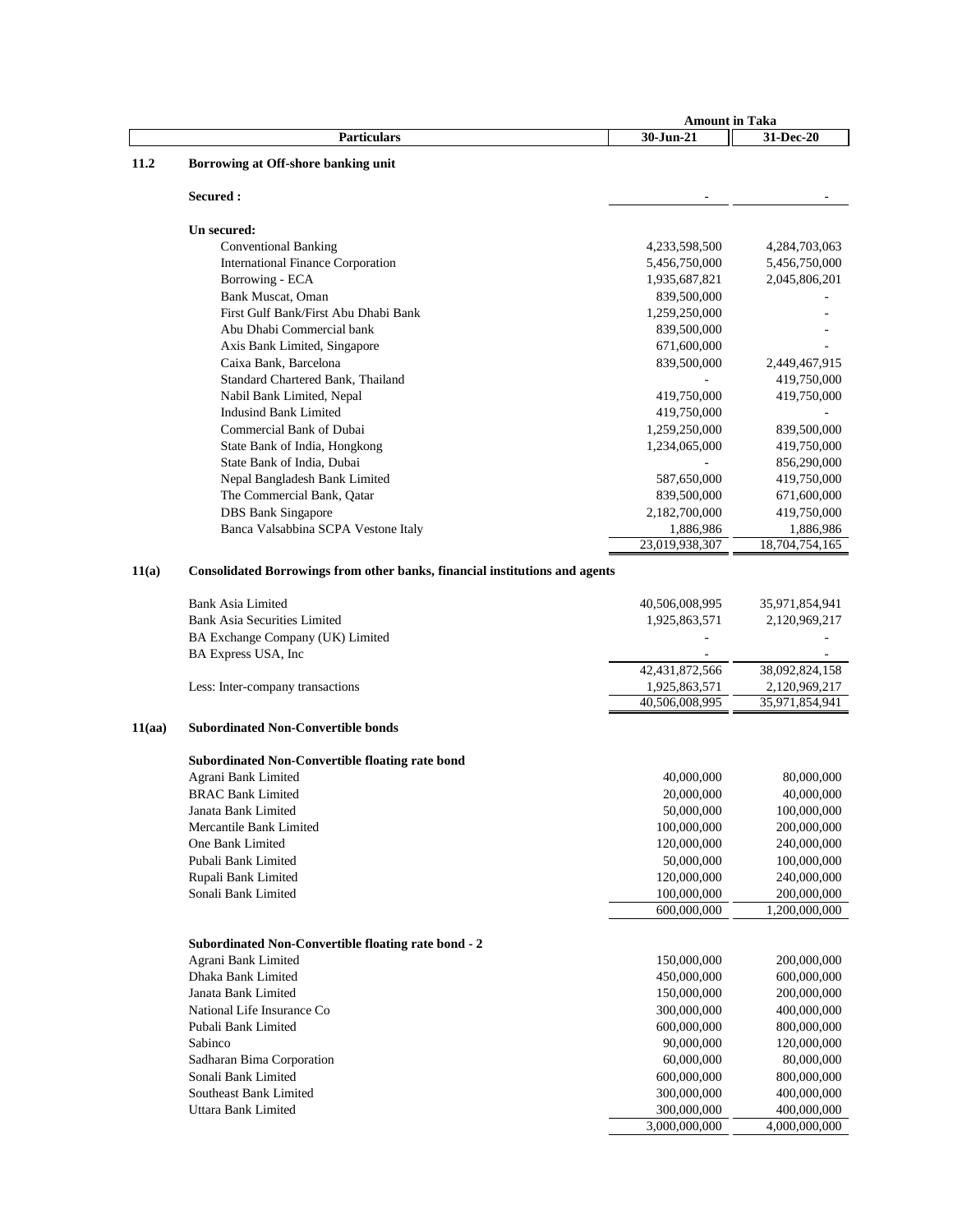|        |                                                                       | <b>Amount in Taka</b> |                      |
|--------|-----------------------------------------------------------------------|-----------------------|----------------------|
|        | Particulars                                                           | 30-Jun-21             | 31-Dec-20            |
|        |                                                                       |                       |                      |
|        | Subordinated Non-Convertible floating rate bond - 3                   |                       |                      |
|        | Agrani Bank Limited                                                   | 2,500,000,000         | 2,500,000,000        |
|        | Eastern Bank Limited                                                  | 1,000,000,000         | 1,000,000,000        |
|        | <b>Trust Bank Limited</b>                                             | 500,000,000           | 500,000,000          |
|        | Dutch-Bangla Bank Limited                                             | 500,000,000           | 500,000,000          |
|        | Pubali Bank Limited                                                   | 500,000,000           | 500,000,000          |
|        |                                                                       | 5,000,000,000         | 5,000,000,000        |
|        |                                                                       | 8,600,000,000         | 10,200,000,000       |
|        |                                                                       |                       |                      |
| 12     | Deposits and other accounts                                           |                       |                      |
|        | Conventional and Islamic banking (Note 12.1)                          | 301,949,978,519       | 302,702,491,449      |
|        | Off-shore banking unit                                                | 271,776,280           | 325,614,911          |
|        |                                                                       | 302,221,754,799       | 303,028,106,360      |
|        | Deposits and other accounts                                           |                       |                      |
|        | Current/Al-wadeeah current accounts and other accounts                |                       |                      |
|        | Deposits from banks                                                   |                       |                      |
|        |                                                                       |                       |                      |
|        | Deposits from customers                                               | 60,812,197,097        | 59,077,355,292       |
|        | Off-shore banking unit                                                | 226,413,626           | 280,490,384          |
|        |                                                                       | 61,038,610,723        | 59, 357, 845, 676    |
|        | <b>Bills</b> payable                                                  |                       |                      |
|        | Deposits from banks                                                   |                       |                      |
|        | Deposits from customers                                               | 5,023,722,538         | 3,747,868,764        |
|        |                                                                       | 5,023,722,538         | 3,747,868,764        |
|        | Savings bank/Mudaraba savings bank deposits                           |                       |                      |
|        | Deposits from banks                                                   |                       |                      |
|        | Deposits from customers                                               | 70,407,130,739        | 64, 167, 247, 193    |
|        |                                                                       | 70,407,130,739        | 64, 167, 247, 193    |
|        | Fixed deposits/Mudaraba fixed deposits                                |                       |                      |
|        | Deposits from banks                                                   | 1,361,197             | 5,101,696            |
|        | Deposits from customers                                               | 165,705,566,948       | 175,704,918,504      |
|        | Off-shore banking unit                                                | 45,362,654            | 45,124,527           |
|        |                                                                       | 165,752,290,799       | 175, 755, 144, 727   |
|        |                                                                       | 302, 221, 754, 799    | 303,028,106,360      |
|        |                                                                       |                       |                      |
| 12.1   | <b>Conventional and Islamic banking</b>                               |                       |                      |
|        | Deposits from banks (Note 12.1.1)                                     | 1,361,197             | 5,101,696            |
|        | Deposits from customers (Note 12.1.2)                                 | 301,948,617,322       | 302,697,389,753      |
|        |                                                                       | 301,949,978,519       | 302,702,491,449      |
| 12.1.1 | <b>Deposits from banks</b>                                            |                       |                      |
|        | <b>Fixed deposit/SND</b>                                              |                       |                      |
|        | <b>AB Bank Limited</b>                                                | 39,699                | 39,875               |
|        | <b>EXIM Bank Limited</b>                                              |                       |                      |
|        |                                                                       | 137,125               | 3,885,861            |
|        | Social Islami Bank Limited                                            | 591,058               | 586,859              |
|        | <b>Trust Bank Limited</b>                                             | 593,315               | 589,101<br>5,101,696 |
|        |                                                                       | 1,361,197             |                      |
| 12.1.2 | <b>Deposits from customers</b>                                        |                       |                      |
|        |                                                                       |                       |                      |
|        | Current/Al-wadeeah current accounts and other accounts (Note 12.1.2a) | 60,812,197,097        | 59,077,355,292       |
|        | Bills payable (Note 12.1.2b)                                          | 5,023,722,538         | 3,747,868,764        |
|        | Savings bank/Mudaraba savings deposits                                | 70,407,130,739        | 64, 167, 247, 193    |
|        | Fixed deposits/Mudaraba fixed deposits (Note 12.1.2c)                 | 165,705,566,948       | 175,704,918,504      |
|        |                                                                       | 301,948,617,322       | 302,697,389,753      |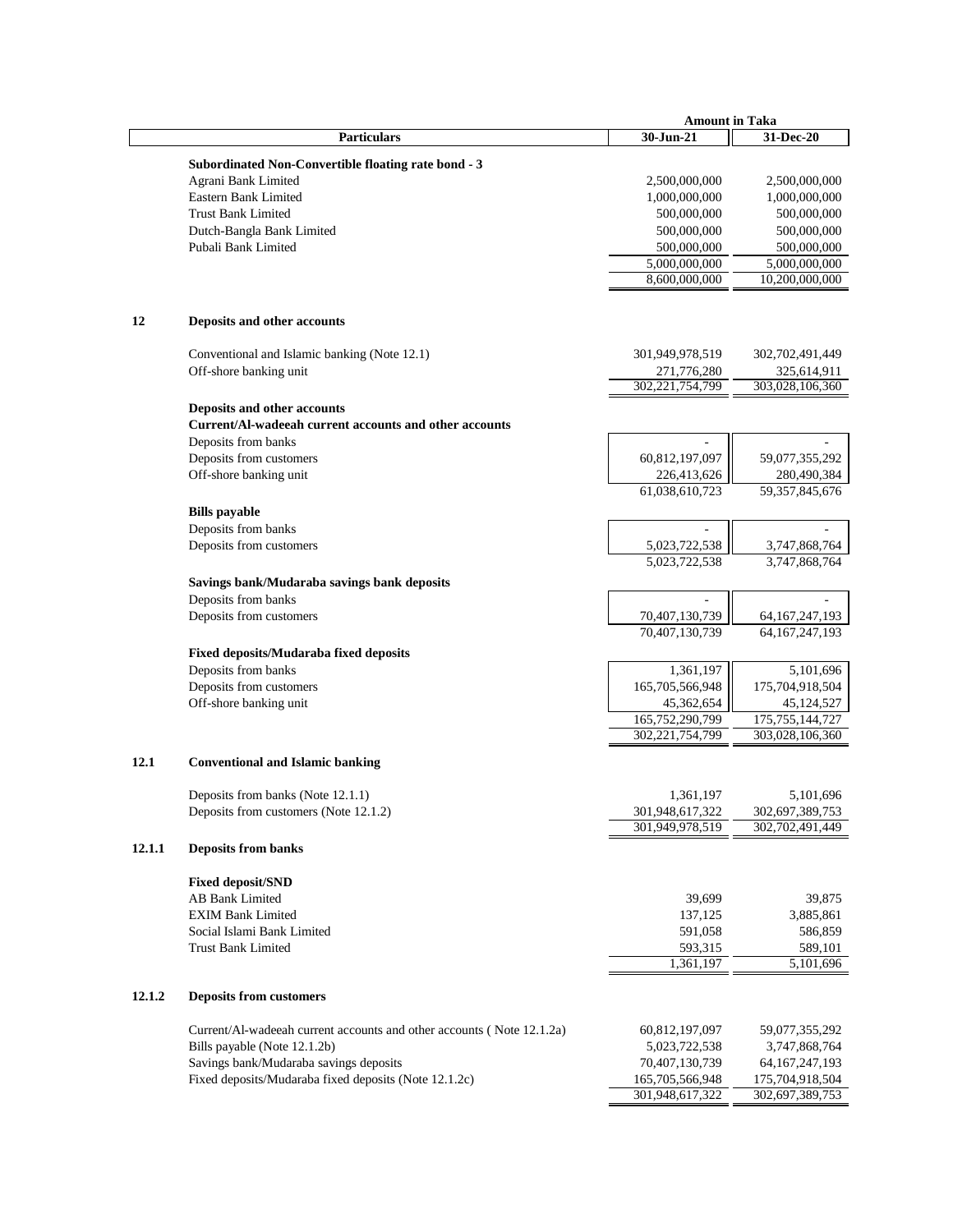|                     |    |                                                              | <b>Amount in Taka</b> |                    |
|---------------------|----|--------------------------------------------------------------|-----------------------|--------------------|
|                     |    | <b>Particulars</b>                                           | 30-Jun-21             | 31-Dec-20          |
| 12.1.2a             |    | Current/Al-wadeeah current accounts and other accounts       |                       |                    |
|                     |    |                                                              |                       |                    |
|                     |    | Current/Al-wadeeah current accounts                          | 26,410,534,072        | 24,818,035,606     |
|                     |    | Other demand deposit - Local currency                        | 24,939,879,315        | 25,468,837,980     |
|                     |    | Other demand deposit - Foreign currencies                    | 7,428,683,270         | 6,708,270,720      |
|                     |    | Foreign currency deposits                                    | 2,150,862,293         | 2,495,726,018      |
|                     |    | Export retention quota                                       |                       |                    |
|                     |    |                                                              | 60,929,958,950        | 59,490,870,324     |
|                     |    | Less: Inter transaction between OBU and Conventional Banking | (117,761,853)         | (413,515,032)      |
|                     |    |                                                              | 60,812,197,097        | 59,077,355,292     |
| 12.1.2 <sub>b</sub> |    | <b>Bills</b> payable                                         |                       |                    |
|                     |    | Bills payable - local currency                               | 4,994,270,858         | 3,723,901,591      |
|                     |    | Bills payable - foreign currencies                           | 29,451,680            | 23,967,173         |
|                     |    | Demand draft                                                 |                       |                    |
|                     |    |                                                              | 5,023,722,538         | 3,747,868,764      |
| 12.1.2c             |    | <b>Fixed deposits/Mudaraba fixed deposits</b>                |                       |                    |
|                     |    |                                                              |                       |                    |
|                     |    | Fixed deposits/Mudaraba fixed deposits                       | 101,560,454,668       | 107,507,156,677    |
|                     |    | Special notice deposit                                       | 24,608,668,985        | 29,394,855,101     |
|                     |    | Foreign currency deposits (interest bearing)                 | 3,377,958             | 3,371,973          |
|                     |    | Deposit under schemes                                        | 39,533,065,337        | 38,799,534,753     |
|                     |    |                                                              | 165,705,566,948       | 175,704,918,504    |
| 12.2                |    | Payable on demand and time deposits                          |                       |                    |
|                     |    |                                                              |                       |                    |
|                     | a) | <b>Demand deposits</b>                                       |                       |                    |
|                     |    | Current/Al-wadeeah current accounts and other accounts       | 26,519,185,845        | 24,685,010,958     |
|                     |    | Savings bank/Mudaraba savings deposits                       | 6,336,641,767         | 5,775,052,247      |
|                     |    | Foreign currency deposits (non interest bearing)             | 9,579,545,563         | 9,203,996,738      |
|                     |    | Sundry deposits                                              | 24,939,879,315        | 25,468,837,980     |
|                     |    | Bills payable                                                | 5,023,722,538         | 3,747,868,764      |
|                     |    |                                                              | 72,398,975,028        | 68,880,766,687     |
|                     | b) | <b>Time deposits</b>                                         |                       |                    |
|                     |    | Savings bank/Mudaraba savings deposits                       | 64,070,488,972        | 58,392,194,946     |
|                     |    | Fixed deposits/Mudaraba fixed deposits                       | 101,607,178,519       | 107,557,382,900    |
|                     |    | Foreign currency deposits (interest bearing)                 | 3,377,958             | 3,371,973          |
|                     |    | Special notice deposit                                       | 24,608,668,985        | 29,394,855,101     |
|                     |    | Security deposits                                            |                       |                    |
|                     |    | Deposits under schemes                                       | 39,533,065,337        | 38,799,534,753     |
|                     |    |                                                              | 229,822,779,771       | 234, 147, 339, 673 |
|                     |    |                                                              | 302,221,754,799       | 303,028,106,360    |
| 12(a)               |    | <b>Consolidated Deposits and other accounts</b>              |                       |                    |
|                     |    | Current/Al-wadeeah current accounts and other accounts       |                       |                    |
|                     |    | <b>Bank Asia Limited</b>                                     | 61,038,610,723        | 59, 357, 845, 676  |
|                     |    | <b>Bank Asia Securities Limited</b>                          | 955,639,124           | 519,066,108        |
|                     |    | BA Exchange Company (UK) Limited                             |                       |                    |
|                     |    | BA Express USA, Inc                                          |                       |                    |
|                     |    |                                                              | 61,994,249,847        | 59,876,911,784     |
|                     |    | Less: Inter-company transactions                             | 40,111,125            | 53,258,020         |
|                     |    |                                                              | 61,954,138,722        | 59,823,653,764     |
|                     |    |                                                              |                       |                    |
|                     |    | <b>Bills</b> payable                                         |                       |                    |
|                     |    | <b>Bank Asia Limited</b>                                     | 5,023,722,538         | 3,747,868,764      |
|                     |    | <b>Bank Asia Securities Limited</b>                          |                       |                    |
|                     |    | BA Exchange Company (UK) Limited                             |                       |                    |
|                     |    | BA Express USA, Inc.                                         |                       |                    |
|                     |    |                                                              | 5,023,722,538         | 3,747,868,764      |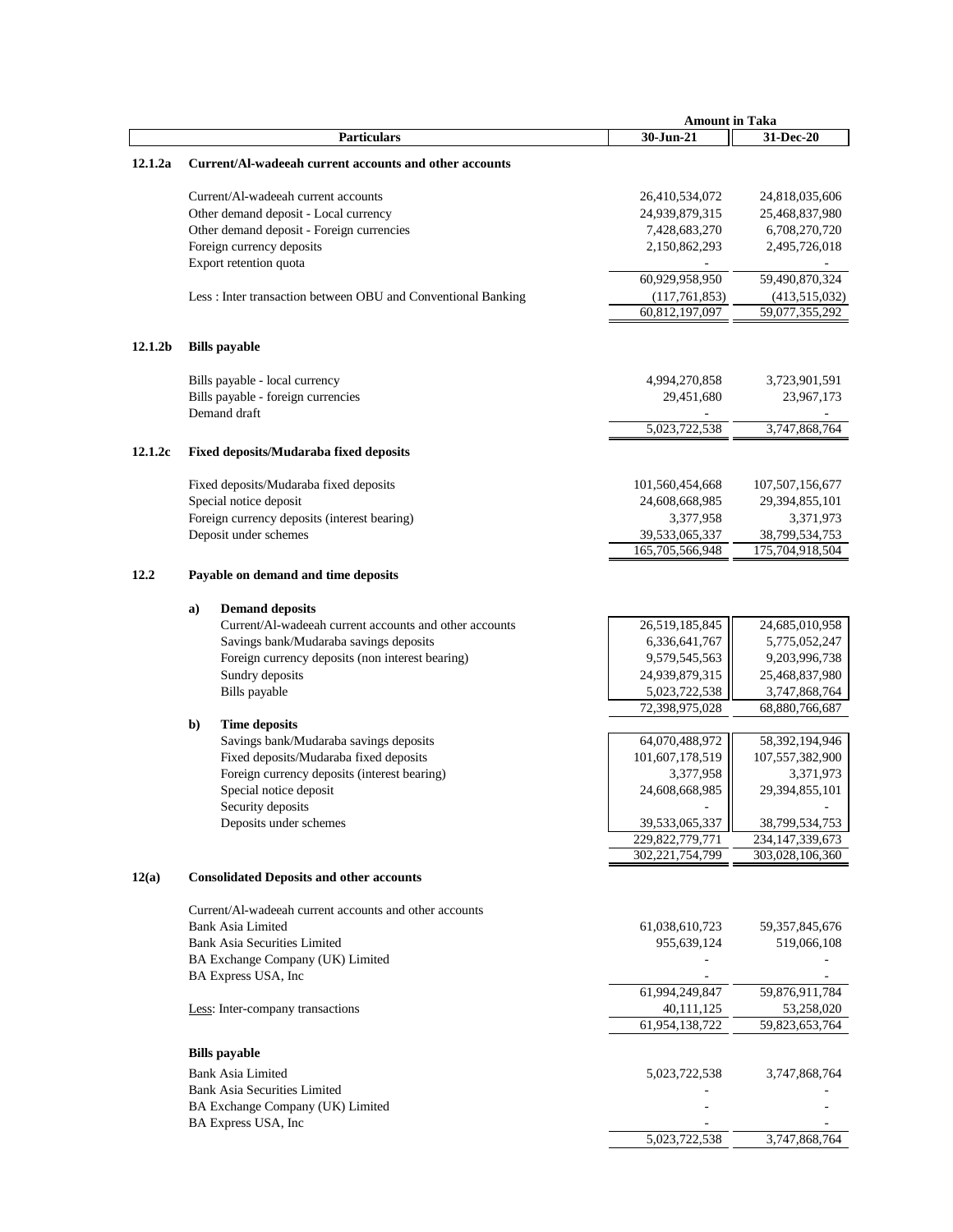|      |                                                                  | <b>Amount in Taka</b> |                    |
|------|------------------------------------------------------------------|-----------------------|--------------------|
|      | <b>Particulars</b>                                               | 30-Jun-21             | 31-Dec-20          |
|      | Savings bank/Mudaraba savings bank deposits                      |                       |                    |
|      |                                                                  |                       |                    |
|      | <b>Bank Asia Limited</b><br><b>Bank Asia Securities Limited</b>  | 70,407,130,739        | 64, 167, 247, 193  |
|      |                                                                  |                       |                    |
|      | BA Exchange Company (UK) Limited                                 |                       |                    |
|      | BA Express USA, Inc.                                             |                       |                    |
|      |                                                                  | 70,407,130,739        | 64, 167, 247, 193  |
|      | <b>Fixed deposits/Mudaraba fixed deposits</b>                    |                       |                    |
|      | <b>Bank Asia Limited</b>                                         | 165,752,290,799       | 175, 755, 144, 727 |
|      | <b>Bank Asia Securities Limited</b>                              |                       |                    |
|      | BA Exchange Company (UK) Limited                                 |                       |                    |
|      | BA Express USA, Inc.                                             |                       |                    |
|      |                                                                  | 165,752,290,799       | 175, 755, 144, 727 |
|      |                                                                  | 303,137,282,798       | 303,493,914,448    |
|      |                                                                  |                       |                    |
| 13   | <b>Other liabilities</b>                                         |                       |                    |
|      | Conventional and Islamic banking (Note 13.1)                     | 32,810,157,595        | 32, 135, 724, 795  |
|      | Off-shore banking unit                                           | 4,084,118             | 569,192            |
|      |                                                                  | 32,814,241,713        | 32,136,293,987     |
| 13.1 | <b>Conventional and Islamic banking</b>                          |                       |                    |
|      |                                                                  |                       |                    |
|      | Provision for loans and advances/investments (Note 13.2)         | 12,209,400,000        | 13,110,200,000     |
|      | Special general provision COVID-19 (Note 13.10)                  | 850,600,000           | 850,600,000        |
|      | Provision on off-balance sheet exposures (Note 13.3)             | 1,235,000,000         | 1,005,000,000      |
|      | Interest suspense account (Note 13.4)                            | 3,929,908,512         | 4, 341, 502, 178   |
|      | Provision for income tax including deferred tax (Note 13.5)      | 10,556,414,519        | 8,956,414,519      |
|      | Provision for performance and festival bonus                     | 191,525,693           | 252,632,349        |
|      | Master card and Visa card payables                               | 17,061,971            | 829,449            |
|      | Expenditures and other payables                                  | 1,199,954,017         | 864,600,677        |
|      | Provision for nostro accounts (Note 13.6)                        |                       |                    |
|      | Other payable                                                    | 105,998,305           | 115,509,606        |
|      | Provision for profit equalisation                                | 15,167,287            | 20,978,177         |
|      | Provision for diminution in value of shares (Note 13.7)          | 363,383,553           | 363, 383, 553      |
|      | Payable to Government                                            | 76,142,621            | 9,007,621          |
|      | Provision for others (Note 13.8)                                 | 370,572,690           | 290,572,690        |
|      | Rebate payable on good borrowers                                 | 67,700,000            | 67,700,000         |
|      | Unearned income                                                  | 837,881,572           | 829,928,758        |
|      | Interest payable on subordinated non-covertable zero coupon bond | 149,096,713           | 181,861,645        |
|      | Fraction Bonus Share                                             | 2,768,571             | 2,768,571          |
|      | ATM/POS settlement account                                       | 6,775                 | 6,775              |
|      | Lease liabilities                                                | 631,574,796           | 872,228,227        |
|      |                                                                  | 32,810,157,595        | 32, 135, 724, 795  |
| 13.2 | <b>Provision for loans and advances/investments</b>              |                       |                    |
|      | <b>General provision</b>                                         |                       |                    |
|      | <b>Conventional and Islamic:</b>                                 |                       |                    |
|      | Balance as at 1 January                                          | 8,805,019,752         | 7,478,740,555      |
|      | Add Provision made during the year                               | 50,000,000            | 1,326,279,197      |
|      | Transfer from diminition value of share                          |                       |                    |
|      | Less Provision no longer required                                |                       |                    |
|      | Written off                                                      |                       |                    |
|      | Balance as at 30 June                                            | 8,855,019,752         | 8,805,019,752      |
|      |                                                                  |                       |                    |
|      | <b>Off-shore Banking Unit (OBU):</b>                             |                       |                    |
|      | Balance as at 1 January                                          | 184,980,248           | 195,719,574        |
|      | Add Provision made during the year                               |                       |                    |
|      | Less Provision no longer required                                |                       | (10, 739, 326)     |
|      | Balance as at 30 June                                            | 184,980,248           | 184,980,248        |
|      | A. Total general provision on loans and advances/investments     | 9,040,000,000         | 8,990,000,000      |
|      |                                                                  |                       |                    |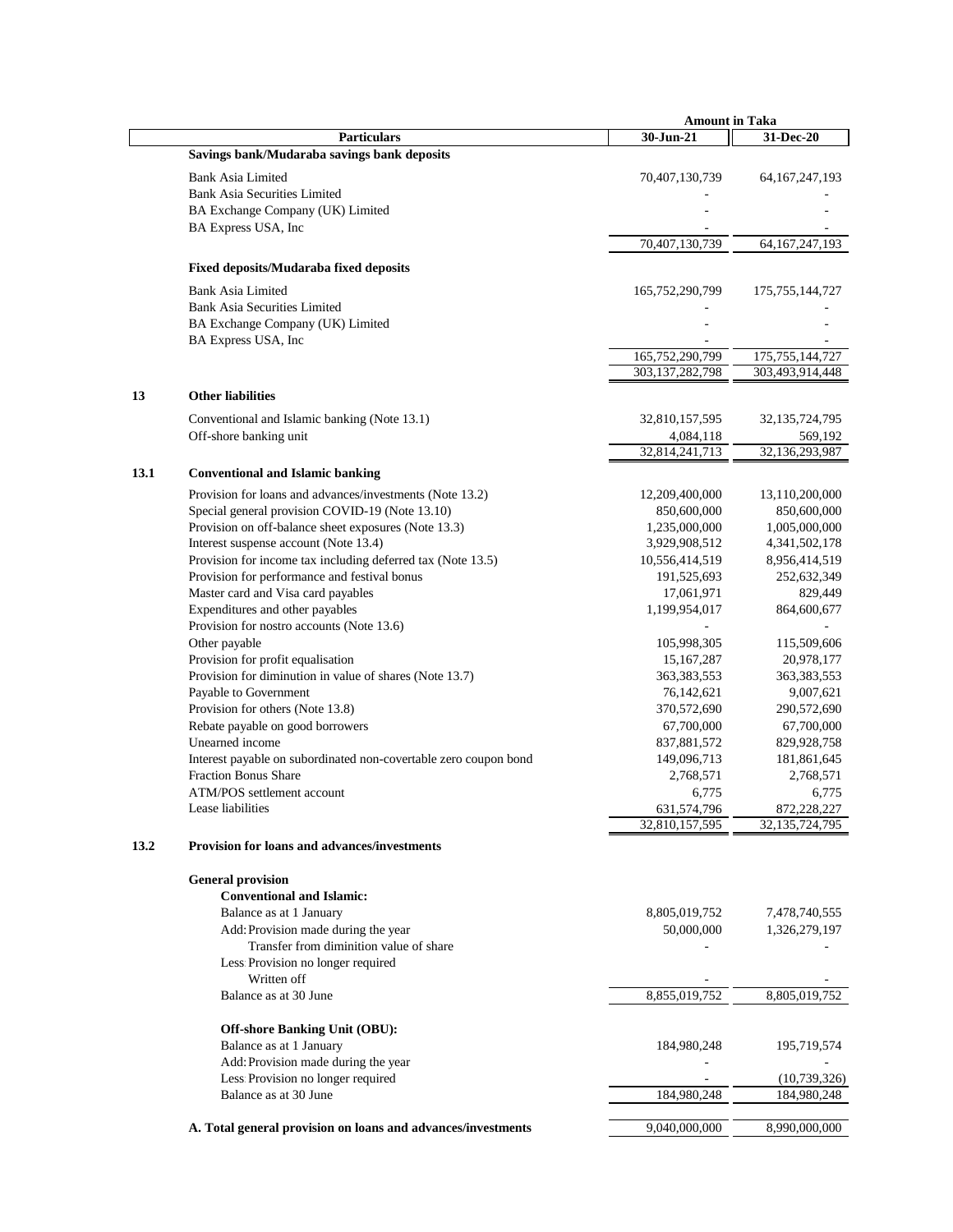|      |                                                                      | <b>Amount in Taka</b> |                 |  |
|------|----------------------------------------------------------------------|-----------------------|-----------------|--|
|      | <b>Particulars</b>                                                   | 30-Jun-21             | 31-Dec-20       |  |
|      | <b>Specific provision</b>                                            |                       |                 |  |
|      | <b>Conventional and Islamic:</b>                                     |                       |                 |  |
|      | Balance as at 1 January                                              | 4,120,200,000         | 4,604,656,791   |  |
|      | Add/ Back: Recoveries of amounts previously written off              | 19,050,480            | 183,636,137     |  |
|      | Specific provision made during the period                            | 840,062,533           | (413, 359, 577) |  |
|      | Less Write off/amicable settlement during the period                 | (1,809,913,013)       | (254, 733, 351) |  |
|      | Balance as at 30 June                                                | 3,169,400,000         | 4,120,200,000   |  |
|      | <b>Off-shore Banking Unit (OBU):</b>                                 |                       |                 |  |
|      | Balance as at 1 January                                              |                       |                 |  |
|      | Add: Provision made during the period                                |                       |                 |  |
|      | Less Provision no longer required                                    |                       |                 |  |
|      | Balance as at 30 June                                                |                       |                 |  |
|      | <b>B.</b> Total Specific provision on loans and advances/investments | 3,169,400,000         | 4,120,200,000   |  |
|      | C. Total provision on loans and advances/investments (A+B)           | 12,209,400,000        | 13,110,200,000  |  |
| 13.3 | Provision on off-balance sheet exposures                             |                       |                 |  |
|      | Balance as at 1 January                                              | 1,004,645,275         | 961, 337, 263   |  |
|      | Provision made during the period<br>Add:                             | 230,000,000           | 43,308,012      |  |
|      |                                                                      | 1,234,645,275         | 1,004,645,275   |  |
|      | Adjustments made during the period<br>Less:                          |                       |                 |  |
|      | Balance at the end of the year                                       | 1,234,645,275         | 1,004,645,275   |  |
|      | General provision maintained for OBU as at 01 January                | 354,725               | 313,322         |  |
|      | Provision made during the period<br>Add:                             |                       | 41,403          |  |
|      | Provision no longer required<br>Less:                                |                       |                 |  |
|      |                                                                      | 354,725               | 354,725         |  |
|      | Off-balance sheet exposures provision Balance as at 30 June          | 1,235,000,000         | 1,005,000,000   |  |
|      |                                                                      |                       |                 |  |

As per BRPD Circular No. 07, dated 21 June 2018 no provision is required for bills for collection and for counter guarantee provision is maintained based on BB rating grade.

# **13.5 Provision for taxation**

| Current tax (Note 13.5.1)<br>10,084,393,154            | 8,484,393,154  |
|--------------------------------------------------------|----------------|
| Deferred tax (Note 13.5.2)<br>472,021,365              | 472,021,365    |
| 10,556,414,519                                         | 8,956,414,519  |
|                                                        |                |
| 13.5.1<br><b>Provision for current tax</b>             |                |
| Balance as at 1 January<br>8,484,393,154               | 10,103,853,086 |
| 1,600,000,000<br>Add: Provision made during the period | 1,922,000,000  |
| 10,084,393,154                                         | 12,025,853,086 |
| Less: Adjustments made during the period               | 3,541,459,932  |
| 10,084,393,154<br>Balance as at 30 June                | 8,484,393,154  |
| 13.5.1(a) Consolidated Provision for current tax       |                |
| Balance as at 1 January<br>10,457,975,108              | 8,438,505,719  |
| Add: Provision made during the year                    |                |
| 1,600,000,000<br>Bank Asia Limited                     | 1,960,000,000  |
| 39,070,059<br><b>Bank Asia Securities Limited</b>      | 59,469,389     |
| BA Exchange Company (UK) Limited                       |                |
| BA Express USA, Inc.                                   |                |
| 1,639,070,059                                          | 2,019,469,389  |
| 12,097,045,167                                         | 10,457,975,108 |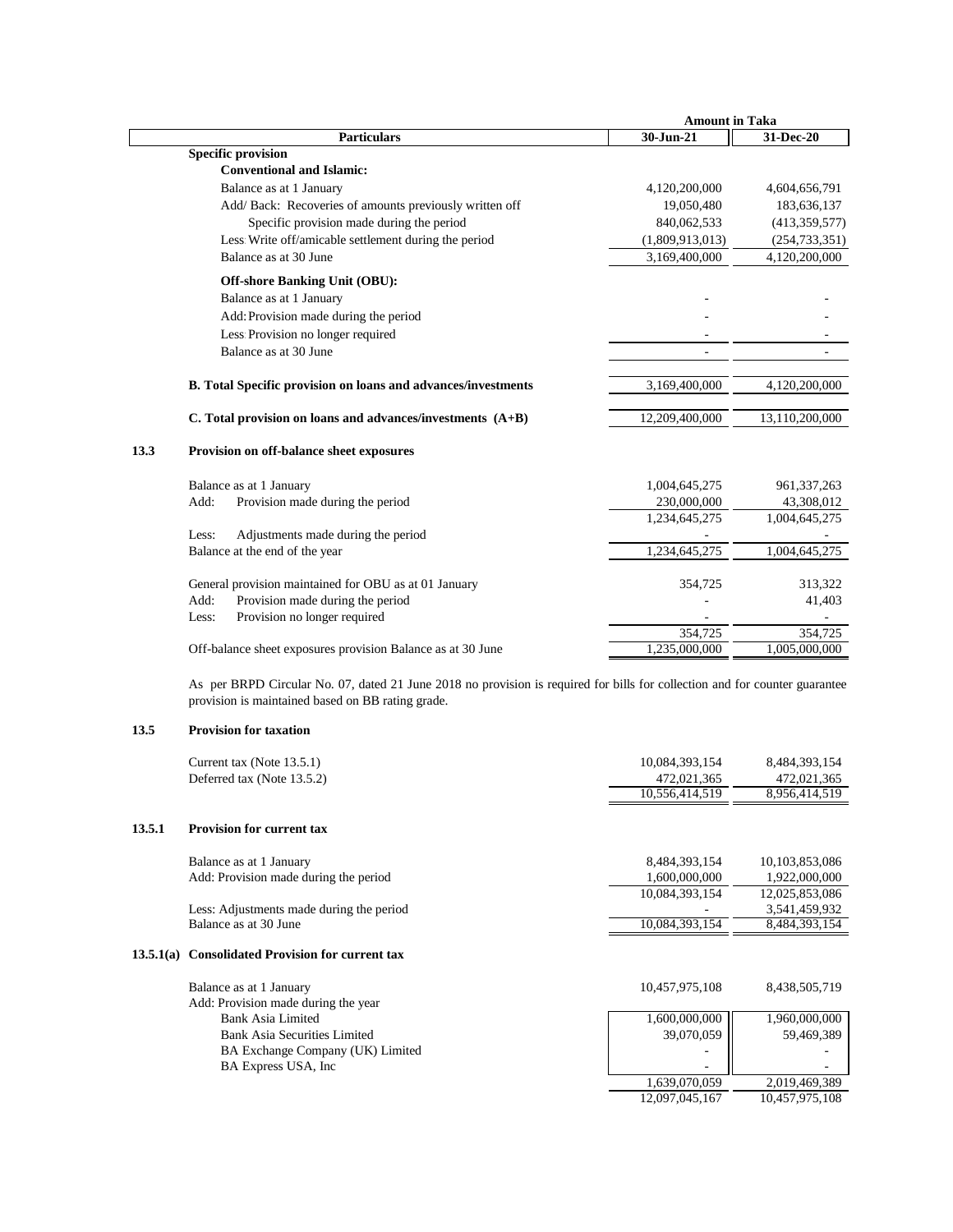|        |                                                 | <b>Amount in Taka</b> |                |
|--------|-------------------------------------------------|-----------------------|----------------|
|        | <b>Particulars</b>                              | 30-Jun-21             | 31-Dec-20      |
|        |                                                 |                       |                |
|        | Less: Adjustments made during the period        |                       |                |
|        | <b>Bank Asia Limited</b>                        |                       |                |
|        | <b>Bank Asia Securities Limited</b>             |                       |                |
|        | BA Exchange Company (UK) Limited                | -                     |                |
|        | BA Express USA, Inc.                            |                       |                |
|        |                                                 |                       |                |
|        | Balance as at 30 June                           | 12,097,045,167        | 10,457,975,108 |
| 13.5.2 | <b>Provision for deferred tax</b>               |                       |                |
|        | Balance as at 1 January                         | 472,021,365           | 472,021,365    |
|        | Provision made for deferred tax liabilities     |                       |                |
|        | Charged/(credited) to profit and loss statement |                       |                |
|        | Charged/(credited) to revaluation reserve       |                       |                |
|        |                                                 |                       |                |
|        |                                                 | 472,021,365           | 472,021,365    |
|        | Provision made for deferred tax assets          |                       |                |
|        |                                                 | 472,021,365           | 472,021,365    |
|        |                                                 |                       |                |

#### **13.5.2(a) Deferred Tax (asset)/liability**

| Particulars                                        | <b>Book value</b> | <b>Tax Base</b> | (Deductible)/<br><b>Taxable</b> | Deferred tax<br>(Asset)/Liability |
|----------------------------------------------------|-------------------|-----------------|---------------------------------|-----------------------------------|
| Balance as at December 31, 2020                    |                   |                 |                                 |                                   |
| Deferred Tax Asset                                 |                   |                 |                                 | (1,158,806,250)                   |
| Deferred Tax Liability                             |                   |                 |                                 | 851,945,619                       |
| Net Deferred Tax Asset                             |                   |                 |                                 | (306, 860, 631)                   |
| Balance as at June 30, 2021                        |                   |                 |                                 |                                   |
| Loan loss provision (Note 13.2)                    | 3,169,400,000     |                 | (2,377,050,000)                 | (891, 393, 750)                   |
| Deferred tax assets (a)                            |                   |                 |                                 | (891, 393, 750)                   |
| Interest receivable                                | 1,502,654,280     |                 | 1,502,654,280                   | 563,495,355                       |
| <b>Fixed assets</b>                                | 3,170,586,769     | 2,596,940,535   | 573,646,234                     | 215, 117, 338                     |
| Right-of-use assets                                |                   |                 | 200,726,407                     | 75,272,402                        |
| Deferred tax liability (b)                         |                   |                 |                                 | 853,885,095                       |
| Net Deferred Tax Asset as of June 30, 2021 $(a+b)$ |                   |                 |                                 | (37,508,655)                      |
| Movement for the period                            |                   |                 |                                 |                                   |
| Opening deferred tax assets                        |                   |                 |                                 | (1,158,806,250)                   |
| Closing deferred tax assets                        |                   |                 |                                 | (891, 393, 750)                   |
| Changes for the perod                              |                   |                 |                                 | 267,412,500                       |
| Opening deferred tax liabilities                   |                   |                 |                                 | 851,945,619                       |
| Closing deferred tax liabilities                   |                   |                 |                                 | 853,885,095                       |
| Changes for the period                             |                   |                 |                                 | 1,939,476                         |
| <b>Changes during the period</b>                   |                   |                 |                                 | 269,351,976                       |

As per Bangladesh Bank, BRPD circular no. 11 dated December 12, 2011 deferred tax assets may be recognized but restrictions are to be followed if deferred tax assets is calculated and recognized based on the provisions against classified loan, advances; such as i. amount of the net income after tax increased due to recognition of deferred tax assets on such provision will not be distributed as divided. ii. the amount of deferred tax assets recognized on such provisions should be deducted while calculating the Regulatory Eligible Capital. iii. a description should be provided regarding deferred tax assets recognized on loan loss provision in the notes to the financial statements. On the other hand, deferred tax liabilities must be recognized for those items which are mentioned to recognize in IAS. Hence, the bank did not recognize deferred tax assets but recognize deferred tax liabilities when it arises.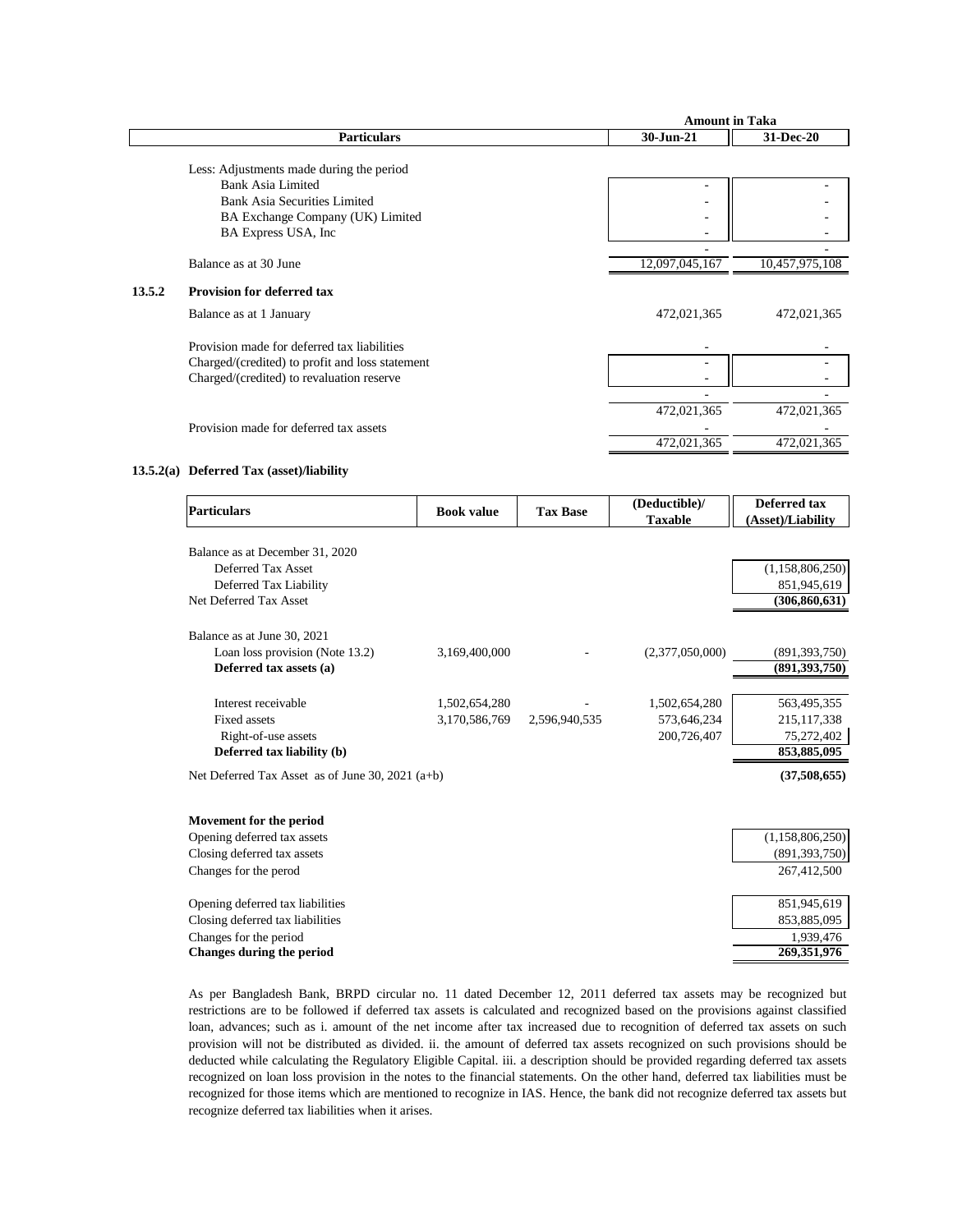|                                                    |           | <b>Amount in Taka</b> |           |
|----------------------------------------------------|-----------|-----------------------|-----------|
| <b>Particulars</b>                                 |           | 30-Jun-21             | 31-Dec-20 |
| Reconciliation of effective tax rate (Bank) (Solo) |           |                       |           |
| Profit before provision                            |           | 4,823,671,620         |           |
| Income Tax as per applicable tax rate              | 37.50%    | 1,808,876,858         |           |
| Tax exempted income (on govt. treasury securities) | $-8.71\%$ | (420, 129, 189)       |           |
| On probable deductable/non deductable expenses     | 4.38%     | 211,252,331           |           |
|                                                    | 33.17%    | 1.600.000.000         |           |
| Reconciliation of effective tax rate (Bank) (Cons) |           |                       |           |
| Profit before provision                            |           | 4,973,587,383         |           |
| Income Tax as per applicable tax rate              | 37.50%    | 1,865,095,269         |           |
| Tax exempted income (on govt. treasury securities) | $-8.71\%$ | (420, 129, 189)       |           |
| On probable deductable/non deductable expenses     | 4.02%     | 194, 103, 979         |           |
|                                                    | 32.81%    | 1.639.070.059         |           |

#### **13.6 Provision for nostro accounts**

**13.8** 

As per instructions contained in the circular letter no. FEPD (FEMO)/01/2005-677 dated 13 September 2005 issued by Foreign Exchange Policy Department of Bangladesh Bank, Bank is required to make provision regarding the un-reconciled debit balance of nostro account as at balance sheet date. Adequate provision has been made for debit entries which are outstanding for more than 3 months.

#### **13.7 Provision for diminution in value of shares**

| Balance as at 1 January                                                    | 363, 383, 553 | 183,383,553   |
|----------------------------------------------------------------------------|---------------|---------------|
| Add: Provision for impairment loss of investment in subsidiaries           |               | 180,000,000   |
| Less: Transfer to general provision for loans and advances/investments     |               |               |
| Balance as at 30 June                                                      | 363, 383, 553 | 363, 383, 553 |
|                                                                            |               |               |
| Provision requirement for quoted and unqouted share including subsidiaries | 27,688,754    | 68, 265, 317  |
| Provision maintained                                                       | 363, 383, 553 | 363, 383, 553 |
| Surplus provison maintained                                                | 335,694,799   | 295,118,236   |
| <b>Provion for others</b>                                                  |               |               |
| Balance as at 1 January                                                    | 290,572,690   | 172,218,755   |
| Adjustment during the period                                               |               | (18,646,065)  |
| Add: Provision made during the period                                      | 80,000,000    | 137,000,000   |
| Balance as at 30 June                                                      | 370,572,690   | 290,572,690   |
|                                                                            |               |               |
|                                                                            |               |               |
| Provision requirement                                                      | 220,742,000   | 219,886,000   |
| Provision maintained                                                       | 370,572,690   | 290,572,690   |
| Surplus provison maintained                                                | 149,830,690   | 70,686,690    |

Provision for others made for legal expenses, protested bills, expenditure related unreconciled entries and other assets that classified as bad and loss as per Bangladesh Bank BRPD Circular 14 dated June 25, 2001.

It also includes provision for Start-up-funds amounting Tk. 20,500,000 i.e 1% of net profit for the year 2020 as per

Bangladesh Bank SMESPD Circular no. 04 dated 29 March 2021 and SMESPD Circular letter no. 05 dated 26 April 2021.

**13.09** Special general provision COVID-19 is maintained as per BRPD circular letter no. 56 dated December 10, 2020

#### **13(a) Consolidated Other liabilities**

| Bank Asia Limited                   | 32.814.241.713 | 32.136.293.987 |
|-------------------------------------|----------------|----------------|
| <b>Bank Asia Securities Limited</b> | 2.025.678.858  | 1.885.520.215  |
| BA Exchange Company (UK) Limited    | 65,960,188     | 62.316.859     |
| BA Express USA, Inc.                | 350.379.038    | 270.842.164    |
|                                     | 35,256,259,797 | 34,354,973,225 |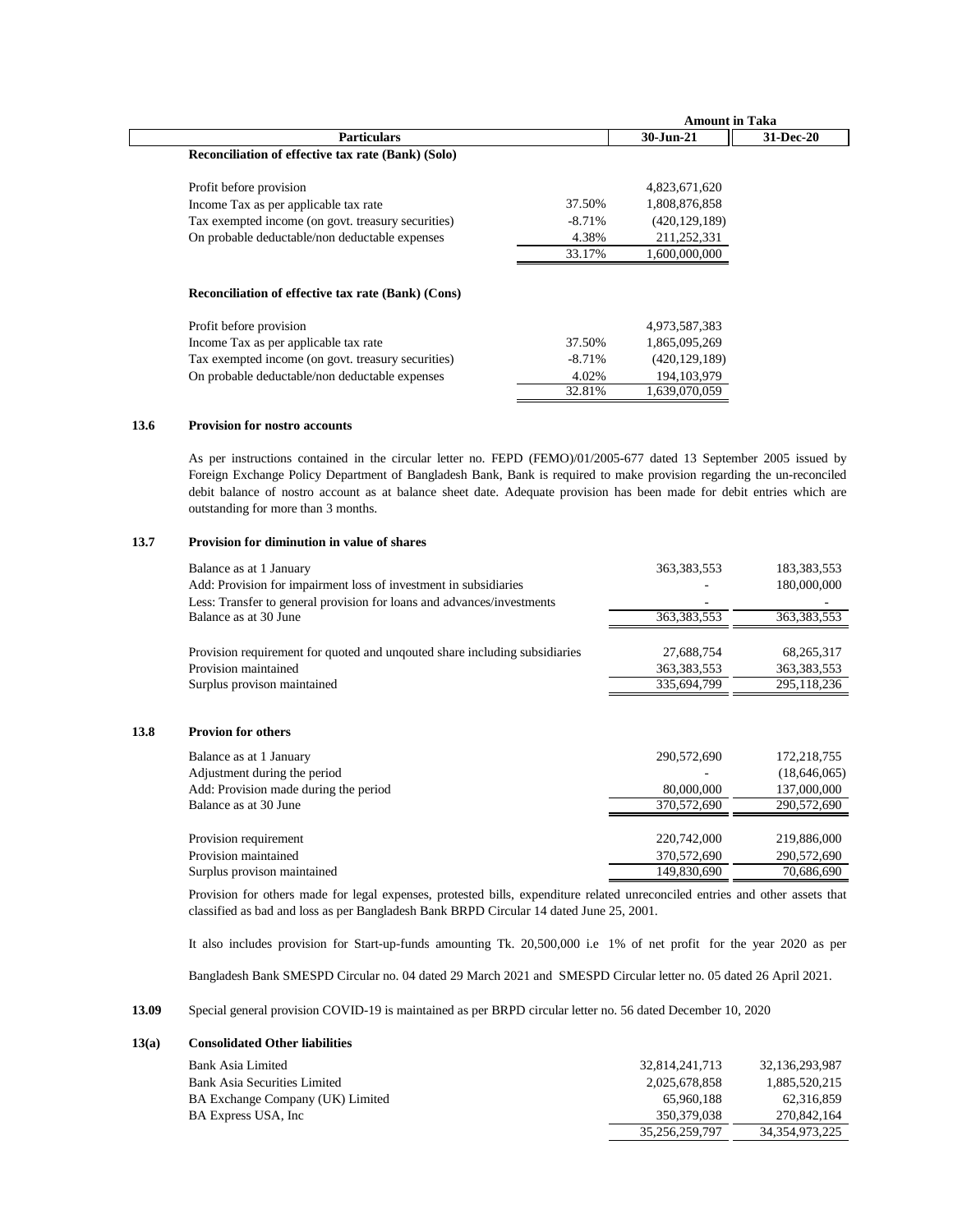|      |                                                                 | <b>Amount in Taka</b> |                |  |
|------|-----------------------------------------------------------------|-----------------------|----------------|--|
|      | <b>Particulars</b>                                              | 30-Jun-21             | 31-Dec-20      |  |
|      | Less: Inter-companies transactions                              |                       |                |  |
|      | Receivable from BASL                                            |                       |                |  |
|      | Receivable from BA Exchange (UK) Limited                        | 64,281,617            | 94,676,053     |  |
|      | Receivable from BA Express USA, Inc.                            | 424,349,376           | 325,094,277    |  |
|      |                                                                 | 34,767,628,804        | 33,935,202,895 |  |
| 14   | Share capital                                                   |                       |                |  |
| 14.1 | <b>Authorized capital</b>                                       |                       |                |  |
|      | 1,500,000,000 ordinary shares of Taka 10 each                   | 15,000,000,000        | 15,000,000,000 |  |
| 14.2 | Issued, subscribed and fully paid up capital                    |                       |                |  |
|      | 56,372,480 ordinary shares of Taka 10 each issued for cash      | 563,724,800           | 563,724,800    |  |
|      | 364,010,770 (2010: 243,901,270) ordinary shares of Taka 10 each |                       |                |  |
|      | Issued as bonus shares                                          | 3,640,107,700         | 3,640,107,700  |  |
|      | Right shares issued 25% for the year 2010                       | 1,050,958,100         | 1,050,958,100  |  |
|      | Issued as bonus shares 20% for the year 2011                    | 1,050,958,120         | 1,050,958,120  |  |
|      | Issued as bonus shares 10% for the year 2012                    | 630,574,870           | 630,574,870    |  |
|      | Issued as bonus shares 10% for the year 2013                    | 693,632,350           | 693,632,350    |  |
|      | Issued as bonus shares 10% for the year 2014                    | 762,995,590           | 762,995,590    |  |
|      | Issued as bonus shares 5% for the year 2015                     | 419,647,570           | 419,647,570    |  |
|      | Issued as bonus shares 12% for the year 2016                    | 1,057,511,890         | 1,057,511,890  |  |
|      | Issued as bonus shares 12.50% for the year 2017                 | 1,233,763,870         | 1,233,763,870  |  |
|      | Issued as bonus shares 5% for the year 2018                     | 555,193,740           | 555,193,740    |  |
|      |                                                                 | 11,659,068,600        | 11,659,068,600 |  |

# **14.3 Initial public offer (IPO)**

Out of the total issued, subscribed and fully paid up capital of the Bank 2,000,000 ordinary shares of Taka 100 each amounting to Taka 200,000,000 was raised through public offering of shares in 2003

# **15 Statutory reserve**

|      | Balance as at 1 January                               | 9.844.096.744   | 9,052,555,407       |
|------|-------------------------------------------------------|-----------------|---------------------|
|      | Add: Addition during the year (20% of pre-tax profit) | 724,721,817     | 791,541,337         |
|      | Balance as at 30 June                                 | 10,568,818,561  | 9,844,096,744       |
| 16   | <b>Revaluation reserve</b>                            |                 |                     |
|      | HTM securities (Note 16.1)                            | 38,815,671      | 46,593,577          |
|      | HFT securities (Note 16.2)                            | 1,438,381,786   | 1,746,995,202       |
|      | Fixed Assets revaluation (Note 16.3)                  | 1,984,357,423   | 1,984,357,423       |
|      |                                                       | 3,461,554,880   | 3,777,946,202       |
| 16.1 | <b>Revaluation reserve on HTM securities</b>          |                 |                     |
|      | Balance at 1 January                                  | 46,593,577      | 20,176,016          |
|      | Gain from revaluation on investments                  |                 | 26,417,561          |
|      | Adjustment for sale/maturity of securities            | (7,777,906)     |                     |
|      |                                                       | 38,815,671      | 46,593,577          |
| 16.2 | <b>Revaluation reserve on HFT securities</b>          |                 |                     |
|      | Balance at 1 January                                  | 1,746,995,202   | 7,434,933           |
|      | Gain from revaluation on investments                  | 5,221,202,876   | 13,156,910,380      |
|      | Adjustment for sale/maturity of securities            | (5,529,816,292) | (11, 417, 350, 111) |
|      |                                                       | 1,438,381,786   | 1,746,995,202       |
| 16.3 | <b>Revaluation reserve on Fixed Assets</b>            |                 |                     |
|      | Balance at 1 January                                  | 1,984,357,423   | 2,038,072,687       |
|      | Depreciation charged during the period                |                 | (53,715,264)        |
|      |                                                       | 1,984,357,423   | 1,984,357,423       |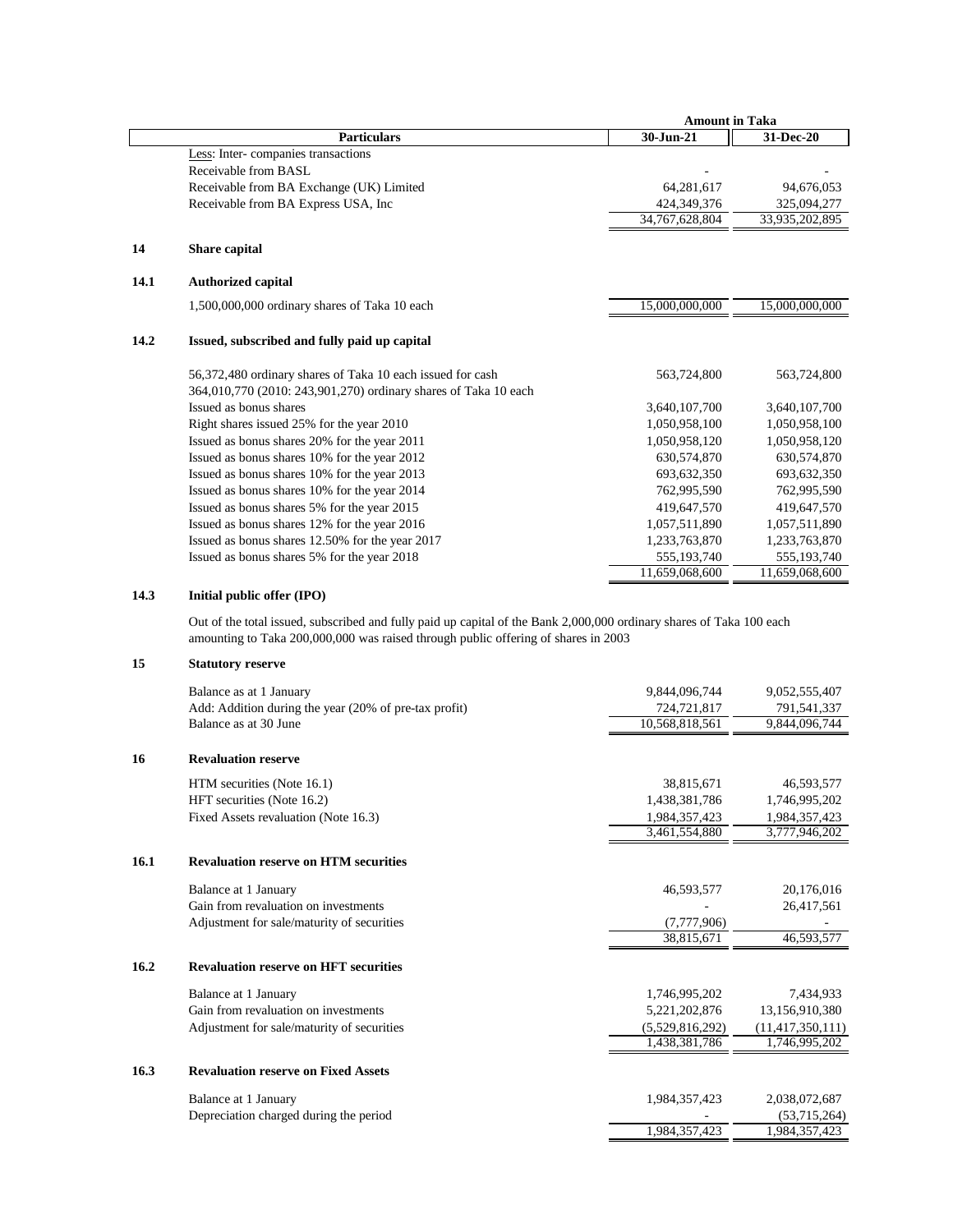|       |                                                                            | <b>Amount in Taka</b> |                    |
|-------|----------------------------------------------------------------------------|-----------------------|--------------------|
|       | <b>Particulars</b>                                                         | 30-Jun-21             | 31-Dec-20          |
| 16(a) | <b>Consolidated Revaluation reserve</b>                                    |                       |                    |
|       | <b>Bank Asia Limited</b>                                                   | 3,461,554,880         | 3,777,946,202      |
|       | <b>Bank Asia Securities Limited</b>                                        |                       |                    |
|       | BA Exchange Company (UK) Limited                                           |                       |                    |
|       | BA Express USA, Inc                                                        |                       |                    |
|       |                                                                            | 3,461,554,880         | 3,777,946,202      |
|       |                                                                            |                       |                    |
| 17    | <b>Retained earnings</b>                                                   |                       |                    |
|       | Balance at 1 January                                                       | 2,091,617,881         | 1,959,644,131      |
|       | Add: Post - tax profit fot the year                                        | 2,023,609,087         | 2,035,706,683      |
|       | Revaluation reserve transferred to retained earnings                       |                       | 53,715,264         |
|       |                                                                            | 4,115,226,968         | 4,049,066,078      |
|       | Less: Issue of cash dividend for the year 2019                             |                       | 1,165,906,860      |
|       | Issue of cash dividend for the year 2020                                   | 1,165,904,539         |                    |
|       | Transfer to statutory reserve                                              | 724,721,817           | 791,541,337        |
|       |                                                                            | 1,890,626,356         | 1,957,448,197      |
|       |                                                                            | 2,224,600,612         | 2,091,617,881      |
|       |                                                                            |                       |                    |
| 17(a) | <b>Consolidated Retained earnings</b>                                      |                       |                    |
|       | Balance at 1 January                                                       | 1,918,254,038         | 1,800,257,979      |
|       | Add:<br>Foreign exchange revaluation reserve for opening retained earnings | (1,073,432)           | (2,758,415)        |
|       | Revaluation reserve transferred to retained earnings                       |                       | 53,715,264         |
|       | Post- tax profit for the year                                              | 2,034,654,791         | 2,024,487,409      |
|       | Adjustment of non controlling interest                                     |                       |                    |
|       | Less: Non controlling interest                                             | 44                    | 2                  |
|       |                                                                            | 3,951,835,353         | 3,875,702,235      |
|       |                                                                            |                       |                    |
|       | Issue of cash dividend for the year 2019<br>Less:                          |                       | 1,165,906,860      |
|       | Issue of cash dividend for the year 2020                                   | 1,165,904,539         |                    |
|       | Transferred to statutory reserve                                           | 724,721,817           | 791,541,337        |
|       |                                                                            | 1,890,626,356         | 1,957,448,197      |
|       |                                                                            | 2,061,208,997         | 1,918,254,038      |
| 17(b) | <b>Non-controlling (Minority) interest</b>                                 |                       |                    |
|       |                                                                            |                       |                    |
|       | <b>Bank Asia Securities Limited</b>                                        | 10,242                | 10,198             |
|       | BA Exchange Company (UK) Limited                                           |                       |                    |
|       | BA Express USA, Inc                                                        |                       |                    |
|       |                                                                            | 10,242                | 10.198             |
|       |                                                                            |                       |                    |
| 18    | <b>Contingent liabilities</b>                                              |                       |                    |
|       |                                                                            |                       |                    |
|       | Conventional and Islamic banking                                           | 148, 179, 037, 355    | 122, 154, 955, 295 |
|       | Off-shore banking unit                                                     | 10,690,865            | 35,472,485         |
|       |                                                                            | 148, 189, 728, 220    | 122,190,427,780    |
|       | Acceptances and endorsements (Note 18.1)                                   |                       |                    |
|       | Conventional and Islamic banking                                           | 49,092,111,289        | 36,011,691,917     |
|       | Off-shore banking unit                                                     |                       | 4,158,295          |
|       |                                                                            | 49,092,111,289        | 36,015,850,212     |
|       | Letters of guarantee                                                       |                       |                    |
|       | Conventional and Islamic banking (Note 18.2)                               | 36,805,061,242        | 36,612,044,391     |
|       | Off-shore banking unit                                                     | 554,910               | 554,910            |
|       |                                                                            | 36,805,616,152        | 36,612,599,301     |
|       | Irrevocable letters of credit                                              |                       |                    |
|       | Conventional and Islamic banking (Note 18.3)                               | 41,805,393,176        | 29,721,029,851     |
|       | Off-shore banking unit                                                     | 10,135,955            | 30,759,280         |
|       |                                                                            | 41,815,529,131        | 29,751,789,131     |
|       | <b>Bills</b> for collection                                                |                       |                    |
|       | Conventional and Islamic banking (Note 18.4)                               | 20,476,471,648        | 15,897,303,598     |
|       | Off-shore banking unit                                                     |                       |                    |
|       |                                                                            | 20,476,471,648        | 15,897,303,598     |
|       |                                                                            |                       |                    |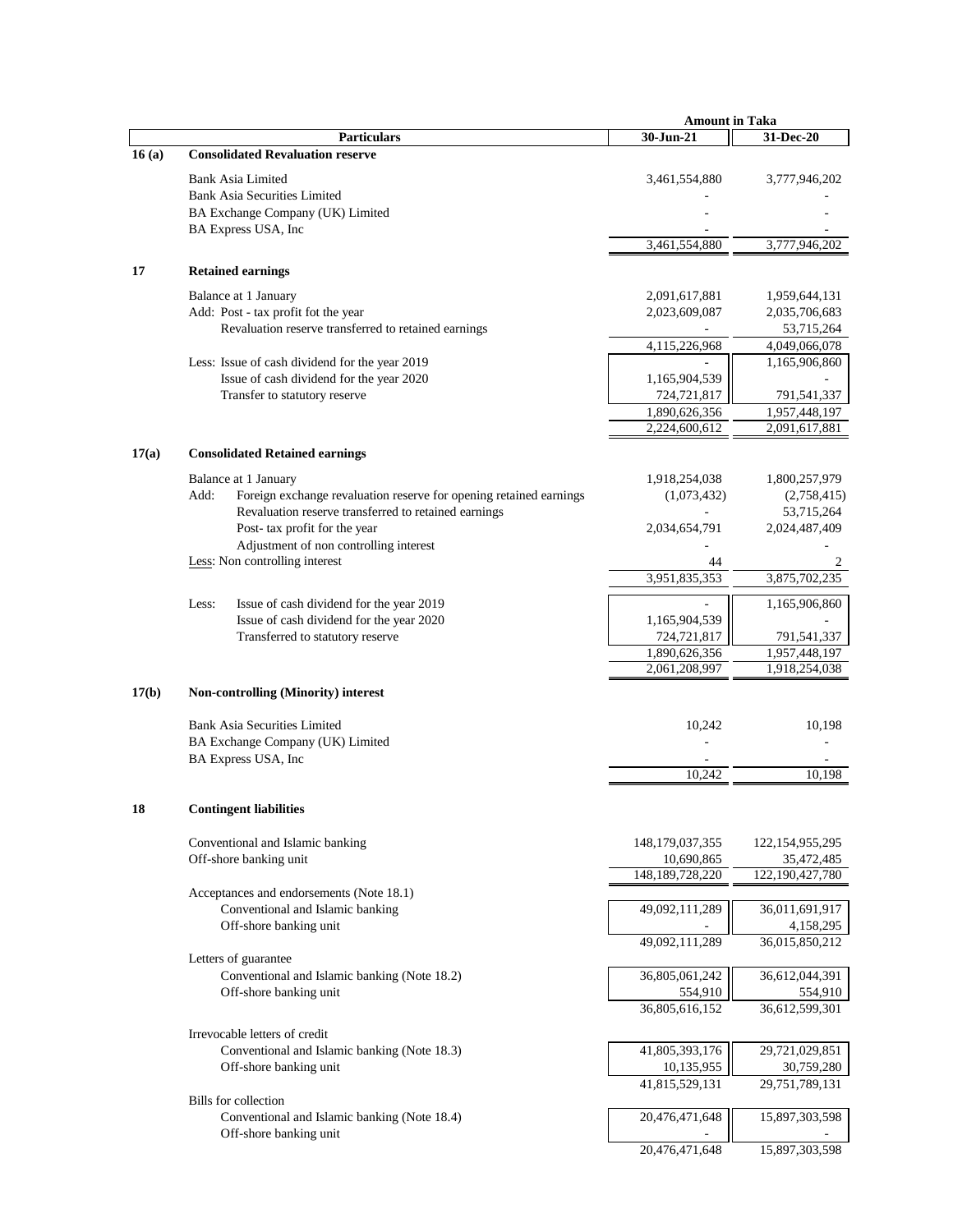|      |                                                      | <b>Amount in Taka</b> |                 |
|------|------------------------------------------------------|-----------------------|-----------------|
|      | <b>Particulars</b>                                   | 30-Jun-21             | 31-Dec-20       |
|      | Other commitments                                    |                       |                 |
|      | Conventional and Islamic banking (Note 18.5)         |                       | 3,912,885,538   |
|      | Off-shore banking unit                               |                       |                 |
|      |                                                      |                       | 3,912,885,538   |
|      |                                                      | 148, 189, 728, 220    | 122,190,427,780 |
| 18.1 | <b>Acceptances and endorsements</b>                  |                       |                 |
|      | Conventional and Islamic banking                     | 49,092,111,289        | 36,011,691,917  |
|      | Off-shore banking unit                               |                       | 4,158,295       |
|      |                                                      | 49,092,111,289        | 36,015,850,212  |
| 18.2 | Letters of guarantee                                 |                       |                 |
|      | Letters of guarantee (Local)                         | 36,805,061,242        | 22,772,282,978  |
|      | Letters of guarantee (Foreign)                       |                       | 13,839,761,413  |
|      |                                                      | 36,805,061,242        | 36,612,044,391  |
| 18.3 | <b>Irrevocable letters of credit</b>                 |                       |                 |
|      | Letters of credit Back to Back (Inland)              | 4,242,891,923         | 3,946,874,049   |
|      | Letters of credit (General)                          | 32,861,564,798        | 22,526,232,627  |
|      | Back to back L/C                                     | 4,700,936,455         | 3,247,923,175   |
|      |                                                      | 41,805,393,176        | 29,721,029,851  |
| 18.4 | <b>Bills for collection</b>                          |                       |                 |
|      | Local bills for collection                           | 13,487,401,300        | 9,788,723,716   |
|      | Foreign bills for collection                         | 6,989,070,348         | 6,108,579,882   |
|      |                                                      | 20,476,471,648        | 15,897,303,598  |
| 18.5 | <b>Other commitments</b>                             |                       |                 |
|      | Forward Assets Purchased and Forward Deposits Placed |                       | 3,912,885,538   |
| 18.6 | Workers' profit participation fund (WPPF)            |                       |                 |

As per Bangladesh Labour Act 2006 and SRO no. 336/Law/2010, all companies falling within the scope of WPPF are required to provide 5% of its profit before charging such expense to their eligible employees within the stipulated time. Bank obtained opinion from its legal advisor regarding this issue which stated that the Bank is not required to make provision for WPPF as it is not within the scope of WPPF. As such the Bank did not make any provision during the year for WPPF.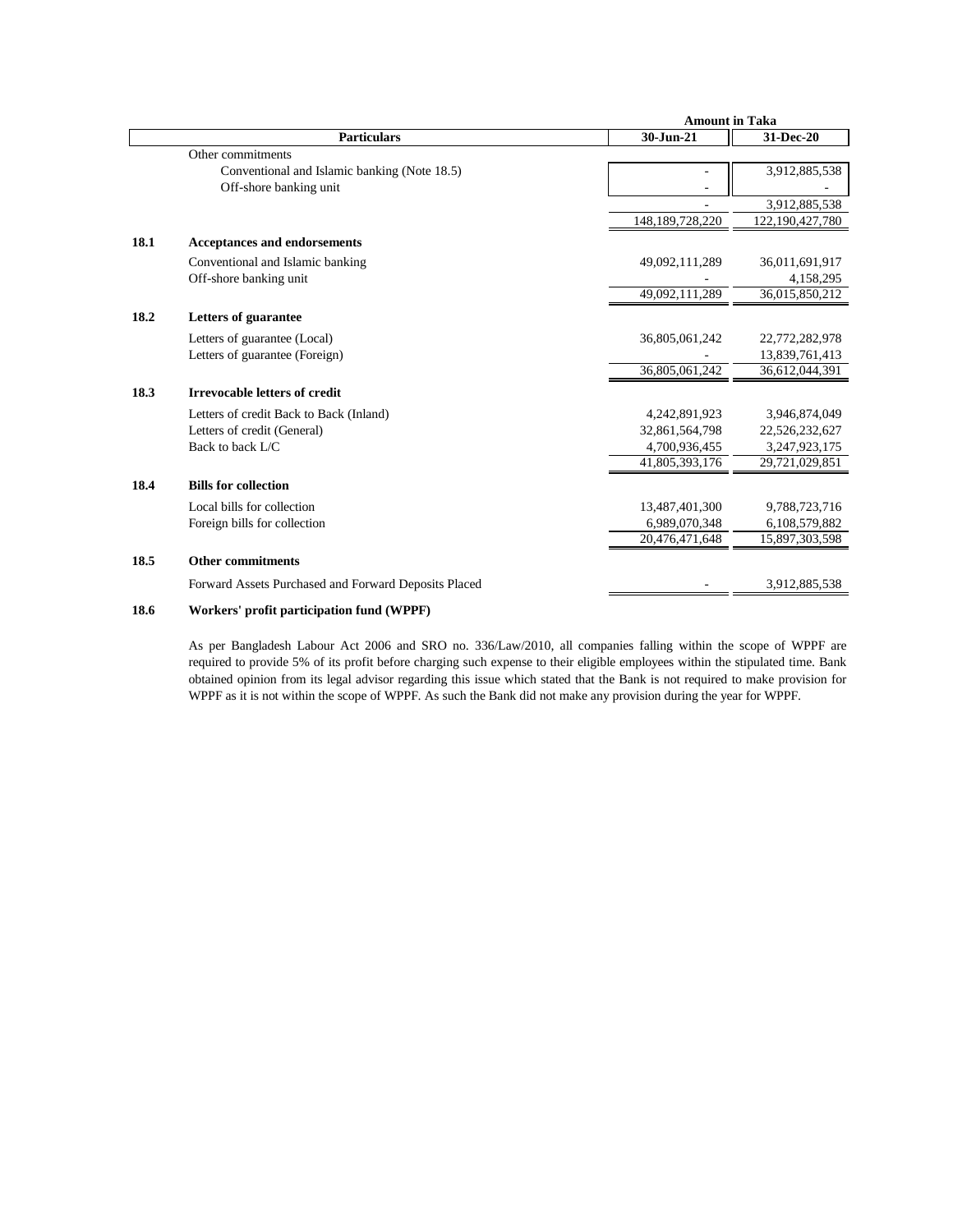# **Bank Asia Limited Notes to financial statements for the year ended 30 June 2021**

|      |                                                                           | <b>Amount in Taka</b> |                  |
|------|---------------------------------------------------------------------------|-----------------------|------------------|
|      | <b>Particulars</b>                                                        | Jan to June 2021      | Jan to June 2020 |
| 19   | <b>Income statement</b>                                                   |                       |                  |
|      | Income:                                                                   |                       |                  |
|      | Interest, discount and similar income (Note 19.1)                         | 12,995,411,069        | 12,967,989,947   |
|      | Dividend income (Note 22.1)                                               | 12,367,791            | 6,355,903        |
|      | Fees, commission and brokerage (Note 19.2)                                | 790,488,062           | 591,450,010      |
|      | Gains/less Losses arising from dealing securities                         |                       |                  |
|      | Gains/ less Losses arising from investment securities                     |                       |                  |
|      | Gains/ less Losses arising from dealing in foreign currencies (Note 23.1) | 459,810,687           | 688,621,087      |
|      | Income from non-banking assets                                            |                       |                  |
|      | Other operating income (Note 24)                                          | 458,794,440           | 426,863,242      |
|      | Profit/less Losses on interest rate changes                               |                       |                  |
|      |                                                                           | 14,716,872,049        | 14,681,280,189   |
|      | Expenses:                                                                 |                       |                  |
|      | Interest paid/profit shared on deposits and borrowings, etc (Note 21)     | 6,360,317,661         | 7,609,864,570    |
|      | Administrative expenses (Note 19.3)                                       | 2,281,527,326         | 2,195,608,386    |
|      | Other expenses (Note 34)                                                  | 862,351,211           | 985,585,859      |
|      | Depreciation on banks assets (Note 33.1)                                  | 389,004,231           | 385,019,832      |
|      |                                                                           | 9,893,200,429         | 11,176,078,647   |
|      |                                                                           | 4,823,671,620         | 3,505,201,542    |
| 19.1 | Interest, discount and similar income                                     |                       |                  |
|      | Interest income/profit on investments (Note 20)                           | 9,360,952,743         | 10,344,406,033   |
|      | Interest on treasury bills/reverse repo/bills                             | 2,382,509,928         | 2,517,743,588    |
|      | Interest income on corporate bonds                                        | 131,603,893           | 71,660,385       |
|      | Interest on debentures                                                    |                       |                  |
|      | Income from investment in shares, bonds etc                               |                       |                  |
|      | Capital gain on Government securities and assets                          | 1,120,344,505         | 34,179,941       |
|      |                                                                           | 12,995,411,069        | 12,967,989,947   |

Figures of previous year have been rearranged, wherever considered necessary, to conform the current year's presentation.

# **19.2 Fees, commission and brokerage**

|      | Commission                                                   | 790,488,062   | 591,450,010    |
|------|--------------------------------------------------------------|---------------|----------------|
|      | <b>Brokerage</b>                                             | 790,488,062   | 591,450,010    |
| 19.3 | <b>Administrative expenses</b>                               |               |                |
|      | Salaries and allowances (Note 25)                            | 1,841,312,104 | 1,814,855,360  |
|      | Rent, taxes, insurance, electricity, etc (Note 26)           | 240,955,276   | 201,616,903    |
|      | Legal expenses (Note 27)                                     | 10,963,302    | 5,903,104      |
|      | Postage, stamp, telecommunication, etc (Note 28)             | 71,201,180    | 58,769,876     |
|      | Stationery, printing, advertisement, etc (Note 29)           | 62,437,534    | 72,552,981     |
|      | Managing Director's salary and fees (Note 30)                | 9,968,000     | 10,260,000     |
|      | Directors' fees (Note 31)                                    | 2,056,000     | 728,000        |
|      | Auditors' fees (Note 32)                                     | 552,813       | 542,000        |
|      | Repair of Bank's assets (Note 33.1)                          | 42,081,117    | 30,380,162     |
|      |                                                              | 2,281,527,326 | 2,195,608,386  |
| 20   | Interest income/profit on investments                        |               |                |
|      | Conventional and Islamic banking (Note 20.1)                 | 9,023,975,915 | 9,884,431,171  |
|      | Off-shore banking unit                                       | 384,921,964   | 509,844,340    |
|      |                                                              | 9,408,897,879 | 10,394,275,511 |
|      | Less: inter transaction between OBU and Conventional banking | 47,945,136    | 49,869,478     |
|      |                                                              | 9,360,952,743 | 10,344,406,033 |
|      |                                                              |               |                |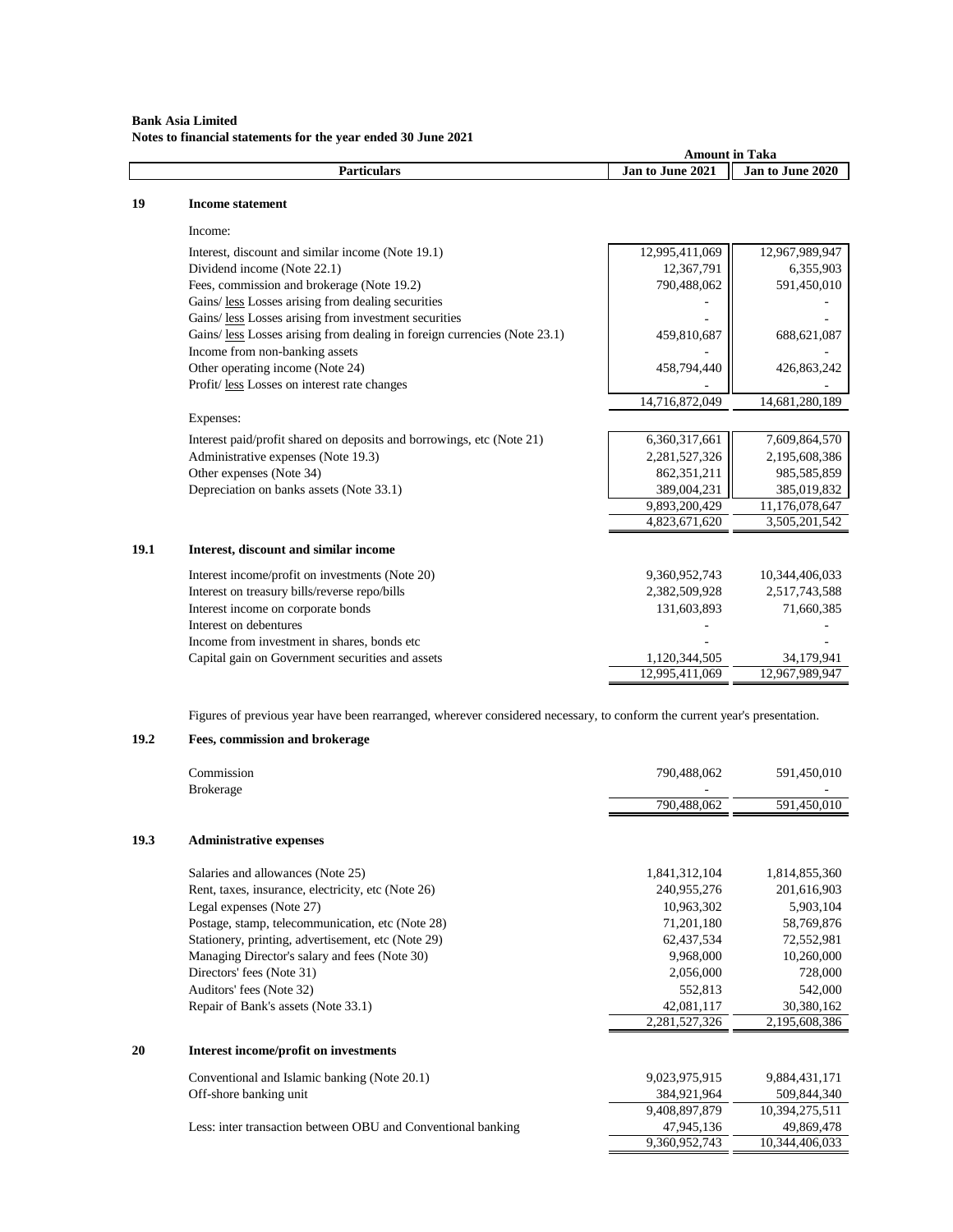|       |                                                                        | <b>Amount in Taka</b>        |                              |
|-------|------------------------------------------------------------------------|------------------------------|------------------------------|
|       | <b>Particulars</b>                                                     | Jan to June 2021             | Jan to June 2020             |
| 20.1  | <b>Conventional and Islamic banking</b>                                |                              |                              |
|       |                                                                        |                              |                              |
|       | Agricultural loan                                                      | 112,377,296                  | 186,918,566                  |
|       | Cash credit/Bai Murabaha (Muajjal)                                     | 229,768,517                  | 232,405,932                  |
|       | Credit card                                                            | 192,419,524                  | 237,654,319                  |
|       | Credit for poverty alleviation scheme-micro credit                     | 33,736                       | 43,452                       |
|       | Consumer credit scheme                                                 | 623,153,512                  | 622,283,548                  |
|       | Demand loan                                                            | 1,290,012,309                | 1,749,959,136                |
|       | Export Development Fund (EDF)                                          | 89,467,148                   | 81,724,737                   |
|       | House building loan                                                    | 80,079,173                   | 62,976,684                   |
|       | Loans (General)/Musharaka                                              | 746,628,347                  | 959,580,540                  |
|       | Loans against trust receipts/ Bai Murabaha post import                 | 451,171,461                  | 621,647,519                  |
|       | Overdrafts/ Quard against scheme                                       | 1,510,262,073                | 1,859,793,330                |
|       | Packing credit                                                         | 19,685,369                   | 21,391,757                   |
|       | Payment against documents                                              | 5,423,689                    | 6,797,962                    |
|       | Staff loan                                                             | 36,445,232                   | 38,370,677                   |
|       | Transport loan                                                         | 88,462,860                   | 94,251,497                   |
|       | Term loan-industrial                                                   | 1,276,132,500                | 1,072,400,479                |
|       | Term loan- others/ Hire purchase under Shirkatul Melk                  | 1,002,060,843                | 1,019,114,676                |
|       | Term loan- under BRPD-05                                               | 2,522,317                    |                              |
|       | Foreign bills purchased                                                | 3,181,480                    | 8,386,398                    |
|       | Local bills purchased                                                  | 48,685,677                   | 83,413,002                   |
|       | Loan Under Covit-19 Stimulus Pkg                                       |                              |                              |
|       | Total interest/profit on loans and advances/investments                | 566,065,208                  | 276,465                      |
|       | Interest/profit on balance with other banks and financial institutions | 8,374,038,271<br>648,842,869 | 8,959,390,676<br>889,062,642 |
|       |                                                                        |                              |                              |
|       | Interest/profit received from foreign banks                            | 1,094,775<br>9,023,975,915   | 35,977,853<br>9,884,431,171  |
|       |                                                                        |                              |                              |
| 20(a) | <b>Consolidated Interest income/profit on investments</b>              |                              |                              |
|       |                                                                        |                              |                              |
|       | Bank Asia limited                                                      | 9,360,952,743                | 10,344,406,033               |
|       | <b>Bank Asia Securities Ltd</b>                                        | 99,196,394                   | 102,829,474                  |
|       | BA Exchange Company (UK) Limited                                       |                              |                              |
|       | BA Express USA, Inc                                                    |                              |                              |
|       |                                                                        | 9,460,149,137                | 10,447,235,507               |
|       | Less: Inter-company transactions                                       | 84,203,235                   | 80,435,266                   |
|       |                                                                        | 9,375,945,902                | 10,366,800,241               |
| 21    | Interest paid/profit shared on deposits and borrowings etc.            |                              |                              |
|       |                                                                        |                              |                              |
|       | Conventional and Islamic banking (Note 21.1)                           | 6,196,414,218                | 7,319,541,092                |
|       | Off-shore banking unit                                                 | 211,848,579                  | 340,192,956                  |
|       |                                                                        | 6,408,262,797                | 7,659,734,048                |
|       | Less: inter transaction with OBU                                       | 47,945,136                   | 49,869,478                   |
|       |                                                                        | 6,360,317,661                | 7,609,864,570                |
| 21.1  | <b>Conventional and Islamic banking</b>                                |                              |                              |
|       |                                                                        |                              |                              |
|       | Interest paid/profit shared on deposits                                |                              |                              |
|       | Fixed deposits/ Mudaraba Fixed deposit                                 | 2,168,439,475                | 2,937,326,335                |
|       | Scheme deposits                                                        | 2,727,213,612                | 2,693,911,161                |
|       | Sanchaya plus                                                          | 18,991,405                   | 5,414,016                    |
|       | Savings deposits/ Mudaraba Savings bank                                | 712,607,354                  | 694,402,123                  |
|       | Special notice deposits                                                | 156,645,105                  | 392,251,595                  |
|       |                                                                        | 5,783,896,951                | 6,723,305,230                |
|       | Interest on borrowings and others                                      |                              |                              |
|       | Local banks including Bangladesh Bank                                  | 11,326,817                   | 28, 197, 730                 |
|       | Interest on subordinated non-covertable bond                           | 400,983,560                  | 567,769,044                  |
|       | Foreign banks                                                          | 206,890                      | 269,088                      |
|       |                                                                        | 412,517,267                  | 596,235,862                  |
|       |                                                                        | 6,196,414,218                | 7,319,541,092                |
|       |                                                                        |                              |                              |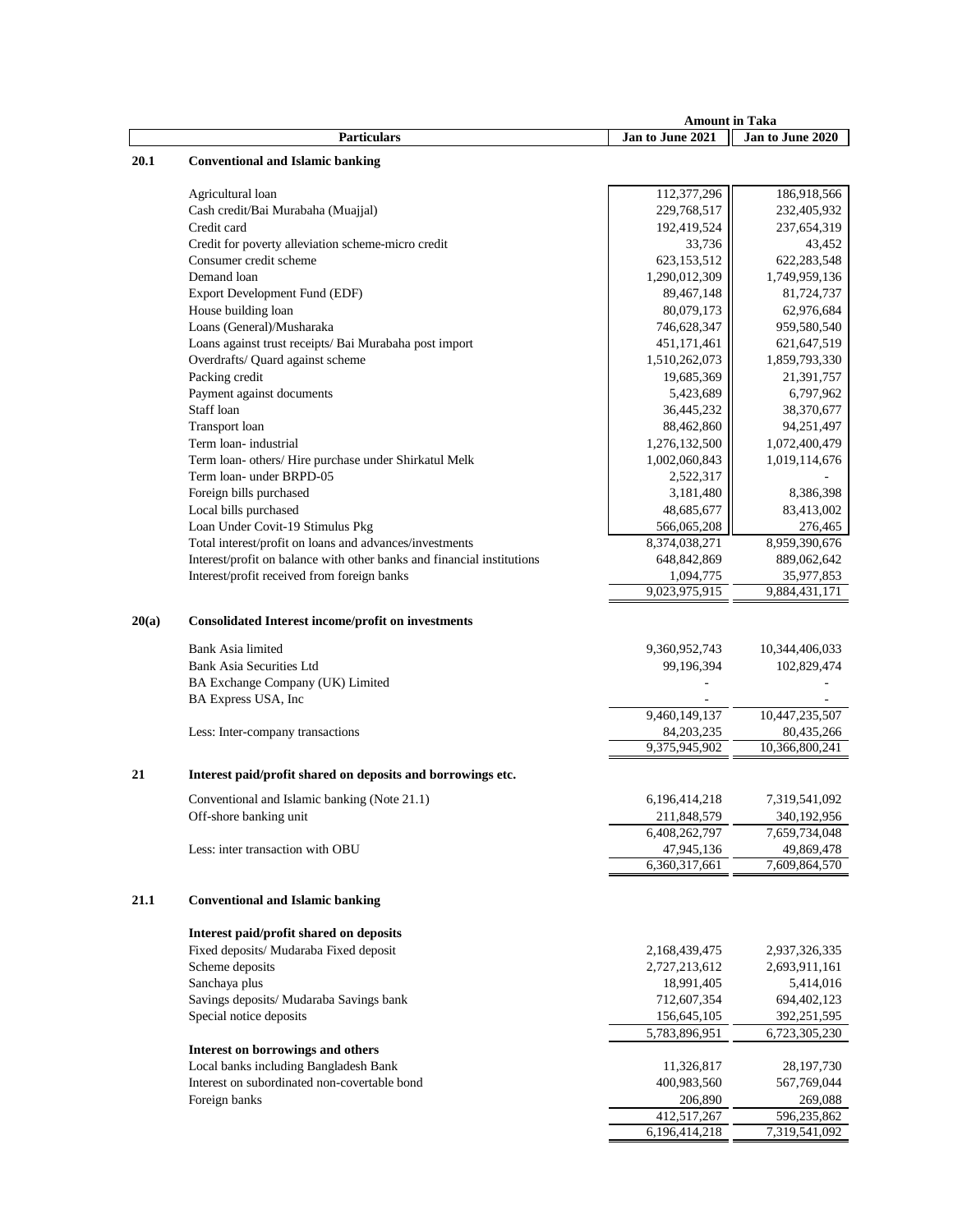|       |                                                               | <b>Amount in Taka</b>      |                                |
|-------|---------------------------------------------------------------|----------------------------|--------------------------------|
|       | <b>Particulars</b>                                            | Jan to June 2021           | Jan to June 2020               |
| 21(a) | <b>Consolidated Interest Expenses/profit paid on Deposits</b> |                            |                                |
|       | Bank Asia limited                                             | 6,360,317,661              | 7,609,864,570                  |
|       | <b>Bank Asia Securities Ltd</b>                               | 91, 351, 361               | 80,435,266                     |
|       | BA Exchange Company (UK) Limited                              |                            |                                |
|       | BA Express USA, Inc                                           |                            |                                |
|       |                                                               | 6,451,669,022              | 7,690,299,836                  |
|       | Less: Inter-company transactions                              | 84, 203, 235               | 80,435,266                     |
|       |                                                               | 6,367,465,787              | 7,609,864,570                  |
| 22    | <b>Investment</b> income                                      |                            |                                |
|       |                                                               |                            |                                |
|       | Conventional and Islamic banking (Note 22.1)                  | 3,646,826,117              | 2,629,939,817                  |
|       | Off-shore banking unit                                        |                            |                                |
|       |                                                               | 3,646,826,117              | 2,629,939,817                  |
| 22.1  | <b>Conventional and Islamic Banking</b>                       |                            |                                |
|       |                                                               |                            |                                |
|       | Interest on treasury bills                                    | 257,627,527                | 574,112,001                    |
|       | Interest on treasury bonds                                    | 2,016,976,568              | 1,893,209,982                  |
|       | Interest income on corporate bonds                            | 131,603,893                | 71,660,385                     |
|       | Interest on Islamic bonds                                     | 107,905,833                | 34,697,028                     |
|       | Dividend on shares                                            | 12,367,791                 | 6,355,903                      |
|       | Capital gain on Government securities                         | 1,120,344,505              | 34,179,941                     |
|       | Interest on reverse repo                                      |                            | 15,724,577                     |
|       |                                                               | 3,646,826,117              | 2,629,939,817                  |
| 22(a) | <b>Consolidated investment income</b>                         |                            |                                |
|       | <b>Bank Asia Limited</b>                                      | 3,646,826,117              | 2,629,939,817                  |
|       | <b>Bank Asia Securities Limited</b>                           |                            |                                |
|       | BA Exchange Company (UK) Limited                              |                            |                                |
|       | BA Express USA, Inc.                                          |                            |                                |
|       |                                                               | 3,646,826,117              | 2,629,939,817                  |
| 23    | Commission, exchange and brokerage                            |                            |                                |
|       | Conventional and Islamic banking (Note 23.1)                  | 1,248,120,431              | 1,277,640,799                  |
|       | Off-shore banking unit                                        | 2,178,318                  | 2,430,298                      |
|       |                                                               | 1,250,298,749              | 1,280,071,097                  |
| 23.1  | <b>Conventional and Islamic Banking</b>                       |                            |                                |
|       |                                                               |                            |                                |
|       | Commission on L/C                                             | 490,435,383                | 344,234,372                    |
|       | Fees and commission including Export                          | 101,907,920                | 86,852,057                     |
|       | Commission on L/G                                             | 158,362,326                | 140,991,815                    |
|       | Commission on export                                          | 2,589,069                  | 1,246,643                      |
|       | Commission on PO, DD, TT, TC, etc                             | 17,161,184                 | 12,229,923                     |
|       | Other commission                                              | 17,853,862                 | 3,464,902                      |
|       | Foreign exchange gain                                         | 788,309,744<br>459,810,687 | 589,019,712                    |
|       |                                                               | 1,248,120,431              | 688, 621, 087<br>1,277,640,799 |
|       |                                                               |                            |                                |
| 23(a) | <b>Consolidated Commission, exchange and brokerage</b>        |                            |                                |
|       | <b>Bank Asia limited</b>                                      | 1,250,298,749              | 1,280,071,097                  |
|       | <b>Bank Asia Securities Ltd</b>                               | 130,899,603                | 25,046,914                     |
|       | BA Exchange Company (UK) Limited                              | 11,192,187                 | 13,555,660                     |
|       | BA Express USA, Inc.                                          | 39,018,864                 | 8,262,966                      |
|       |                                                               | 1,431,409,403              | 1,326,936,637                  |
| 24    | Other operating income                                        |                            |                                |
|       |                                                               |                            |                                |
|       | Conventional and Islamic banking (Note 24.1)                  | 451,248,993                | 417,217,863                    |
|       | Off-shore banking unit                                        | 7,545,447<br>458,794,440   | 9,645,379<br>426,863,242       |
|       |                                                               |                            |                                |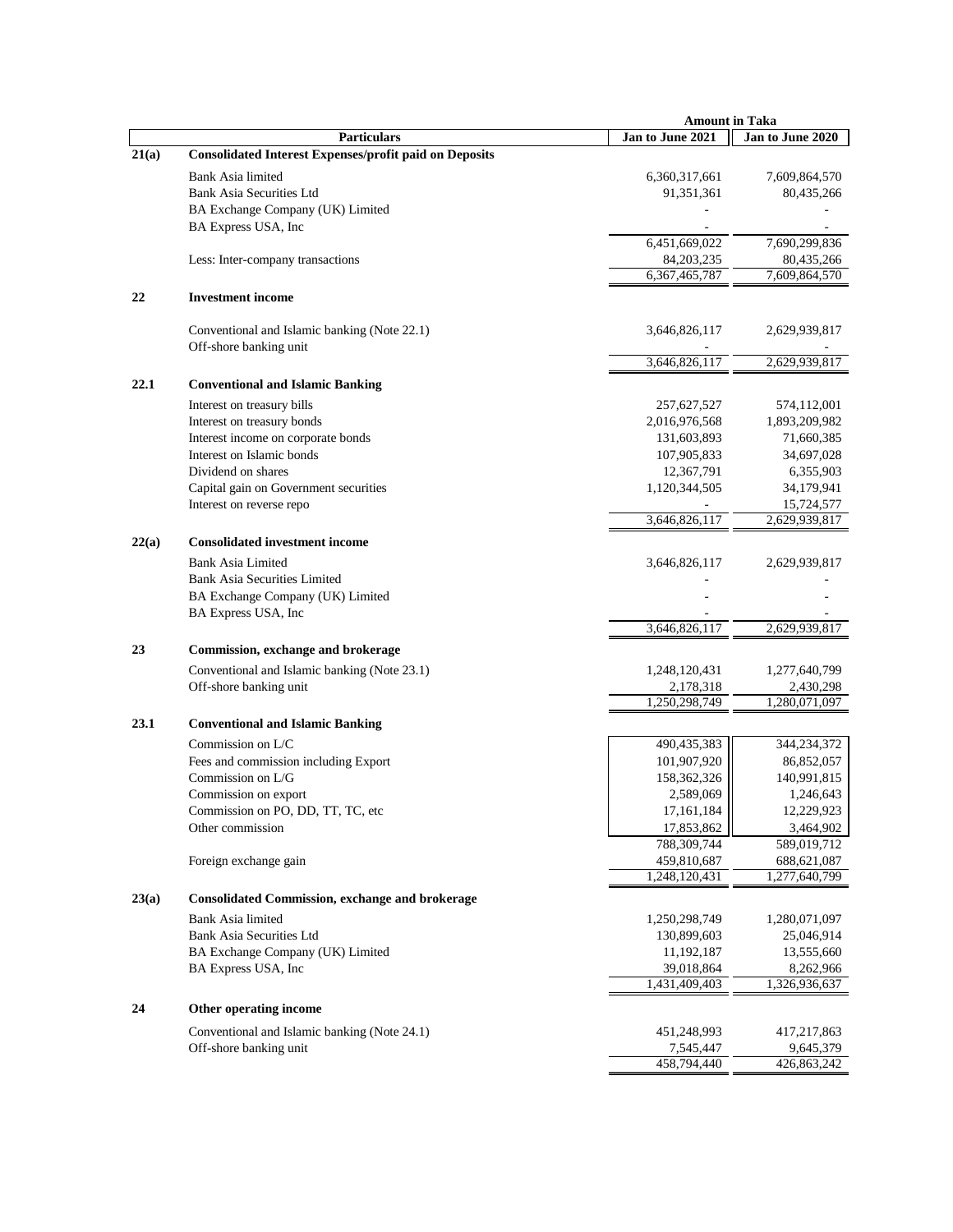|       |                                                                        | <b>Amount in Taka</b> |                  |
|-------|------------------------------------------------------------------------|-----------------------|------------------|
|       | <b>Particulars</b>                                                     | Jan to June 2021      | Jan to June 2020 |
| 24.1  | <b>Conventional and Islamic banking</b>                                |                       |                  |
|       | Locker charge                                                          | 5,578,850             | 5,896,400        |
|       | Service and other charges                                              | 197,603,835           | 188,051,747      |
|       | Master/Visa card fees and charges                                      | 155,587,415           | 122,334,439      |
|       | Postage/telex/SWIFT/fax recoveries                                     | 64,245,705            | 49,066,559       |
|       | Profit on sale of fixed assets                                         |                       | 304,000          |
|       | Non-operating income                                                   | 5,876,816             | 4,216,223        |
|       | Rebate on nostro account                                               | 22,356,372            | 18,782,097       |
|       | Other income from brokerage                                            |                       | 4,784,481        |
|       | Service charge on term loan (Sti Pkg-5000)                             |                       | 23,781,917       |
|       |                                                                        | 451,248,993           | 417,217,863      |
| 24(a) | <b>Consolidated other operating income</b>                             |                       |                  |
|       | <b>Bank Asia Limited</b>                                               | 458,794,440           | 426,863,242      |
|       | Bank Asia Securities Ltd                                               | 66,413,082            | 10,108,666       |
|       | BA Exchange Company (UK) Limited                                       | 749,334               | 1,333,819        |
|       | BA Express USA, Inc                                                    |                       |                  |
|       |                                                                        | 525,956,856           | 438, 305, 727    |
| 25    | <b>Salaries and allowances</b>                                         |                       |                  |
|       | Conventional and Islamic banking (Note 25.1)<br>Off-shore banking unit | 1,841,312,104         | 1,814,855,360    |
|       |                                                                        | 1,841,312,104         | 1,814,855,360    |
| 25.1  | <b>Conventional and Islamic banking</b>                                |                       |                  |
|       | Basic salary                                                           | 671,748,870           | 631, 339, 515    |
|       | Allowances                                                             | 710,649,568           | 779,767,489      |
|       | Festival bonus                                                         | 257,571,677           | 206, 144, 666    |
|       | Gratuity                                                               | 76,200,000            | 76,200,000       |
|       | Provident fund contribution                                            | 65,141,989            | 61,403,690       |
|       | Performance bonus                                                      | 60,000,000            | 60,000,000       |
|       |                                                                        | 1,841,312,104         | 1,814,855,360    |
| 25(a) | <b>Consolidated Salaries and allowances</b>                            |                       |                  |
|       | <b>Bank Asia Limited</b>                                               | 1,841,312,104         | 1,814,855,360    |
|       | Bank Asia Securities Ltd                                               | 34,095,904            | 33,340,895       |
|       | BA Exchange Company (UK) Limited                                       | 6,932,782             | 6,626,352        |
|       | BA Express USA, Inc                                                    | 11,245,021            | 7,106,304        |
|       |                                                                        | 1,893,585,811         | 1,861,928,911    |
| 26    | Rent, taxes, insurance, electricity etc.                               |                       |                  |
|       | Conventional and Islamic banking (Note 26.1)                           | 240,826,103           | 201,487,086      |
|       | Off-shore banking unit                                                 | 129,173               | 129,817          |
|       |                                                                        | 240,955,276           | 201,616,903      |
| 26.1  | <b>Conventional and Islamic banking</b>                                |                       |                  |
|       | Rent, rate and taxes (Note 26.1.1)                                     | 44,440,135            | 3,752,395        |
|       | Insurance                                                              | 104,242,427           | 92,466,925       |
|       | Power and electricity                                                  | 52,893,271            | 42,023,914       |
|       | Interest portion on lease liabilities                                  | 39,250,270            | 63,243,852       |
|       |                                                                        | 240,826,103           | 201,487,086      |
| 26(a) | Consolidated Rent, taxes, insurance, electricity etc.                  |                       |                  |
|       | <b>Bank Asia Limited</b>                                               | 240,955,276           | 201,616,903      |
|       | Bank Asia Securities Ltd                                               | 3,830,707             | 8,467,620        |
|       | BA Exchange Company (UK) Limited                                       | 1,087,353             | 2,409,195        |
|       | BA Express USA, Inc                                                    | 6,787,899             | 5,170,554        |
|       |                                                                        | 252,661,235           | 217,664,272      |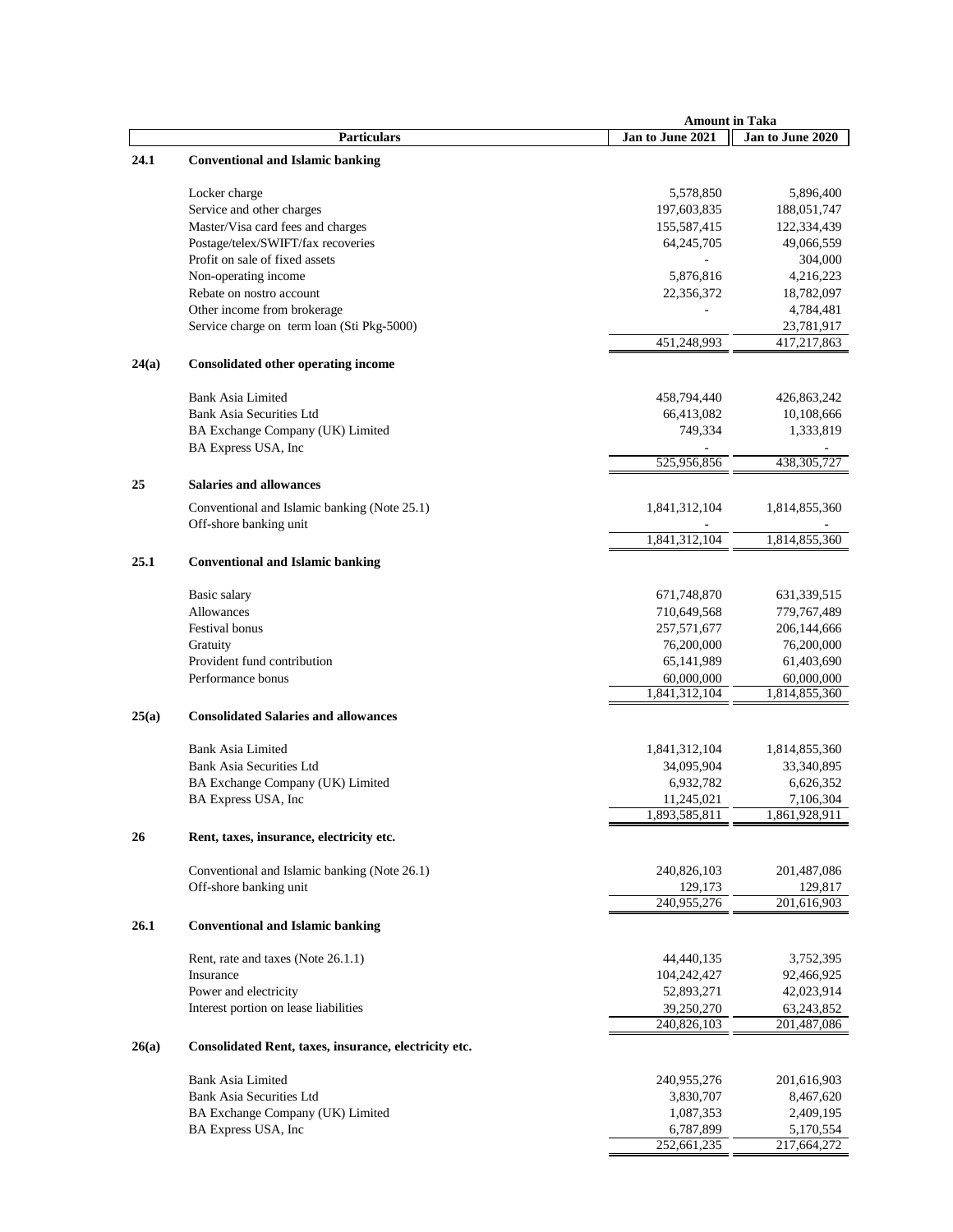|       |                                                             | <b>Amount in Taka</b>   |                       |  |
|-------|-------------------------------------------------------------|-------------------------|-----------------------|--|
|       | <b>Particulars</b>                                          | Jan to June 2021        | Jan to June 2020      |  |
| 27    | <b>Legal expenses</b>                                       |                         |                       |  |
|       | Conventional and Islamic banking (Note 27.1)                | 10,963,302              | 5,550,780             |  |
|       | Off-shore banking unit                                      |                         | 352,324               |  |
|       |                                                             | 10,963,302              | 5,903,104             |  |
| 27.1  | <b>Conventional and Islamic Banking</b>                     |                         |                       |  |
|       | Legal expenses                                              | 10,963,302              | 5,550,780             |  |
|       | Other professional charges                                  | 10,963,302              | 5,550,780             |  |
| 27(a) | <b>Consolidated Legal expenses</b>                          |                         |                       |  |
|       |                                                             |                         |                       |  |
|       | <b>Bank Asia Limited</b>                                    | 10,963,302              | 5,903,104             |  |
|       | Bank Asia Securities Ltd                                    | 126,500                 |                       |  |
|       | BA Exchange Company (UK) Limited                            | 4,034                   |                       |  |
|       | BA Express USA, Inc                                         | 125,895<br>11,219,731   | 125,820<br>6,028,924  |  |
|       |                                                             |                         |                       |  |
| 28    | Postage, stamps, telecommunication etc.                     |                         |                       |  |
|       | Conventional and Islamic banking (Note 28.1)                | 70,762,331              | 58,366,423            |  |
|       | Off-shore banking unit                                      | 438,849                 | 403,453               |  |
|       |                                                             | 71,201,180              | 58,769,876            |  |
| 28.1  | <b>Conventional and Islamic banking</b>                     |                         |                       |  |
|       |                                                             |                         |                       |  |
|       | Telephone, courier and postage                              | 40,672,461              | 33,067,722            |  |
|       | Master/VISA card process fee                                | 13,606,983              | 14,497,739<br>743,591 |  |
|       | ATM charge<br>SWIFT and Reuter charge                       | 1,080,329<br>14,087,008 | 9,581,819             |  |
|       | Internet                                                    | 1,315,550               | 475,552               |  |
|       |                                                             | 70,762,331              | 58,366,423            |  |
| 28(a) | Consolidated Postage, stamps, telecommunication etc.        |                         |                       |  |
|       | <b>Bank Asia Limited</b>                                    | 71,201,180              | 58,769,876            |  |
|       | Bank Asia Securities Ltd                                    | 856,644                 | 822,105               |  |
|       | BA Exchange Company (UK) Limited                            | 265,067                 | 190,531               |  |
|       | BA Express USA, Inc                                         | 97,897                  | 110,039               |  |
|       |                                                             | 72,420,788              | 59,892,551            |  |
| 29    | Stationery, printing, advertisements etc.                   |                         |                       |  |
|       | Conventional and Islamic banking (Note 29.1)                | 62,417,373              | 72,533,071            |  |
|       | Off-shore banking unit                                      | 20,161                  | 19,910                |  |
|       |                                                             | 62,437,534              | 72,552,981            |  |
| 29.1  | <b>Conventional and Islamic banking</b>                     |                         |                       |  |
|       | Office and security stationery                              | 30,137,352              | 37,302,624            |  |
|       | Calendar, diary, souvenir, etc                              | 6,200,000               | 12,031,000            |  |
|       | ATM card /Supplies And Stationeries                         | 10,960,255              | 3,966,817             |  |
|       | Books and periodicals                                       | 607,774                 | 556,225               |  |
|       | Publicity and advertisement                                 | 14,511,992              | 18,676,405            |  |
|       |                                                             | 62,417,373              | 72,533,071            |  |
| 29(a) | Consolidated Stationery, printing, advertisements etc.      |                         |                       |  |
|       | <b>Bank Asia Limited</b><br><b>Bank Asia Securities Ltd</b> | 62,437,534<br>469,394   | 72,552,981<br>155,310 |  |
|       | BA Exchange Company (UK) Limited                            | 480,809                 | 530,824               |  |
|       | BA Express USA, Inc.                                        | 334,489                 | 28,590                |  |
|       |                                                             | 63,722,226              | 73,267,705            |  |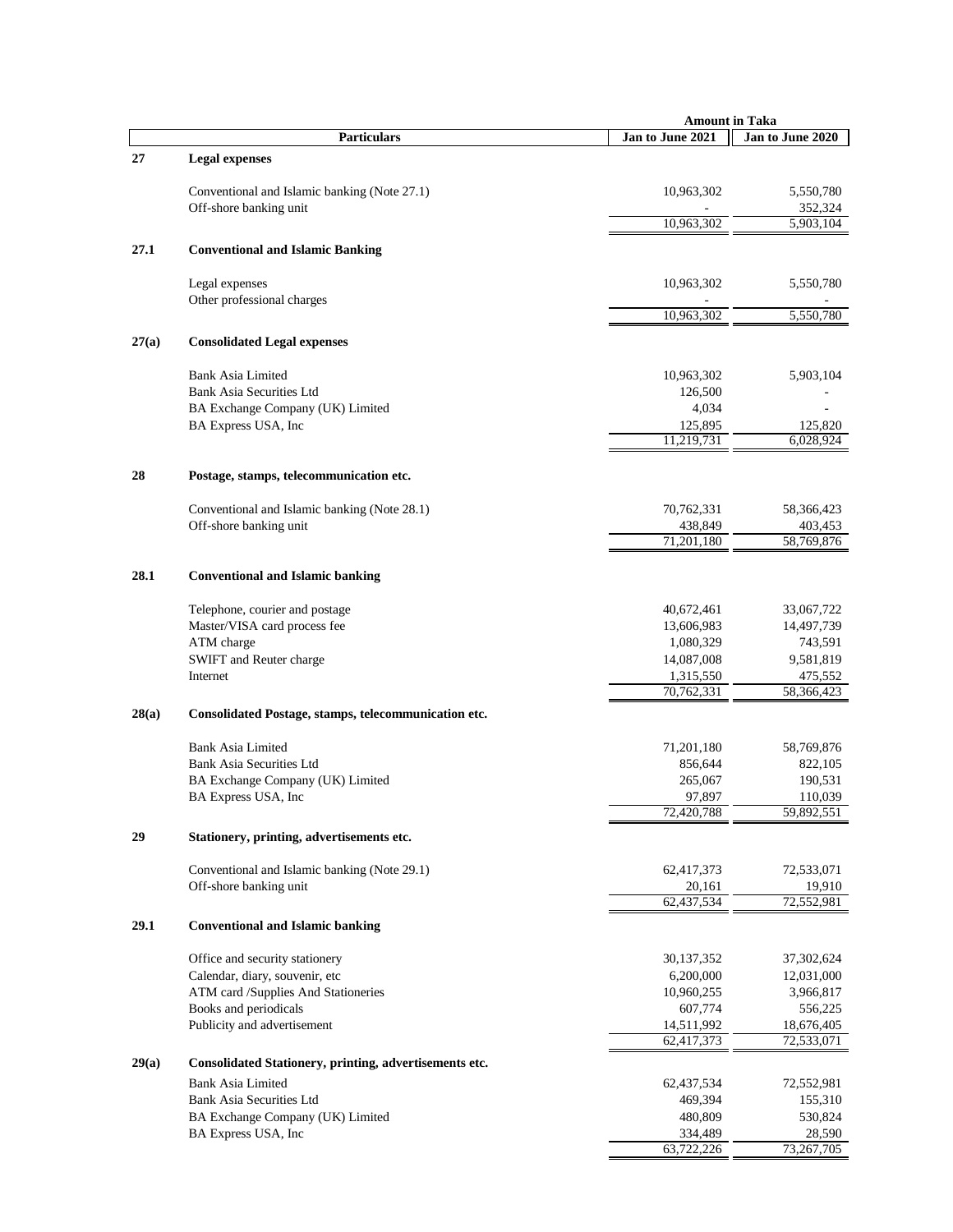|       |                                                               |                  | <b>Amount in Taka</b> |
|-------|---------------------------------------------------------------|------------------|-----------------------|
|       | Particulars                                                   | Jan to June 2021 | Jan to June 2020      |
| 30    | <b>Managing Director's salary and fees</b>                    |                  |                       |
|       | Basic salary                                                  | 5,280,000        | 4,800,000             |
|       | House rent allowance                                          | 1,200,000        | 1,200,000             |
|       | Entertainment allowances                                      | 300,000          | 300,000               |
|       | Incentive bonus                                               | 880,000          | 800,000               |
|       | Festival bonus                                                | 880,000          | 880,000               |
|       | Utility allowance and others                                  | 600,000          | 700,000               |
|       | House maintenance allowance                                   | 300,000          | 300,000               |
|       | Provident fund                                                | 528,000          | 480,000               |
|       | Leave fare assistance                                         |                  | 800,000               |
|       |                                                               | 9,968,000        | 10,260,000            |
|       |                                                               |                  |                       |
| 31    | Directors' fees                                               |                  |                       |
|       | Directors' fees                                               | 2,056,000        | 728,000               |
|       |                                                               | 2,056,000        | 728,000               |
| 31(a) | <b>Consolidated Directors' fees</b>                           |                  |                       |
|       | <b>Bank Asia Limited</b>                                      | 2,056,000        | 728,000               |
|       | Bank Asia Securities Ltd.                                     | 66,000           | 66,000                |
|       | BA Exchange Company (UK) Limited                              |                  |                       |
|       | BA Express USA, Inc                                           |                  |                       |
|       |                                                               | 2,122,000        | 794,000               |
| 32    | <b>Auditors' fees</b>                                         |                  |                       |
|       | Audit fees                                                    | 552,813          | 542,000               |
|       | Others                                                        |                  |                       |
|       |                                                               | 552,813          | 542,000               |
| 32(a) | <b>Consolidated Auditors fees</b>                             |                  |                       |
|       | <b>Bank Asia Limited</b>                                      | 552,813          | 542,000               |
|       | Bank Asia Securities Ltd                                      |                  |                       |
|       | BA Exchange Company (UK) Limited                              | 380,314          | 312,005               |
|       | BA Express USA, Inc                                           | 375,744          | 495,016               |
|       |                                                               | 1,308,871        | 1,349,021             |
| 33    | Depreciation and repair of Bank's assets                      |                  |                       |
|       | Conventional and Islamic banking (Note 33.1)                  | 431,085,348      | 415,399,994           |
|       | Off-shore banking unit                                        |                  |                       |
|       |                                                               | 431,085,348      | 415,399,994           |
| 33.1  | <b>Conventional and Islamic banking</b>                       |                  |                       |
|       | Depreciation                                                  | 389,004,231      | 385,019,832           |
|       | Repairs:                                                      |                  |                       |
|       | Building                                                      | 4,174,382        | 3,093,910             |
|       | Furniture and fixtures                                        | 1,373,007        | 859,865               |
|       | Equipments                                                    | 11,194,170       | 7,674,094             |
|       |                                                               | 16,741,559       | 11,627,869            |
|       | Maintenance                                                   | 25,339,558       | 18,752,293            |
|       |                                                               | 431,085,348      | 415,399,994           |
| 33(a) | <b>Consolidated Depreciation and repairs of Bank's assets</b> |                  |                       |
|       | <b>Bank Asia Limited</b>                                      | 431,085,348      | 415,399,994           |
|       | Bank Asia Securities Ltd                                      | 11,732,953       | 4,232,442             |
|       | BA Exchange Company (UK) Limited                              | 123,660          | 703,466               |
|       | BA Express USA, Inc                                           | 848,469          | 829,573               |
|       |                                                               | 443,790,430      | 421,165,475           |
|       |                                                               |                  |                       |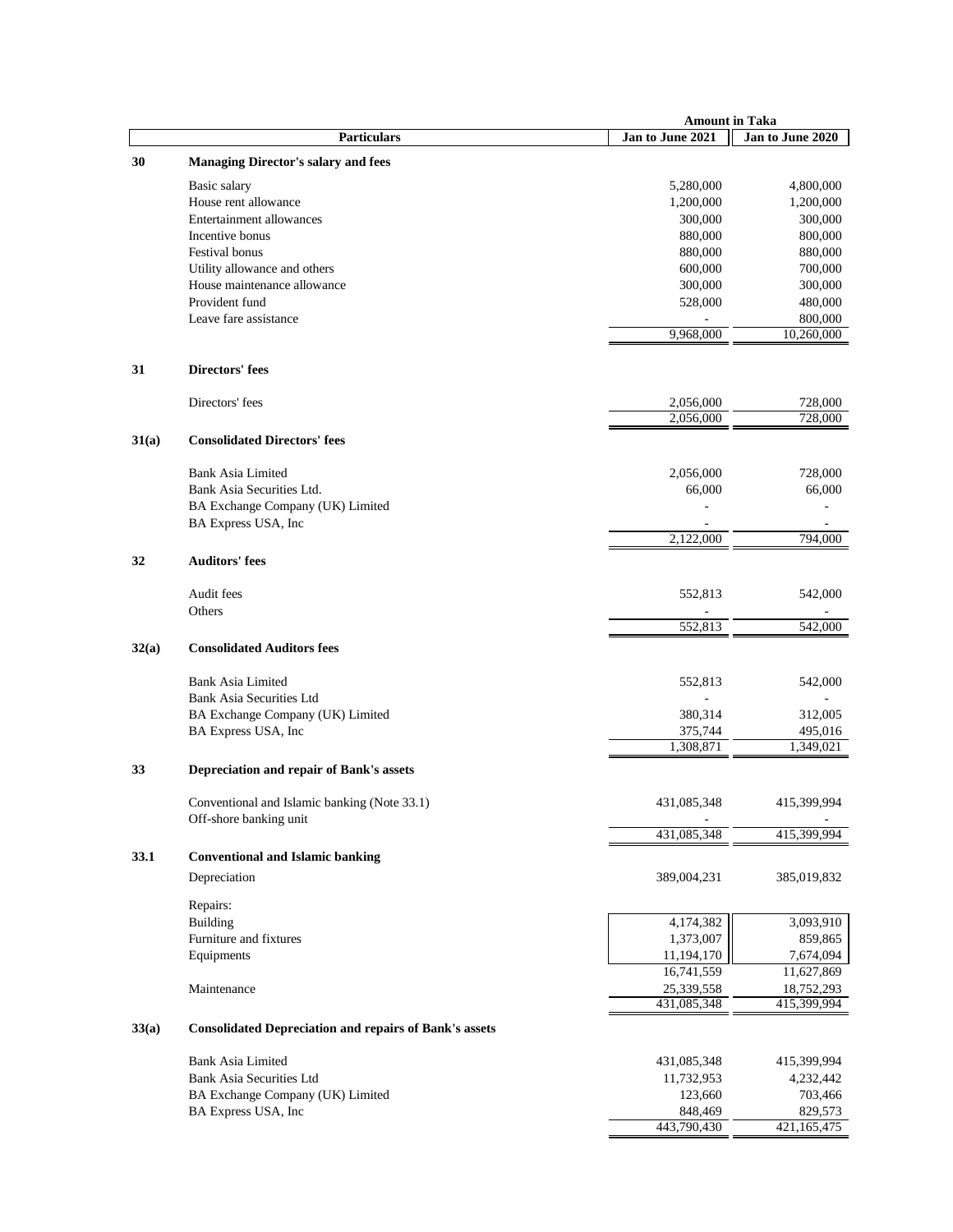|       |                                                                  | <b>Amount in Taka</b> |                          |
|-------|------------------------------------------------------------------|-----------------------|--------------------------|
|       | <b>Particulars</b>                                               | Jan to June 2021      | Jan to June 2020         |
| 34    | Other expenses                                                   |                       |                          |
|       | Conventional and Islamic banking (Note 34.1)                     | 854,080,631           | 974,722,807              |
|       | Off-shore banking unit                                           | 8,270,580             | 10,863,052               |
|       |                                                                  | 862,351,211           | 985,585,859              |
| 34.1  | <b>Conventional and Islamic banking</b>                          |                       |                          |
|       | Car expenses                                                     | 154,038,191           | 157,578,110              |
|       | Contractual service expenses                                     | 379,856,341           | 366,083,002              |
|       | Computer expenses                                                | 81,604,423            | 65,941,483               |
|       | Other management and administrative expenses                     | 143,991,852           | 140,880,176              |
|       | Commission paid to agents                                        | 30,910                | 108,073,016              |
|       | Entertainment                                                    | 20,609,508            | 15, 153, 718             |
|       | <b>AGM/EGM</b> expenses                                          | 300,000               | 1,030                    |
|       | Payment to superannuation fund                                   | 3,660,000             | 3,660,000                |
|       | Donation and subscription to institutions                        | 63,923,636            | 105,075,958              |
|       | Travelling expenses                                              | 4,750,227             | 7,317,172                |
|       | Training and internship                                          | 1,315,543             | 4,944,842                |
|       | Directors' travelling expenses                                   |                       | 14,300                   |
|       | Sharia council fees                                              | 854,080,631           | 974,722,807              |
|       |                                                                  |                       |                          |
| 34(a) | <b>Consolidated other expenses</b>                               |                       |                          |
|       | <b>Bank Asia Limited</b>                                         | 862,351,211           | 985,585,859              |
|       | <b>Bank Asia Securities Ltd</b>                                  | 6,395,869             | 4,830,332                |
|       | BA Exchange Company (UK) Limited                                 | 5,342,839             | 3,378,590                |
|       | BA Express USA, Inc                                              | 14,196,097            | 3,038,354                |
|       |                                                                  | 888,286,016           | 996,833,135              |
| 35    | Receipts from other operating activities                         |                       |                          |
|       | Conventional and Islamic banking (Note 35.1)                     | 1,571,593,498         | 451,397,804              |
|       | Off-shore banking unit                                           | 7,545,447             | 9,645,379                |
|       |                                                                  | 1,579,138,945         | 461,043,183              |
| 35.1  | <b>Conventional and Islamic banking</b>                          |                       |                          |
|       | Locker charge                                                    | 5,578,850             | 5,896,400                |
|       | Service and other charges                                        | 197,603,835           | 188,051,747              |
|       | Master card fees and charges                                     | 155,587,415           | 122,334,439              |
|       | Postage/telex/SWIFT/ fax recoveries                              | 64, 245, 705          | 49,066,559               |
|       | Non-business income<br>Service charge on term loan (ST Pkg-5000) | 1,148,577,693         | 62,266,742<br>23,781,917 |
|       |                                                                  | 1,571,593,498         | 451,397,804              |
| 35(a) | <b>Consolidated Receipts from other operating activities</b>     |                       |                          |
|       | Bank Asia Limited                                                | 1,579,138,945         | 461,043,183              |
|       | <b>Bank Asia Securities Ltd</b>                                  | 66,413,082            | 10,108,666               |
|       | BA Exchange Company (UK) Limited                                 | 749,334               | 1,333,819                |
|       | BA Express USA, Inc                                              |                       |                          |
|       |                                                                  | 1,646,301,361         | 472,485,668              |
| 36    | Payments for other operating activities                          |                       |                          |
|       | Conventional and Islamic banking (Note 36.1)                     | 1,189,648,029         | 1,189,169,021            |
|       | Off-shore banking unit                                           | 8,399,753             | 10,992,869               |
|       |                                                                  | 1,198,047,782         | 1,200,161,890            |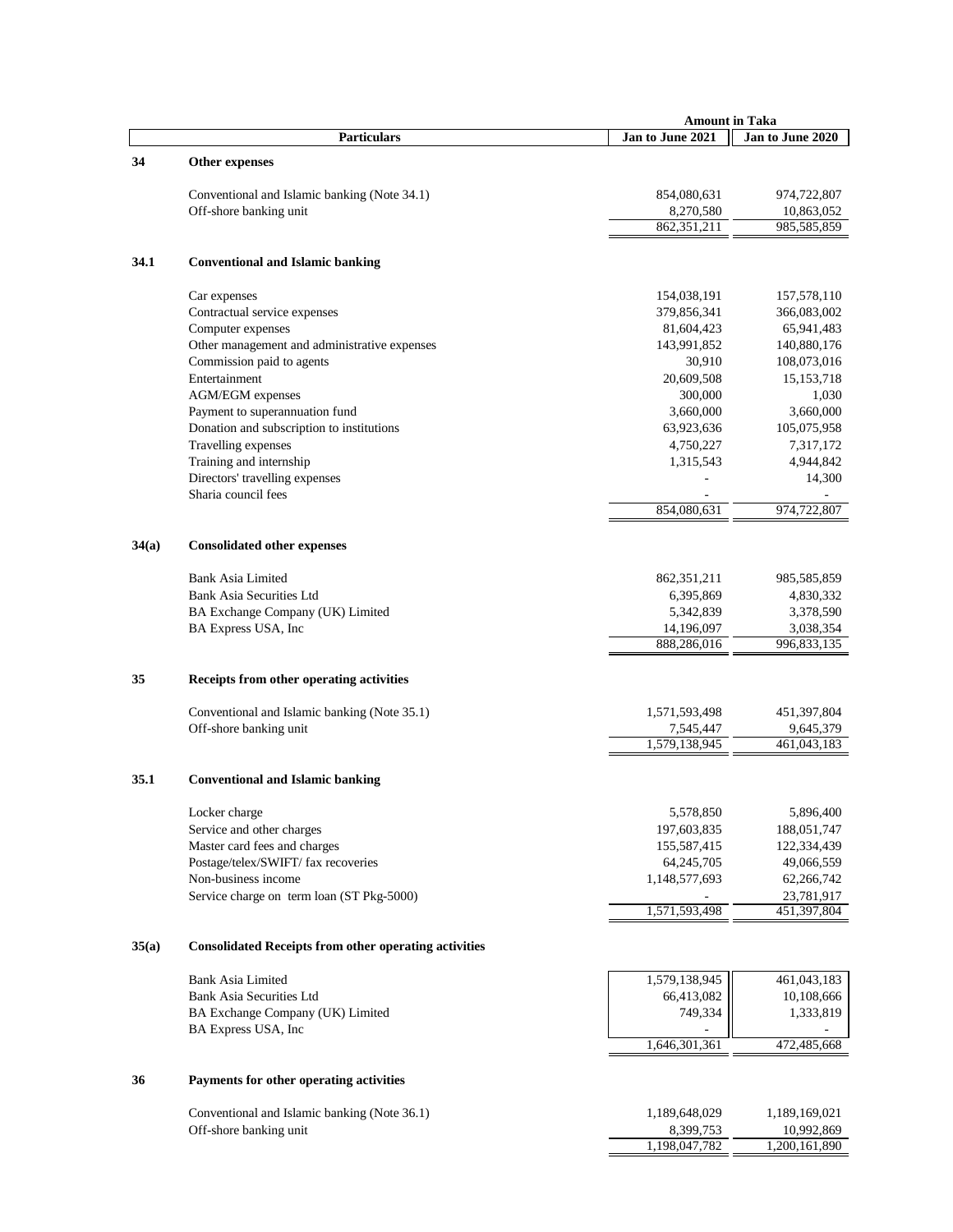|       |                                                                                                                                                                     | <b>Amount in Taka</b>                  |                                        |
|-------|---------------------------------------------------------------------------------------------------------------------------------------------------------------------|----------------------------------------|----------------------------------------|
|       | <b>Particulars</b>                                                                                                                                                  | Jan to June 2021                       | Jan to June 2020                       |
| 36.1  | <b>Conventional and Islamic banking</b>                                                                                                                             |                                        |                                        |
|       | Rent, rates and taxes                                                                                                                                               | 240,826,103                            | 138,243,234                            |
|       | Legal expenses                                                                                                                                                      | 10,963,302                             | 5,903,104                              |
|       | Directors' fees                                                                                                                                                     | 2,056,000                              | 728,000                                |
|       | Postage, stamp, telecommunication, etc                                                                                                                              | 71,201,180                             | 58,769,876                             |
|       | Other expenses                                                                                                                                                      | 854,080,631                            | 974,722,807                            |
|       | Managing Director's salary                                                                                                                                          | 9,968,000                              | 10,260,000                             |
|       | Auditors' fee                                                                                                                                                       | 552,813                                | 542,000                                |
|       |                                                                                                                                                                     | 1,189,648,029                          | 1,189,169,021                          |
| 36(a) | Payments for other operating activities                                                                                                                             |                                        |                                        |
|       | <b>Bank Asia Limited</b>                                                                                                                                            | 1,198,047,782                          | 1,200,161,890                          |
|       | Bank Asia Securities Ltd                                                                                                                                            | 11,275,720                             | 14,186,057                             |
|       | BA Exchange Company (UK) Limited                                                                                                                                    | 7,079,607                              | 6,290,321                              |
|       | BA Express USA, Inc                                                                                                                                                 | 21,583,532                             | 8,939,783                              |
|       |                                                                                                                                                                     | 1,237,986,641                          | 1,229,578,051                          |
| 37    | Earnings per share (EPS)                                                                                                                                            |                                        |                                        |
|       | Net profit after tax (Numerator)                                                                                                                                    | 2,023,609,087                          | 1,610,077,907                          |
|       | Number of ordinary shares outstanding (Denominator)                                                                                                                 | 1,165,906,860                          | 1,165,906,860                          |
|       | Earnings per share (EPS)                                                                                                                                            | 1.74                                   | 1.38                                   |
| 37(a) | <b>Consolidated Earnings per share (EPS)</b><br>Net profit after tax (Numerator)<br>Number of ordinary shares outstanding (Denominator)<br>Earnings per share (EPS) | 2,034,654,791<br>1,165,906,860<br>1.75 | 1,602,442,375<br>1,165,906,860<br>1.37 |
| 38.   | Reconciliation of net profit with cash flows from operating activities (Solo basis)                                                                                 |                                        |                                        |
|       | Profit before tax as per profit and loss account                                                                                                                    | 3,623,609,087                          | 2,660,077,907                          |
|       | <b>Adjustment for non-cash items:</b>                                                                                                                               |                                        |                                        |
|       | Provision for Loans and advances                                                                                                                                    | 890,062,533                            | 774,590,259                            |
|       | Provision for Off balance sheet items                                                                                                                               | 230,000,000                            | (24, 466, 624)                         |
|       | Provision for Diminution in value of investments                                                                                                                    |                                        | 35,000,000                             |
|       | Provision for other assets                                                                                                                                          | 80,000,000                             | 60,000,000                             |
|       | Depreciation of Property plant and equipment                                                                                                                        | 431,085,348                            | 415,399,994                            |
|       | Profit on sale of fixed assets                                                                                                                                      |                                        | (304,000)                              |
|       | Increase/decrease in operating assets & liabilities:                                                                                                                |                                        |                                        |
|       | Loans and advances to customers                                                                                                                                     | 227,212,826                            | (5,935,503,563)                        |
|       | Other operating assets                                                                                                                                              | (706, 527, 268)                        | (626, 332, 924)                        |
|       | Deposits from customers and banks                                                                                                                                   | (759, 361, 814)                        | 17,265,720,532                         |
|       | Other operating liabilities                                                                                                                                         | 4,534,154,054                          | (2,038,863,128)                        |
|       | Trading liabilities                                                                                                                                                 | (56,070,714)                           | (478, 416, 251)                        |
|       | Income tax paid                                                                                                                                                     | (696,960,828)                          | (1,296,949,199)                        |
|       | Cash flows from operating activities as per cash flow statement                                                                                                     | 7,797,203,224                          | 10,809,953,003                         |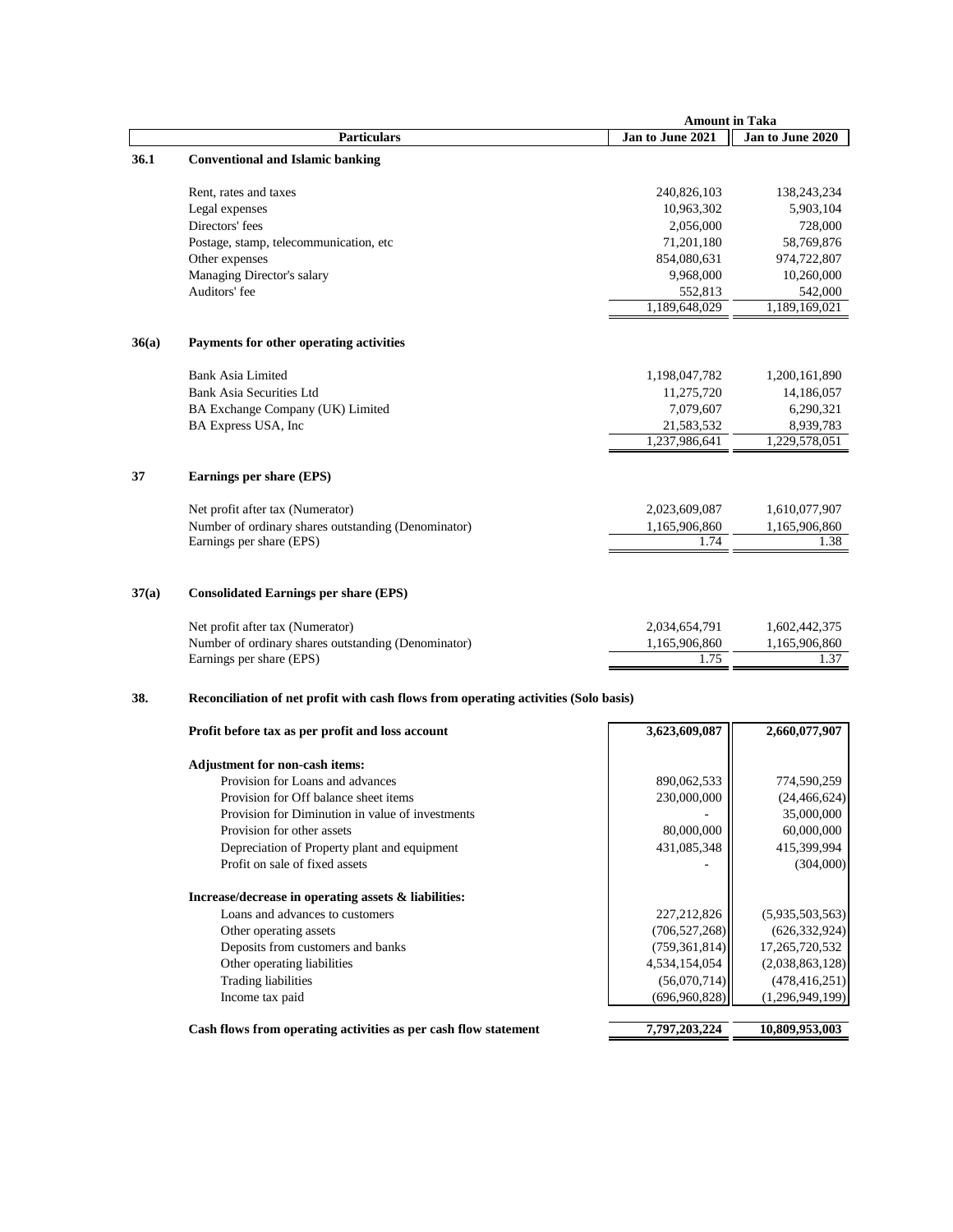|     |                                                                                             | <b>Amount in Taka</b> |                  |
|-----|---------------------------------------------------------------------------------------------|-----------------------|------------------|
|     | <b>Particulars</b>                                                                          | Jan to June 2021      | Jan to June 2020 |
| 38. | Reconciliation of net profit with cash flows from operating activities (Consolidated basis) |                       |                  |
|     | Profit before tax as per profit and loss account                                            | 2,034,654,791         | 1,602,442,375    |
|     | <b>Adjustment for non-cash items:</b>                                                       |                       |                  |
|     | Provision for Loans and advances                                                            | 980,062,533           | 774,590,259      |
|     | Provision for Off balance sheet items                                                       | 230,000,000           | (24, 466, 624)   |
|     | Provision for Diminution in value of investments                                            | 9,800,000             | 35,000,000       |
|     | Provision for other assets                                                                  | 80,000,000            | 60,000,000       |
|     | Depreciation of Property plant and equipment                                                | 443,790,430           | 421,165,475      |
|     | Foreign exchange gain/(loss)                                                                |                       |                  |
|     | Profit on sale of fixed assets                                                              |                       |                  |
|     | Increase/decrease in operating assets & liabilities:                                        |                       |                  |
|     | Loans and advances to customers                                                             | 247,096,348           | (5,910,714,519)  |
|     | Other operating assets                                                                      | (858, 638, 419)       | (648, 957, 440)  |
|     | Deposits from customers and banks                                                           | 1,329,428,156         | 18,244,288,299   |
|     | Other operating liabilities                                                                 | 4,534,154,054         | (2,038,863,128)  |
|     | <b>Trading liabilities</b>                                                                  | 36,451,403            | (424, 043, 773)  |
|     | Income tax paid                                                                             | (732, 318, 806)       | (1,332,111,481)  |
|     |                                                                                             |                       |                  |
|     | Cash flows from operating activities as per cash flow statement                             | 8,334,480,490         | 10,758,329,443   |